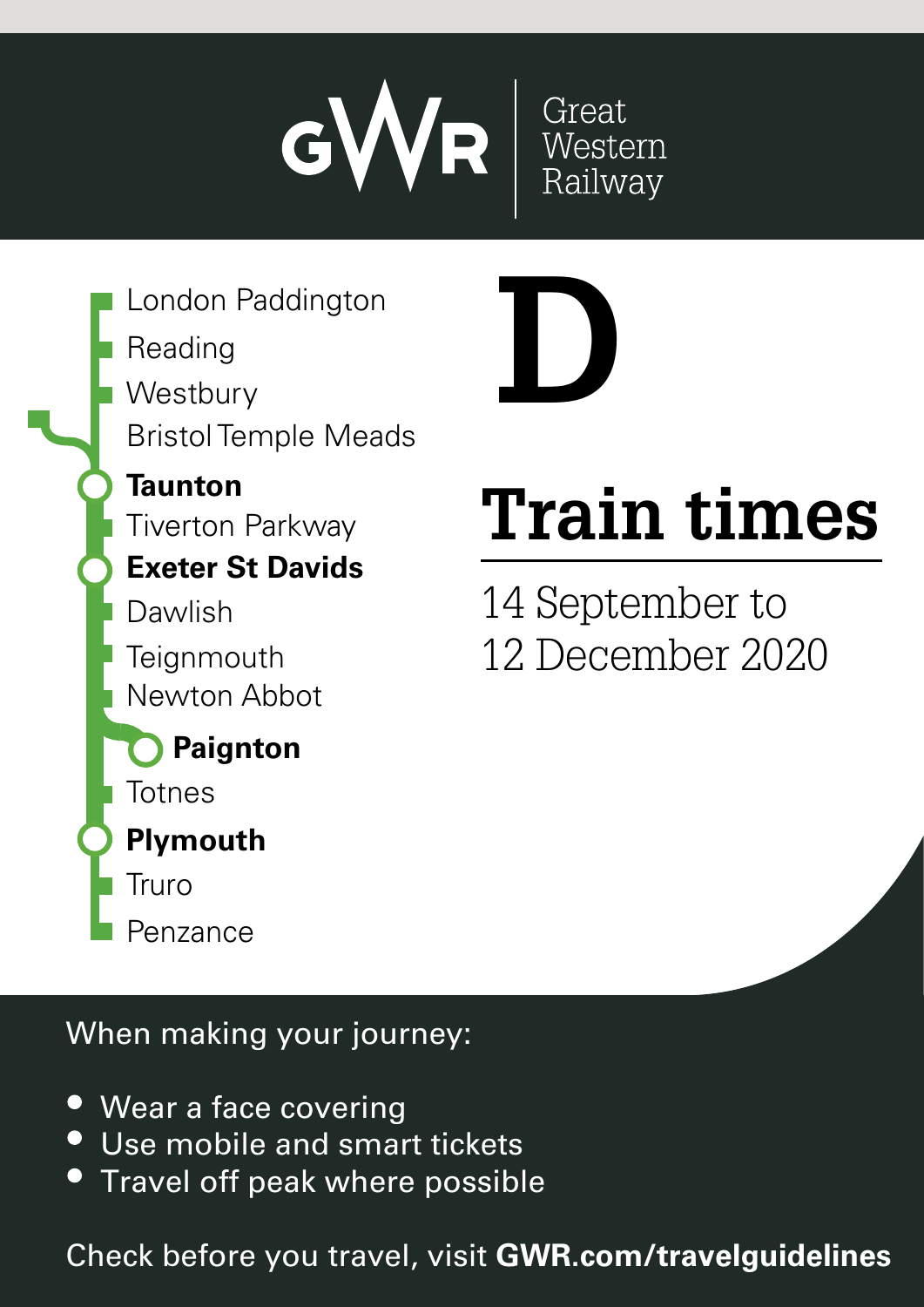#### **Welcome to our D timetable showing long distance trains from Taunton and Exeter to Plymouth and Paignton.**

**Changes to published times**  Improvement works may affect services, especially at weekends. Services may also be different on public holidays. Always check your journey before you leave at **GWR.com/check** 

**Luggage, bikes and animals on replacement buses**<br>Animals†, non-folding bikes, and large items of luggage<br>can't be carried on our buses.



#### If you don't have a valid ticket you may have to

pay a Penalty Fare. Find out more at **GWR.com/revenueprotection**

#### **National Rail**

Find out more about train times and fares. Call **03457 48 49 50**\* (24 hours, calls may be recorded), or go to **nationalrail.co.uk** You will also be able to find details of the National Rail Conditions of Travel.

**PlusBus** ¬

An add-on ticket which gives you discounted bus travel to and from many of our stations. Find out more at **plusbus.info**

#### **Passenger Assist**

You can arrange help, check station accessibility, buy a ticket and reserve a seat by calling us on Freephone **0800 197 1329** or by text relay

**18001 0800 197 1329** (open 0600 to 2300, 7 days a week, except Christmas Day). You may book assistance by completing the online booking form available on

#### our website.

**Station accessibility**

All of our stations are classified for their level of accessibility:

**Category A:** This station has step-free access to all platforms

**Category B:** This station has a degree of step-free access to the platform, which may be in both directions or in one direction only. Check details on our website

**Category C:** This station does not have step-free access to any platform

Full details can be found at **GWR.com/PassengerAssist**

#### **How much luggage can you bring on our trains?**

Up to 3 pieces of luggage, with a maximum size of 30 x 70 x 90cm. Small and medium sized bags can be stored under your seats or in the overhead racks. Large items can be stored in the dedicated luggage areas.

#### **Want to bring your bike?**

You must reserve a bike space on many of our services. These are shown in our timetables.

Space is limited, so we have a strict first-come, first-served policy. Book a space at your nearest staffed station, through our Customer Support team, or when you buy your ticket online at **GWR.com**

#### **Short platforms**

Some stations have short platforms. In some cases, you can only join or leave the train from certain carriages. Please listen for announcements.

**Free Wi-Fi and plug sockets** are available on most of our trains.

#### **Delay Repay**

You may be entitled to compensation if your journey has been delayed for 15 minutes or more. Find out more at **GWR.com/DelayRepay**

#### **Great Western Railway Customer Panel**

From how good your journeys are, to what you want from our stations and trains, and how we handle timetables and engineering works. Find out more at **GWR.com/panel**

#### **Transport Focus**

The UK's independent watchdog for passengers and<br>road users. Call **0300 123 2350**\* or find out more at **transportfocus.org.uk**

dard network charges apply. Calls from mobiles may be highe All information correct at time of publication. Errors and omissions excepted. Download the most up-to-date version at **GWR.com/timetables**.

#### **Large print timetables** are available for our partially sighted customers. Call **03457 000 125**\*, or email **GWR.Feedback@GWR.com**

\* Standard network charges apply. Calls from mobiles may be higher.

#### **Operator**

- GW Great Western Railway<br>NR Network Rail
- Network Rail

For details of accessibility at stations not operated by GWR or Network Rail, check **nationalrail.co.uk**

|                             |            |                 |                           |               | <b>Ticket Office Hours</b> |                |                          |                |                 |                  |
|-----------------------------|------------|-----------------|---------------------------|---------------|----------------------------|----------------|--------------------------|----------------|-----------------|------------------|
| <b>Station</b>              | <b>CRS</b> | <b>Operator</b> | <b>Access</b><br>Category | Weekdays      | <b>Saturdays</b>           | <b>Sundays</b> | <b>Ticket</b><br>machine | <b>Toilets</b> | <b>Car Park</b> | <b>Bike Rack</b> |
| <b>Barnstaple</b>           | <b>BNP</b> | GW              | $\overline{A}$            | $0615 - 1750$ | $0615 - 1750$              | 0920 - 1640    |                          | $\bullet$      | $\bullet$       |                  |
| <b>Bere Alston</b>          | <b>BAS</b> | GW              | A                         | Unstaffed     | Unstaffed                  | Unstaffed      |                          |                | $\bullet$       |                  |
| <b>Bere Ferrers</b>         | <b>BFE</b> | GW              | $\overline{A}$            | Unstaffed     | Unstaffed                  | Unstaffed      |                          |                | $\bullet$       | ٠                |
| <b>Bodmin Parkway</b>       | <b>BOD</b> | GW              | B                         | $0610 - 2000$ | 0630 - 2000                | 1035 - 1940    | $\bullet$                | $\bullet$      | $\bullet$       | e                |
| <b>Bristol Temple Meads</b> | <b>BRI</b> | <b>NR</b>       | $\overline{A}$            | 0530 - 2130   | 0530 - 2130                | $0645 - 2130$  | $\bullet$                | $\bullet$      | $\bullet$       |                  |
| <b>Calstock</b>             | <b>CSK</b> | GW              | B                         | Unstaffed     | Unstaffed                  | Unstaffed      |                          |                | $\bullet$       |                  |
| <b>Castle Cary</b>          | CLC        | GW              | B                         | 0630 - 2130   | 0630 - 2130                | 1450 - 2130    |                          | $\bullet$      | $\bullet$       |                  |
| Chapelton                   | <b>CPN</b> | GW              | B                         | Unstaffed     | Unstaffed                  | Unstaffed      |                          |                |                 |                  |
| Copplestone                 | COP        | GW              | B                         | Unstaffed     | Unstaffed                  | Unstaffed      |                          |                |                 |                  |
| <b>Crediton</b>             | CDI        | GW              | B                         | Unstaffed     | Unstaffed                  | Unstaffed      |                          |                | $\bullet$       |                  |
| <b>Dawlish</b>              | <b>DWL</b> | GW              | B                         | 0705 - 1900   |                            | Closed         |                          |                | $\bullet$       | e                |
|                             | <b>DWW</b> | GW              |                           | Unstaffed     | 0700 - 1400<br>Unstaffed   | Unstaffed      |                          | $\bullet$      | $\bullet$       |                  |
| <b>Dawlish Warren</b>       | <b>DPT</b> | GW              | B<br>B                    |               |                            |                |                          |                | 0               | ۰                |
| <b>Devonport</b>            |            |                 |                           | Unstaffed     | Unstaffed                  | Unstaffed      |                          |                |                 |                  |
| Digby & Sowton              | DIG        | GW              | A                         | Unstaffed     | Unstaffed                  | Unstaffed      |                          |                | 0               | ۰                |
| <b>Dockyard</b>             | <b>DOC</b> | GW              | $\mathsf{C}$              | Unstaffed     | Unstaffed                  | Unstaffed      |                          |                |                 |                  |
| Eggesford                   | EGG        | GW              | B                         | Unstaffed     | Unstaffed                  | Unstaffed      |                          |                | $\bullet$       |                  |
| <b>Exeter Central</b>       | <b>EXC</b> | GW              | Α                         | $0750 - 1815$ | 0750 - 1815                | 0930 - 1630    | $\bullet$                | $\bullet$      | $\bullet$       | Ċ                |
| <b>Exeter St Davids</b>     | <b>EXD</b> | GW              | A                         | 0545 - 2040   | $0615 - 2000$              | 0730 - 2040    | $\bullet$                | $\bullet$      | $\bullet$       |                  |
| <b>Exeter St Thomas</b>     | EXT        | GW              | C                         | Unstaffed     | Unstaffed                  | Unstaffed      | $\bullet$                |                |                 | ●                |
| <b>Exmouth</b>              | <b>EXM</b> | GW              | A                         | $0710 - 1525$ | 0710 - 1525                | Closed         | ٠                        |                | $\bullet$       | ●                |
| <b>Exton</b>                | <b>EXN</b> | GW              | Α                         | Unstaffed     | Unstaffed                  | Unstaffed      |                          |                | $\bullet$       | $\bullet$        |
| <b>Gunnislake</b>           | GSL        | GW              | B                         | Unstaffed     | Unstaffed                  | Unstaffed      |                          |                | $\bullet$       | ●                |
| <b>Ivybridge</b>            | <b>IVY</b> | GW              | B                         | Unstaffed     | Unstaffed                  | Unstaffed      |                          |                | $\bullet$       | $\bullet$        |
| Keyham                      | <b>KEY</b> | GW              | C                         | Unstaffed     | Unstaffed                  | Unstaffed      |                          |                |                 | ●                |
| <b>Kings Nympton</b>        | <b>KGN</b> | GW              | A                         | Unstaffed     | Unstaffed                  | Unstaffed      |                          |                | $\bullet$       | $\bullet$        |
| Lapford                     | LAP        | GW              | C                         | Unstaffed     | Unstaffed                  | Unstaffed      |                          |                | $\bullet$       | $\bullet$        |
| <b>Liskeard</b>             | <b>LSK</b> | GW              | B                         | 0615 - 1845   | 0615 - 1845                | 1100 - 1830    |                          | $\bullet$      | $\bullet$       | Ċ                |
| <b>London Paddington</b>    | PAD        | <b>NR</b>       | А                         | 24 hrs        | 24 hrs                     | 24 hrs         | Ω                        | $\bullet$      | $\bullet$       | $\bullet$        |
| <b>Lympstone Commando</b>   | <b>LYC</b> | GW              | C                         | Unstaffed     | Unstaffed                  | Unstaffed      |                          |                |                 |                  |
| <b>Lympstone Village</b>    | <b>LYM</b> | GW              | Α                         | Unstaffed     | Unstaffed                  | Unstaffed      |                          |                | $\bullet$       |                  |
| <b>Morchard Road</b>        | <b>MRD</b> | GW              | A                         | Unstaffed     | Unstaffed                  | Unstaffed      |                          |                | $\bullet$       | Ċ                |
| <b>Newbury</b>              | <b>NBY</b> | GW              | А                         | 0600 - 2024   | 0615 - 1945                | 0830 - 1730    | $\bullet$                | $\bullet$      | $\bullet$       | e                |
| <b>Newcourt</b>             | <b>NCO</b> | GW              | A                         | Unstaffed     | Unstaffed                  | Unstaffed      | $\bullet$                |                |                 | ∙                |
| <b>Newton Abbot</b>         | <b>NTA</b> | GW              | А                         | 0550 - 1910   | 0610 - 1750                | 0845 - 1810    | $\bullet$                | ی ک            | $\bullet$       | ●                |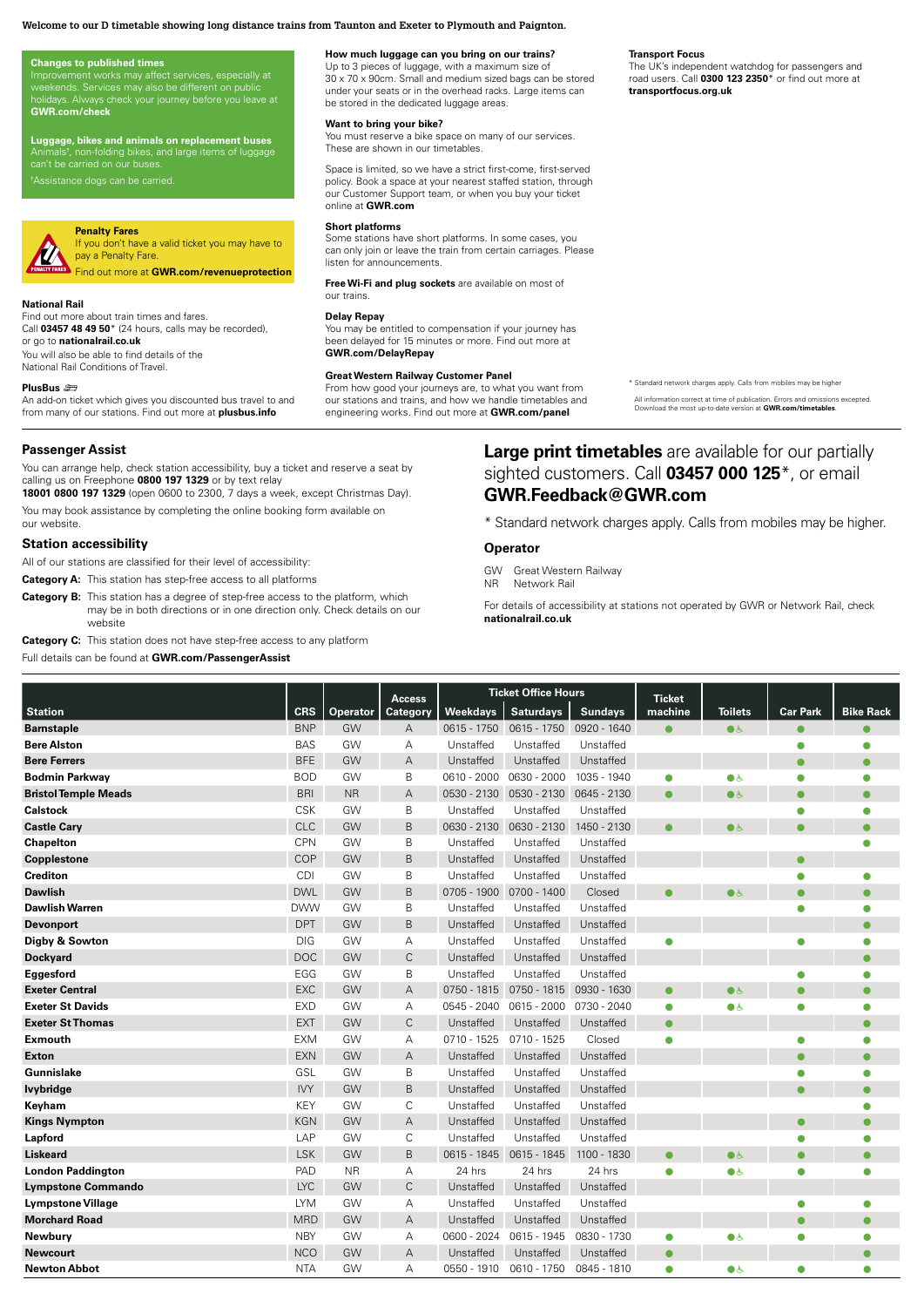|                                 |            |                 | <b>Access</b>  |                              | <b>Ticket Office Hours</b> |                             | <b>Ticket</b> |                |                 |                  |
|---------------------------------|------------|-----------------|----------------|------------------------------|----------------------------|-----------------------------|---------------|----------------|-----------------|------------------|
| <b>Station</b>                  | <b>CRS</b> | <b>Operator</b> | Category       | <b>Weekdays</b>              | <b>Saturdays</b>           | <b>Sundays</b>              | machine       | <b>Toilets</b> | <b>Car Park</b> | <b>Bike Rack</b> |
| <b>Newton St Cyres</b>          | <b>NTC</b> | GW              | B              | Unstaffed                    | Unstaffed                  | Unstaffed                   |               |                |                 |                  |
| Paignton                        | PGN        | GW              | B              | 0655 - 1900                  | 0655 - 1655                | 1010 - 1710                 | $\bullet$     | $\bullet$      | $\bullet$       | e                |
| Par                             | PAR        | GW              | B              | 0720 - 1410                  | 0720 - 1410                | Closed                      | $\bullet$     | $\bullet$      | $\bullet$       |                  |
| Penzance                        | PNZ        | GW              | А              | $0605 - 2010$                | $0615 - 1810$              | 0845 - 1730                 | $\bullet$     | $\bullet$      | $\bullet$       | e                |
| Pewsey                          | <b>PEW</b> | GW              | B              | $0610 - 1240$                | 0710 - 1340                | Closed                      | $\bullet$     | $\bullet$      | $\bullet$       | $\bullet$        |
| Plymouth                        | PLY        | GW              | А              | 0625 - 2000                  | 0625 - 1900                | 0800 - 2000                 | 0             | ی ●            | 0               |                  |
| <b>Polsloe Bridge</b>           | <b>POL</b> | GW              | $\mathsf{C}$   | Unstaffed                    | Unstaffed                  | Unstaffed                   |               |                |                 |                  |
| <b>Portsmouth Arms</b>          | <b>PMA</b> | GW              | A              | Unstaffed                    | Unstaffed                  | Unstaffed                   |               |                | $\bullet$       |                  |
| Reading                         | <b>RDG</b> | <b>NR</b>       | A              | $0515 - 2245$                | 0530 - 2245                | 0715 - 2245                 | $\bullet$     | $\bullet$      | $\bullet$       | ė                |
| <b>Redruth</b>                  | <b>RED</b> | GW              | B              | $0520 - 2020$                | 0520 - 2020                | 0900 - 2030                 | $\bullet$     | ی ک            | $\bullet$       | e                |
| <b>St Austell</b>               | SAU        | GW              | A              | 0550 - 1900                  | 0650 - 1900                | 0945 - 1645                 | $\bullet$     | $\bullet$      | $\bullet$       | ●                |
| <b>St Budeaux Ferry Road</b>    | <b>SBF</b> | GW              | B              | Unstaffed                    | Unstaffed                  | Unstaffed                   |               |                |                 |                  |
| <b>St Budeaux Victoria Road</b> | SBV        | GW              | B              | Unstaffed                    | Unstaffed                  | Unstaffed                   |               |                |                 | $\bullet$        |
| <b>St Erth</b>                  | <b>SER</b> | GW              | B              | $0715 - 1200$<br>1230 - 1500 | 0715 - 1200<br>1230 - 1500 | 1015-1745<br>Summer<br>only | ●             | $\bullet$      | $\bullet$       |                  |
| <b>St James' Park</b>           | <b>SJP</b> | GW              | B              | Unstaffed                    | Unstaffed                  | Unstaffed                   |               |                |                 | e                |
| <b>Starcross</b>                | SCS        | GW              | C              | Unstaffed                    | Unstaffed                  | Unstaffed                   |               |                | $\bullet$       |                  |
| <b>Taunton</b>                  | <b>TAU</b> | GW              | $\overline{A}$ | 0450 - 0100                  | $0610 - 2000$              | 0810 - 2000                 | $\bullet$     | $\bullet$      | $\bullet$       | $\bullet$        |
| <b>Teignmouth</b>               | <b>TGM</b> | GW              | B              | 0710 - 1900                  | 0700 - 1400                | Closed                      | $\bullet$     | ی ⊜            | Ο               |                  |
| <b>Tiverton Parkway</b>         | <b>TVP</b> | GW              | B              | $0605 - 2140$                | 0605 - 2140                | $0810 - 2210$               | $\bullet$     | $\bullet$      | $\bullet$       | $\bullet$        |
| <b>Topsham</b>                  | <b>TOP</b> | GW              | B              | Unstaffed                    | Unstaffed                  | Unstaffed                   | $\bullet$     |                | $\bullet$       |                  |
| <b>Torquay</b>                  | <b>TQY</b> | GW              | B              | 0710 - 1700                  | $0700 - 1700$              | 0940 - 1710                 | $\bullet$     | $\bullet$      | $\bullet$       |                  |
| <b>Torre</b>                    | <b>TRR</b> | GW              | B              | Unstaffed                    | Unstaffed                  | Unstaffed                   | $\bullet$     |                | $\bullet$       |                  |
| <b>Totnes</b>                   | <b>TOT</b> | GW              | A              | $0725 - 1610$                | $0725 - 1545$              | 1050 - 1825                 | $\bullet$     | $\bullet$      | $\bullet$       | ٠                |
| <b>Truro</b>                    | <b>TRU</b> | GW              | А              | 0645 - 2005                  | 0640 - 1905                | 0915 - 1920                 | $\bullet$     | ی ک            | $\bullet$       |                  |
| Umberleigh                      | <b>UMB</b> | GW              | A              | Unstaffed                    | Unstaffed                  | Unstaffed                   |               |                | $\bullet$       |                  |
| Westbury                        | <b>WSB</b> | GW              | А              | 0650 - 1700                  | 0740 - 1340                | 0830 - 1700                 | $\bullet$     | $\bullet$      | $\bullet$       |                  |
| <b>Weston-super-Mare</b>        | <b>WSM</b> | GW              | B              | 0610 - 1745                  | 0610 - 1745                | 0830 - 1820                 | $\bullet$     | $\bullet$      | $\bullet$       |                  |
| Yeoford                         | <b>YEO</b> | GW              | B              | Unstaffed                    | Unstaffed                  | Unstaffed                   |               |                |                 |                  |
|                                 |            |                 |                |                              |                            |                             |               |                |                 |                  |

#### **NOTES AND SYMBOLS**

**Bold** Through service<br>
Light Connecting serv Light Connecting service

- **Green** Runs on certain days only. Please check note at top of column **GW** Great Western Railway **GW** Great Western Railway<br> **XC** CrossCountry
- 
- **XC** CrossCountry<br>④ Minimum time, in minutes, you need to allow between connecting services (this is only shown at stations where this differs from the standard 5 minute allowance)
- <table>\n<tbody>\n<tr>\n<td>④</td>\n<td>Minimum time, in minutes, you need to<br/>Interchange with London Understanding</td>\n</tr>\n<tr>\n<td>★</td>\n<td>Heritage railway connection. Operating</td>\n</tr>\n</tbody>\n</table>
- > Heritage railway connection. Operating days vary ¬ PlusBus available
- s Bike reservations are compulsory. First Class accommodation, seat reservations, Wi-Fi and power points are available<br> **s Bike reservations are compulsory**. First Class accommodation, seat reservations, Wi-Fi and power po
- 
- ⊠ Seat reservations are compulsory<br>ء Night Riviera Sleeper service with sleeping berths and Standard Class seating. Sleeper and bike reservations are compulsory. Drinks and light snacks are available for all or part of
- $\overline{x}$  A trolley service of drinks and snacks is available for all or part of the journey<br>  $\overline{y}$  Continued in a later column
- experience of the column<br>Continued from an earlier co
- f Continued from an earlier column
	-
- **a** Arrival time **d** Departure time
	-
- **p** Previous night **pu** Previous night. Stops to pick up passengers only **pu** Previous night. Stops to pick up pass<br>
Stops to set down passengers only<br> **u** Stops to pick up passengers only<br> **uf** On Fridays, only stops to pick up pa
- 
- 
- **u** Stops to pick up passengers only **uf** On Fridays, only stops to pick up passengers
- **c** Stops to set down passengers only. Passengers may arrive earlier by changing at Plymouth<br> **e** Passengers may arrive earlier by changing at Plymouth<br> **f** Arrives at 1637
- **e** Passengers may arrive earlier by changing at Plymouth **f** Arrives at 1637
- 
- **g** By changing at Taunton, passengers may arrive at 1709
- **h** Does not call at this station on Mondays to Thursdays from 2 November **j** Departs Penzance 1950, Truro 2031 and St Austell 2047 on Fridays
- 
- **FO** Fridays only<br> **FX** Not Fridays
- **FX** Not Fridays<br>**MO** Mondays o
- **MO** Mondays only<br>**MX** Not Mondays
- **MX** Not Mondays **TSM** Tuesday to Saturday mornings
- 
- **ABD** Aberdeen **BHM** Birmingham New Street
- **BPW** Bristol Parkway<br> **CDF** Cardiff Central
- **CDF** Cardiff Central<br> **EDB** Edinburgh **EDB** Edinburgh<br>**GLC** Glasgow (
- **GLC** Glasgow Central
- **LDS** Leeds
- **NCL** Newcastle<br>**YRK** York
- York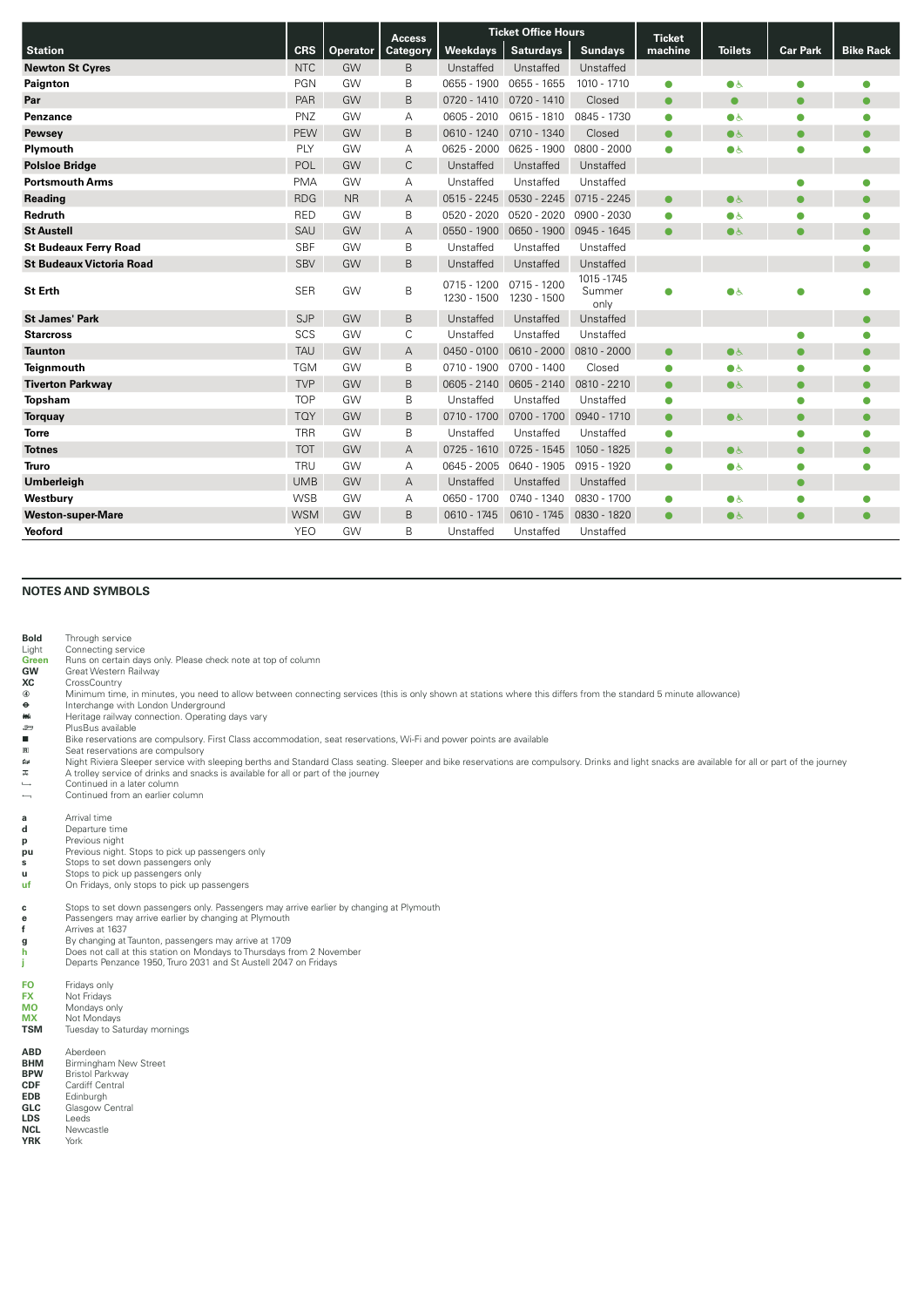| Operator                                         |                             | GW              | GW                 | GW                 | GW              | GW                       | GW                   | GW                              | GW                 | GW                 | GW                       | GW                   | ХC                  | GW                       | GW                       | GW                       | GW               | GW                               | GW                               | GW                       | xс                       | GW                 | GW                       | GW                       |
|--------------------------------------------------|-----------------------------|-----------------|--------------------|--------------------|-----------------|--------------------------|----------------------|---------------------------------|--------------------|--------------------|--------------------------|----------------------|---------------------|--------------------------|--------------------------|--------------------------|------------------|----------------------------------|----------------------------------|--------------------------|--------------------------|--------------------|--------------------------|--------------------------|
| <b>Notes</b><br><b>Facilities</b>                |                             | <b>MX</b><br>日中 | <b>MO</b><br>国向    |                    |                 |                          |                      |                                 | $\mathbf R$        |                    | ■Вक्                     |                      | п                   |                          |                          | $\blacksquare$           |                  |                                  | ■Вᠼ                              |                          | ■ま                       |                    | ■Вᠼ                      |                          |
| London Paddington $\Theta$                       | 15 d                        | 2345p           | 2350p              |                    |                 |                          |                      |                                 |                    |                    |                          |                      |                     |                          |                          |                          |                  |                                  | 0637                             |                          |                          |                    | 0704                     |                          |
| Reading                                          | 7 d                         |                 | 0049u 0051u        |                    |                 |                          |                      |                                 |                    |                    |                          |                      |                     |                          |                          |                          |                  |                                  | 0703                             |                          |                          |                    | 0729                     |                          |
| Newbury s<br>Pewsey                              | d<br>d                      |                 |                    |                    |                 |                          |                      |                                 |                    |                    |                          |                      |                     |                          |                          |                          |                  |                                  |                                  |                          |                          |                    | 0744<br>0803             |                          |
| Westbury                                         | d                           |                 |                    |                    |                 |                          |                      |                                 |                    |                    |                          |                      |                     |                          |                          |                          |                  |                                  |                                  |                          |                          |                    | 0821                     |                          |
| Castle Cary                                      | d                           |                 |                    |                    |                 |                          |                      |                                 |                    |                    |                          |                      |                     |                          |                          |                          |                  |                                  |                                  |                          |                          |                    | 0841                     |                          |
| Bristol Temple Meads<br>Weston-super-Mare 2      | $\circledR$<br>d<br>d       |                 |                    |                    |                 |                          |                      |                                 | 0526<br>0550       |                    |                          |                      | 0640<br>$\cdot$     |                          |                          | 0644<br>0709             |                  | ٠                                | 0703<br>0738                     |                          | 0812<br>$\cdot$          |                    | 0827                     | $\cdot$<br>٠             |
| Taunton $\equiv$                                 | d                           | 0237            | ×.                 |                    |                 |                          | $\ddot{\phantom{0}}$ |                                 | 0621               | ÷                  |                          | $\ddot{\phantom{0}}$ | 0711                |                          | $\cdot$                  | 0739                     |                  | $\cdot$                          | 0818                             | $\cdot$                  | 0843                     | $\cdot$            | 0903                     | $\epsilon$               |
| <b>Tiverton Parkway</b>                          | d                           |                 |                    |                    |                 |                          |                      |                                 | 0635               |                    |                          |                      | 0723                |                          |                          | 0753                     |                  |                                  |                                  |                          | 0855                     |                    | 0916                     |                          |
| Exmouth<br>Exeter Central s                      | d<br>d                      |                 |                    |                    |                 | ٠                        | 0551<br>0617         | 0551<br>0617                    | 0616<br>0644       | 0616<br>0644       | ٠                        | 0655<br>0724         | $\cdot$             | ٠                        | 0724<br>0753             | ٠                        | ٠                | 0754<br>0826                     | $\cdot$<br>٠                     | 0824<br>0853             | $\cdot$                  |                    | $\cdot$                  | 0854<br>0923             |
| Exeter St Davids                                 | 6a                          | 0307            | 0323               |                    |                 |                          |                      | 0620                            | 0650               | 0647               |                          | 0727                 | 0737                |                          | 0756                     | 0808                     |                  | 0829                             | 0840                             | 0856                     | 0909                     |                    | 0929                     | 0926                     |
| Exeter St Davids                                 | $^{\circ}$<br>d             | 0411            | 0436               | 0458               | 0530            | 0558                     | 0626                 | 0630                            | 0655               | 0705               | 0726                     | 0730                 | 0743                |                          | 0800                     | 0810                     |                  | 0831                             | 0843                             | 0900                     | 0912                     | 0925               | 0931                     | 0938                     |
| <b>Exeter St Thomas</b>                          | d                           |                 |                    | 0501               |                 | 0601                     |                      | 0633                            | 0658               |                    |                          | 0733                 |                     |                          | 0803                     |                          |                  | 0834                             |                                  |                          |                          |                    |                          | 0940                     |
| <b>Starcross</b><br><b>Dawlish Warren</b>        | d<br>a                      |                 |                    | 0510<br>0514       |                 | 0611<br>0615             | ٠                    | 0643<br>0647                    | 0706<br>0710       | ٠                  |                          | 0743<br>0748         | ٠                   | $\overline{\phantom{0}}$ | 0813<br>0817             | ٠                        | $\longleftarrow$ | 0843<br>0848                     | ٠                                |                          |                          | ٠                  |                          | 0949<br>0954             |
| <b>Dawlish Warren</b>                            | d                           |                 |                    | 0515               |                 | 0616                     | ٠                    | 0648                            | 0711               |                    | $\cdot$                  | 0754                 | ٠                   | 0754                     | 0825                     | ٠                        | 0825             | 0854                             | ٠                                | $\cdot$                  |                          | ٠                  | $\cdot$                  | 1000                     |
| <b>Dawlish</b>                                   | d                           |                 |                    | 0519               | 0545            | 0620                     | 0639                 | 0652                            | 0715               | 0720               | 0738                     | $\overline{a}$       |                     | 0758                     | $\overline{\phantom{a}}$ |                          | 0829             | 0858                             |                                  | 0913                     |                          | 0938               | 0944                     | $\overline{\phantom{a}}$ |
| Teignmouth<br><b>Newton Abbot</b>                | d                           | 0431            | ×<br>0456          | 0524<br>0531       | 0550<br>0557    | 0625<br>0632             | 0645<br>0651         | 0657<br>0704                    | 0720<br>0726       | 0725<br>0732       | 0743<br>0750             | ٠<br>$\cdot$         | ٠<br>0801           | 0803<br>0810             | ٠<br>$\cdot$             | ٠<br>0830                | 0834<br>0841     | 0903<br>0910                     | $\epsilon$                       | 0918<br>0925             | ٠<br>0930                | 0943<br>0949       | 0949<br>0955             | ٠                        |
| Newton Abbot æ                                   | a<br>d                      | 0432            | 0457               | 0531               | 0558            | 0634                     | 0654                 | 0706                            | 0727               | 0733               | 0751                     | $\cdot$              | 0802                | 0810                     | $\cdot$                  | 0833                     | 0841             | 0911                             | $\cdot$                          | 0925                     | 0937                     | 0950               | 0957                     | ٠                        |
| <b>Torre</b>                                     | a                           |                 |                    | 0539               | 0606            | 0642                     |                      | 0716                            |                    | 0741               |                          |                      |                     | 0818                     |                          |                          | 0849             | 0919                             |                                  | 0933                     | $\cdot$                  |                    | 1005                     |                          |
| Torquay $\equiv$                                 | a                           |                 | ×                  | 0542               | 0609            | 0645                     | ٠                    | 0719                            | $\cdot$            | 0744               | ٠                        | ٠                    | ٠                   | 0821                     | $\cdot$                  | ٠                        | 0852             | 0922                             | ٠                                | 0936                     | 0946                     | $\cdot$            | 1008                     | ٠                        |
| Paignton = Wi<br>Totnes = Mi                     | a<br>a                      |                 | ×                  | 0549               | 0615            | 0651                     | 0706                 | 0726                            | 0740               | 0751<br>$\cdot$    | 0801                     |                      | 0813                | 0828                     | $\cdot$                  | 0846                     | 0859             | 0928<br>٠                        |                                  | 0943                     | 0954                     | 1002               | 1015                     | $\blacksquare$           |
| lvybridge                                        | a                           |                 |                    |                    |                 |                          | 0722                 |                                 | 0755               |                    | 0816                     |                      |                     |                          |                          | 0901                     |                  |                                  | $\cdot$                          |                          |                          | 1018               |                          |                          |
| Plymouth $\equiv$<br>St Austell                  | a                           | 0511s           | 0536s<br>0742c     |                    | $\cdot$         | $\cdot$                  | 0737<br>0844         | $\cdot$                         | 0811<br>0915       | $\cdot$            | 0831                     | $\cdot$              | 0840<br>0944        | $\cdot$                  | $\cdot$                  | 0916<br>1018             | $\cdot$          | $\cdot$                          | 0934<br>1043                     | $\cdot$                  | $\cdot$                  | 1032<br>1144       | $\cdot$                  | ٠                        |
| Truro se                                         | $\mathsf{a}$<br>a           | 0654c<br>0712c  | 0801 <sub>c</sub>  |                    |                 | ٠                        | 0900                 |                                 | 0931               |                    |                          | ٠                    | 1000                |                          | ٠                        | 1034                     |                  | $\cdot$                          | 1100                             |                          | $\cdot$                  | 1200               |                          |                          |
| Penzance s                                       | a                           | 0759e           | 0849e              |                    |                 |                          | 0940                 |                                 | 1011               |                    |                          |                      | 1040                |                          |                          | 1114                     |                  |                                  | 1141                             |                          |                          | 1240               |                          |                          |
|                                                  |                             | XC              | GW                 | GW                 | <b>GW</b>       | GW                       | GW                   | GW                              | XC                 | GW                 | <b>GW</b>                | GW                   | GW                  | <b>GW</b>                | XC                       | GW                       | GW               | GW                               | GW                               | GW                       | <b>GW</b>                | GW                 | GW                       | GW                       |
| Operator<br><b>Facilities</b>                    |                             | ■≖              |                    |                    | $R\overline{A}$ |                          | 国志                   |                                 | ■天                 |                    | ■R工                      | <b>IR</b> क          |                     |                          | ■品                       | ∎R⊼                      | <b>IR</b> क      |                                  | ∎R⊼                              |                          |                          |                    | ■国美                      | ∎R⊼                      |
| London Paddington $\bullet$                      | (fi) d                      |                 |                    |                    | 0804            |                          |                      |                                 |                    |                    | 0902                     | 0904                 |                     |                          |                          |                          | 0937             |                                  | 1004                             |                          |                          |                    | 1035                     | 1104                     |
| Reading                                          | 7 d                         |                 |                    |                    | 0829            |                          |                      |                                 |                    |                    | 0927                     | 0929                 |                     |                          |                          |                          | 1002             | $\cdot$                          | 1029uf                           |                          |                          |                    | 1101                     | 1129                     |
| Newbury s                                        | d<br>d                      |                 |                    |                    |                 |                          |                      |                                 |                    |                    |                          |                      |                     |                          |                          |                          | 1017<br>1037     | $\cdot$                          |                                  |                          |                          |                    | 1116<br>1135             | ٠                        |
| Pewsey<br>Westbury                               | d                           |                 |                    |                    |                 |                          |                      |                                 |                    |                    |                          |                      |                     |                          |                          |                          | 1055             |                                  |                                  |                          |                          |                    | 1154                     |                          |
| Castle Cary                                      | d                           |                 |                    |                    |                 |                          |                      |                                 |                    |                    |                          |                      |                     |                          | ٠                        | $\overline{\phantom{0}}$ | 1115             | $\cdot$                          |                                  |                          |                          |                    | 1214                     | ٠                        |
| Bristol Temple Meads                             | $10$<br>d                   | 0845            |                    |                    |                 |                          | 0855                 |                                 | 0945               |                    | 1049                     |                      |                     |                          | 1045                     | 1049                     |                  |                                  |                                  |                          |                          |                    | 1055                     | $\bullet$                |
| Weston-super-Mare =                              | d                           |                 | ٠                  |                    |                 | ٠                        | 0923                 | $\cdot$                         | $\cdot$            | $\mathbf{r}$       | $\overline{\phantom{a}}$ | $\cdot$              |                     | $\cdot$                  | 1023                     | 1109                     | $\cdot$          | $\cdot$                          | ٠                                |                          | $\overline{\phantom{a}}$ |                    | 1123                     | $\cdot$                  |
| Taunton <b>Strate</b><br><b>Tiverton Parkway</b> | d<br>d                      | 0917<br>0930    | $\cdot$<br>$\cdot$ | ٠<br>$\cdot$       | 0944            | $\cdot$<br>$\cdot$       | 0954<br>1008         | $\cdot$<br>$\cdot$              | 1018<br>1031       | $\cdot$<br>$\cdot$ | $\cdot$                  | 1048<br>1100         | $\cdot$<br>$\cdot$  | $\cdot$                  | 1118<br>1131             | 1129                     | 1137<br>1150     | $\cdot$<br>$\sim$                | 1146<br>1158                     | $\overline{\phantom{a}}$ | $\cdot$                  | $\cdot$<br>$\cdot$ | 1235                     | 1246<br>1258             |
| Exmouth                                          | d                           |                 |                    | 0924               |                 |                          |                      | 0957                            | $\cdot$            | 1023               |                          |                      |                     | 1057                     |                          |                          |                  | 1123                             | ٠                                |                          | 1157                     | 1223               |                          |                          |
| Exeter Central                                   | d                           |                 | ٠                  | 0952               |                 | ٠                        | ٠                    | 1021                            | $\cdot$            | 1051               |                          | ٠                    |                     | 1121                     | ٠                        |                          |                  | 1157                             | ٠                                |                          | 1221                     | 1251               |                          |                          |
| Exeter St Davids                                 | 6a                          | 0944            | ٠                  | 0955               | 1007            | $\bullet$                | 1023                 | 1024                            | 1045               | 1054               |                          | 1113                 |                     | 1124                     | 1145                     | 1153                     | 1203             | 1200                             | 1211                             |                          | 1224                     | 1254               | 1259                     | 1312                     |
| Exeter St Davids<br><b>Exeter St Thomas</b>      | 6d<br>d                     | 0948            | ٠                  | 1000               | 1010            | $\cdot$                  | 1025                 | 1029<br>1032                    | 1049               | 1100               | ٠                        | 1116                 | 1126                | 1130<br>1133             | 1148                     | ٠                        | 1205             | 1209                             | 1215                             |                          | 1232<br>1235             | 1300               |                          | 1314                     |
| <b>Starcross</b>                                 | d                           | $\cdot$         | ٠                  |                    |                 |                          |                      | 1041                            | $\cdot$            |                    |                          |                      |                     | 1142                     | $\cdot$                  |                          |                  | $\cdot$                          |                                  | ٠                        | 1246                     |                    |                          |                          |
| <b>Dawlish Warren</b>                            | a                           |                 | $\longleftarrow$   |                    |                 |                          |                      | 1045                            |                    |                    |                          |                      |                     | 1146                     |                          |                          |                  | 1220                             |                                  |                          | 1250                     |                    |                          |                          |
| <b>Dawlish Warren</b>                            | d                           |                 | 1000               | ٠                  |                 |                          | ٠                    | 1046                            | ٠                  | $\cdot$            |                          |                      | ï                   | 1147                     |                          |                          | $\cdot$          | 1226<br>$\overline{\phantom{a}}$ | ٠                                | 1226                     | 1259                     | $\cdot$            |                          |                          |
| <b>Dawlish</b><br>Teignmouth                     | d<br>d                      |                 | 1004<br>1009       | 1013<br>1018       |                 |                          | 1038<br>1044         | 1050<br>1055                    | $\cdot$            | 1113<br>1118       |                          |                      |                     | 1151<br>1156             |                          |                          | 1218<br>1223     | $\cdot$                          | ٠                                | 1230<br>1235             | 1303<br>1308             | 1313<br>1318       |                          |                          |
| <b>Newton Abbot</b>                              | $\mathsf{a}$                | 1006            | 1016               | 1025               | 1029            | $\overline{\phantom{0}}$ | 1050                 | 1102                            | 1108               | 1125               |                          | 1135                 | 1147                | 1203                     | 1207                     | $\cdot$                  | 1229             | $\cdot$                          | 1234                             | 1242                     | 1316                     | 1325               |                          | 1333                     |
| <b>Newton Abbot</b>                              | d                           | 1007            | 1017               | 1039               | 1031            | 1039                     | 1051                 | 1105                            | 1109               | 1126               |                          | 1136                 | 1147                | 1205                     | 1208                     |                          | 1231             | $\cdot$                          | 1235                             | 1243                     | 1316                     | 1326               |                          | 1334                     |
| Torre                                            | a                           |                 | 1025               |                    |                 | 1047                     |                      | 1114                            |                    | 1134               |                          |                      |                     | 12'                      |                          |                          | 1239             |                                  |                                  | 125                      | 1325                     | 1334               |                          |                          |
| Torquay =<br>Paignton = mi                       | a<br>a                      | $\cdot$         | 1028<br>1034       | $\cdot$<br>$\cdot$ | $\cdot$         | 1050<br>1056             | ٠<br>$\cdot$         | 1117<br>1124                    | ٠<br>٠             | 1137<br>1143       | ٠                        |                      | $\blacksquare$<br>٠ | 1217<br>1224             | $\cdot$<br>$\cdot$       | ٠                        | 1242<br>1249     | $\cdot$<br>$\cdot$               | ٠                                | 1254<br>1300             | 1328<br>1334             | 1337<br>1343       | $\cdot$<br>$\cdot$       | ٠                        |
| Totnes = Mi                                      | a                           | 1018            | $\cdot$            |                    | 1041            | $\cdot$                  | 1104                 |                                 | 1120               | $\blacksquare$     | $\cdot$                  | 1147                 | 1200                |                          | 1220                     | ٠                        |                  | $\cdot$                          | 1246                             |                          | $\cdot$                  | $\cdot$            | $\cdot$                  | 1346                     |
| lvybridge                                        | $\rm{a}$                    |                 | ٠                  |                    |                 |                          | 1120                 |                                 | ٠                  | ٠                  |                          |                      | 1215                |                          |                          |                          |                  |                                  | ٠                                |                          |                          | ٠                  |                          | $\blacksquare$           |
| Plymouth $\equiv$<br>St Austell s                | $\rm{a}$<br>$\rm{a}$        | 1045            | ٠<br>$\cdot$       | $\cdot$<br>$\cdot$ | 1108<br>1210    | ٠<br>$\cdot$             | 1134<br>1243         | $\epsilon$<br>$\epsilon$        | 1148               | $\epsilon$         | $\cdot$<br>ä,            | 1214<br>1316         | 1230<br>1344        | $\sim$<br>×.             | 1247                     | $\cdot$                  | $\cdot$          | $\cdot$                          | 1311<br>1416                     | $\cdot$                  | $\cdot$                  | $\cdot$            | $\cdot$                  | 1413<br>1544             |
| Truro $\equiv$                                   | $\rm{a}$                    |                 | ٠                  |                    | 1227            | ٠                        | 1259                 | $\cdot$                         | ٠                  | ï                  |                          | 1332                 | 1400                | ٠                        | ٠                        |                          | ٠                | ٠                                | 1433                             | ٠                        | ٠                        | ٠                  |                          | 1600                     |
| Penzance s                                       | $\mathsf{a}$                |                 |                    |                    | 1307            |                          | 1339                 | $\cdot$                         |                    |                    |                          | 1412                 | 1440                |                          |                          |                          |                  |                                  | 1513                             |                          |                          | $\blacksquare$     |                          | 1640                     |
| Operator                                         |                             | GW              | XC                 | GW                 | GW              | GW                       | XC                   | <b>GW</b>                       | GW                 | GW                 | GW                       | GW                   | GW                  | GW                       | GW                       | GW                       | XC               | GW                               | GW                               | GW                       | GW                       | GW                 | GW                       | GW                       |
| <b>Facilities</b>                                |                             |                 | ∎ ऊ                |                    | ■R‰             |                          | ∎ѫ                   |                                 | ∎R⊼                | <b>B</b> ⊼         | $\overline{\mathbf{R}}$  |                      |                     | ■R‰                      | $\blacksquare$           |                          | ∎≖               |                                  |                                  | ∎R⊼                      | R                        | ∎R∓                |                          | ∎R‰                      |
| London Paddington $\bullet$                      | 15 d                        |                 |                    |                    | 1204            |                          |                      |                                 | 1234               | 1304               |                          |                      |                     | 1404                     |                          |                          |                  |                                  |                                  | 1437                     |                          | 1504               |                          |                          |
| Reading s                                        | $\circledcirc$ d            |                 | ٠                  |                    | 1229uf          | ٠                        |                      |                                 | 1301<br>1315       | 1329uf             | $\cdot$                  | ٠                    |                     | 1429uf                   | $\cdot$                  |                          |                  |                                  |                                  | 1502                     | $\cdot$                  | 1529uf             |                          |                          |
| Newbury s<br>Pewsey                              | d<br>d                      |                 | ٠                  |                    |                 |                          | ٠                    | ٠                               | 1334               | $\cdot$            |                          |                      |                     |                          |                          |                          |                  | ٠                                |                                  | 1517<br>1536             | $\cdot$                  |                    |                          | ٠                        |
| Westbury                                         | d                           |                 |                    |                    |                 |                          |                      |                                 | 1353               |                    |                          |                      |                     |                          |                          |                          |                  |                                  |                                  | 1558                     |                          |                    |                          |                          |
| Castle Cary                                      | d                           |                 | ٠                  | ٠                  |                 | ٠                        | $\cdot$              | $\cdot$                         | 1413               | $\blacksquare$     |                          | ٠                    | ï                   |                          |                          | ï                        |                  | $\cdot$                          | ï                                | 1618                     | $\cdot$                  | ٠                  |                          | ٠                        |
| Bristol Temple Meads<br>Weston-super-Mare        | <b>10</b><br>d<br>d         | $\cdot$         | 1245<br>1223       | $\cdot$            | $\cdot$         | ٠                        | 1345<br>1324         | $\ddot{\phantom{0}}$<br>$\cdot$ | $\cdot$            | $\cdot$            | 1355<br>1423             | $\cdot$              | $\cdot$             | $\sim$                   | $\cdot$                  | $\cdot$                  | 1545<br>1524     | $\cdot$                          | ٠                                | $\cdot$                  | 1608<br>$\cdot$          | $\cdot$            | $\cdot$                  | $\overline{\phantom{0}}$ |
| Taunton <b>27</b>                                | $\operatorname{\mathsf{d}}$ |                 | 1318               | $\cdot$            | 1347            | $\cdot$                  | 1418                 | $\cdot$                         | 1436               | 1445               | 1454                     | $\cdot$              | $\cdot$             | 1546                     | $\cdot$                  | $\cdot$                  | 1618             | $\cdot$                          | $\cdot$                          | 1654f                    | 1643                     | 1648               | $\cdot$                  | 1654f                    |
| <b>Tiverton Parkway</b>                          | d                           | $\cdot$         | 1331               | $\cdot$            | $\cdot$         | ٠                        | 1431                 | $\cdot$                         | ٠                  | 1458               | 1508                     | $\cdot$              | $\cdot$             | 1559                     | $\cdot$                  | $\cdot$                  | 1631             | $\cdot$                          | $\cdot$                          | $\longmapsto$            | 1655                     | 1701               | $\cdot$                  | $\cdot$                  |
| Exmouth                                          | d                           | 1257            | $\cdot$            | 1323               | $\cdot$         | 1357                     | $\cdot$              | 1423                            | $\cdot$            |                    | ×.                       | 1457                 | 1523                | ä,                       | $\cdot$                  | 1555                     | $\cdot$          | $\cdot$                          | 1623                             | $\cdot$                  |                          |                    |                          | $\sim$                   |
| Exeter Central<br>Exeter St Davids               | d<br>6a                     | 1321<br>1324    | $\cdot$<br>1345    | 1351<br>1354       | ٠<br>1412       | 1421<br>1424             | 1445                 | 1451<br>1454                    | ٠<br>1459          | ٠<br>1512          | ٠<br>1523                | 1521<br>1524         | 1551<br>1554        | $\cdot$<br>1613          | $\cdot$                  | 1623<br>1626             | $\cdot$<br>1645  | $\cdot$<br>$\blacksquare$        | 1651<br>1654                     | ٠<br>$\cdot$             | ٠<br>1709                | ٠<br>1715          | $\cdot$                  | ٠<br>1722g               |
| Exeter St Davids                                 | $^{\circ}$<br>d             | 1329            | 1349               | 1400               | 1414            | 1429                     | 1448                 | 1500                            |                    | 1513               | 1525                     | 1529                 | 1557                | 1614                     | 1622                     | 1634                     | 1647             | $\cdot$                          | 1658                             | $\cdot$                  |                          | 1716               |                          | 1728                     |
| <b>Exeter St Thomas</b>                          | d                           | 1332            | ٠                  |                    |                 | 1432                     |                      |                                 |                    |                    |                          | 1532                 | 1600                |                          |                          | 1637                     |                  |                                  | 1701                             |                          |                          |                    |                          |                          |
| <b>Starcross</b>                                 | d                           | 1341            | $\cdot$            | $\cdot$            | $\cdot$         | 1440                     | ٠                    | $\cdot$                         |                    | $\cdot$            | ٠                        | 1541                 | 1609                | $\cdot$                  | $\cdot$                  | 1646                     | $\cdot$          | $\cdot$                          | 1710                             | $\cdot$                  | $\cdot$                  | ٠                  | $\cdot$                  | ٠                        |
| <b>Dawlish Warren</b><br><b>Dawlish Warren</b>   | a                           | 1345            | $\cdot$            |                    | ×,              | 1445                     |                      | $\blacksquare$                  |                    |                    | ×.                       | 1545                 | 1613<br>1614        |                          |                          | 1650<br>1658             |                  | $\longleftarrow$<br>1658         | 1714<br>1715                     |                          |                          |                    |                          |                          |
| <b>Dawlish</b>                                   | d<br>d                      | 1346<br>1350    | $\cdot$            | $\cdot$<br>1413    |                 | 1445<br>1449             | $\cdot$<br>$\cdot$   | 1513                            |                    |                    |                          | 1546<br>1550         | 1618                | ٠                        |                          | $\overline{\phantom{a}}$ | $\cdot$          | 1702                             | 1719                             | $\cdot$                  |                          |                    |                          |                          |
| Teignmouth                                       | d                           | 1355            | $\cdot$            | 1418               | $\cdot$         | 1454                     | $\cdot$              | 1518                            | ٠                  | $\cdot$            | ٠                        | 1555                 | 1623                | ٠                        | ٠                        | $\cdot$                  | $\cdot$          | 1707                             | 1724                             | $\cdot$                  |                          | ٠                  | $\cdot$                  | $\cdot$                  |
| Newton Abbot =                                   | $\mathsf{a}$                | 1402            | 1408               | 1425               | 1433            | 1501                     | 1507                 | 1525                            | $\cdot$            | 1532               | 1545                     | 1602                 | 1630                | 1633                     | 1645                     | ٠                        | 1705             | 1714                             | 1731                             | $\cdot$                  | $\cdot$                  | 1735               | $\overline{\phantom{0}}$ | 1747                     |
| Newton Abbot =                                   | d                           | 1404            | 1409               | 1427               | 1434            | 1504                     | 1508                 | 1526                            | $\cdot$            | 1534               | 1546                     | 1603                 | 1630                | 1635                     | 1646                     | $\cdot$                  | 1707             | 1715                             | 1741<br>$\overline{\phantom{a}}$ | $\cdot$                  | $\cdot$                  | 1737               | 1741                     | 1748                     |
| <b>Torre</b><br>Torquay $\mathcal{F}$            | a<br>a                      | 1413<br>1416    | $\cdot$<br>$\cdot$ | 1435<br>1438       | $\cdot$         | 1512<br>1515             | $\cdot$<br>$\cdot$   | 1534<br>1537                    | $\cdot$<br>$\cdot$ | $\cdot$            | ٠                        | 1611<br>1614         | 1638<br>1641        | ٠                        | $\cdot$                  | ٠                        |                  | 1723<br>1726                     | $\cdot$                          | ٠                        | $\cdot$                  | $\cdot$            | 1749<br>1752             | $\cdot$<br>$\cdot$       |
| Paignton = Mi                                    | a                           | 1424            | $\cdot$            | 1444               |                 | 1523                     | $\cdot$              | 1544                            | $\cdot$            | $\bullet$          |                          | 1621                 | 1648                |                          | $\cdot$                  | ٠                        |                  | 1732                             | ٠                                |                          | $\cdot$                  | ٠                  | 1758                     | $\epsilon$               |
| Totnes = mi                                      | $\rm{a}$                    |                 | 1420               | $\cdot$            | 1445            | $\cdot$                  | 1519                 | ٠                               | ٠                  | 1544               | 1559                     | ٠                    | $\cdot$             | 1645                     | 1659                     | $\cdot$                  | 1718             | $\cdot$                          | ٠                                |                          |                          | 1747               |                          | 1759                     |
| lvybridge                                        | $\rm{a}$                    | $\cdot$         | ٠<br>1448          | ٠<br>$\cdot$       | 1510            | $\cdot$<br>٠             | $\cdot$<br>1547      | $\epsilon$                      | $\cdot$<br>٠       | 1612               | 1614<br>1629             | $\cdot$<br>٠         | $\cdot$<br>$\cdot$  | 1712                     | 1714<br>1729             | ٠<br>$\epsilon$          | 1745             | $\blacksquare$                   | $\cdot$                          | $\cdot$                  | ٠                        | $\blacksquare$     | $\cdot$                  | 1814                     |
| Plymouth $\equiv$<br>St Austell s                | $\rm{a}$<br>$\rm{a}$        |                 |                    |                    | 1612            | $\cdot$                  | 1711                 | ä,                              |                    |                    | 1744                     | $\cdot$              |                     | 1820                     | 1844                     | $\cdot$                  |                  |                                  |                                  |                          |                          | 1813<br>1914       |                          | 1828                     |
| Truro $\equiv$                                   | a                           |                 | ٠                  |                    | 1629            | $\cdot$                  | 1729                 |                                 |                    | ï                  | 1800                     | ٠                    | ï                   | 1837                     | 1900                     | ï                        |                  |                                  |                                  |                          |                          | 1931               |                          | ٠                        |
| Penzance s                                       | a                           |                 |                    |                    | 1712            | $\cdot$                  | 1810                 |                                 |                    |                    | 1840                     |                      |                     | 1923                     | 1940                     | $\cdot$                  |                  |                                  |                                  |                          |                          | 2011               |                          |                          |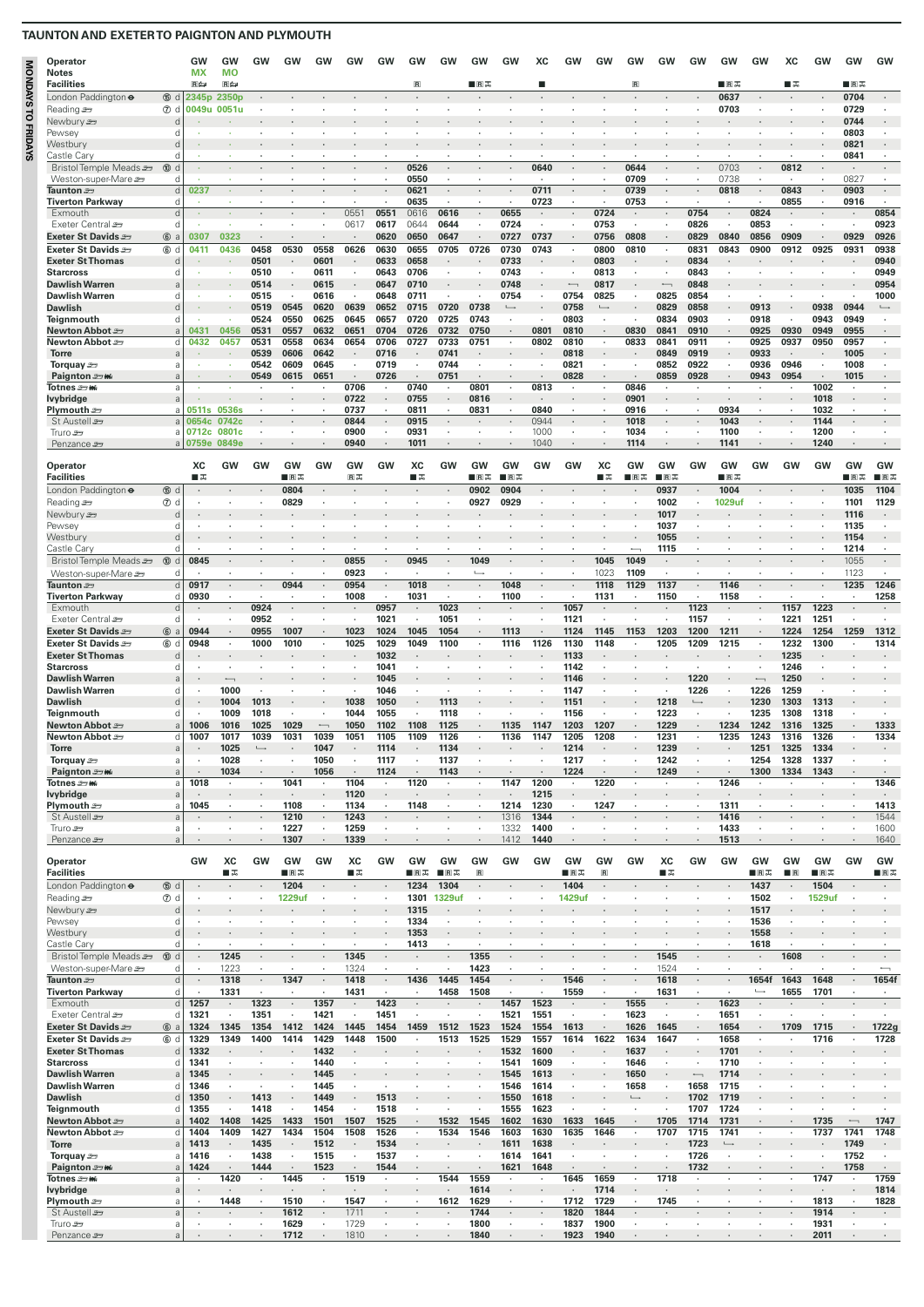| <b>OL SAVGINOM</b> | Operator<br><b>Notes</b>   |              | GW                | XC      | GW      | GW            | XC   | GW            | GW   | GW   | XC        | <b>GW</b> | GW               | GW        | GW   | GW                       | GW            | GW                       | GW                       | XC   | GW      | GW      | <b>GW</b> | GW<br>F <sub>O</sub> | GW<br><b>FX</b> |
|--------------------|----------------------------|--------------|-------------------|---------|---------|---------------|------|---------------|------|------|-----------|-----------|------------------|-----------|------|--------------------------|---------------|--------------------------|--------------------------|------|---------|---------|-----------|----------------------|-----------------|
|                    | <b>Facilities</b>          |              |                   | ■天      |         |               | ■≖   | ■R工           |      |      | ■≖        |           | ∎R⊼              | ■日本       |      | ■RIJ                     | ■Rᄍ           | ▉Rᠼ                      | <b>R</b>                 | ■≖   |         | ■Rᠼ     |           | ■Rエ                  | <b>ER</b>       |
|                    | London Paddington $\Theta$ | <b>15 d</b>  |                   |         |         |               |      | 1604          |      |      |           |           | 1637             | 1704      |      | 1736                     | 1804          |                          |                          |      |         | 1837    |           | 1904                 | 1904            |
|                    | Reading $\equiv$           | $①$ d        |                   |         |         |               |      | <b>1629uf</b> |      |      |           |           | 1703             | 1729uf    |      | 1804                     | <b>1829uf</b> |                          |                          |      |         | 1906    |           | 1931u                | 1931            |
|                    | Newbury s                  | $\sqrt{2}$   |                   |         |         |               |      |               |      |      |           |           | 1718             |           |      | 1821                     | 1843          |                          |                          |      |         | 1921    |           | 1946                 | 1946            |
| <b>FRIDAYS</b>     | Pewsev                     | d            |                   |         |         |               |      |               |      |      |           |           | 1740             | 1758      |      | 1840                     |               |                          |                          |      |         | 1949    |           |                      |                 |
|                    | Westbury                   |              |                   |         |         |               |      |               |      |      |           |           | 1759             | $\bullet$ |      | 1859                     |               |                          |                          |      |         | 2007    |           |                      | <b>A</b>        |
|                    | Castle Carv                | d            |                   |         |         |               |      |               |      |      |           |           | 1819             |           |      | 1919                     |               |                          |                          |      |         | 2027    |           |                      |                 |
|                    | Bristol Temple Meads       | 60d          |                   | 1645    |         |               | 1712 |               |      |      | 1745      |           |                  |           |      | 1817                     |               |                          | 1855                     | 1948 | $\cdot$ |         |           |                      |                 |
|                    | Weston-super-Mare          | d            |                   | 1626    |         |               |      |               |      |      | 1730      |           |                  |           |      | 1847                     |               |                          | 1929                     | 1946 |         |         |           |                      |                 |
|                    | Taunton so                 | <sub>d</sub> |                   | 1718    | $\cdot$ |               | 1744 | 1750          |      |      | 1818      |           | 1841             | 1852      |      | 1941                     | 1949          |                          | 2000                     | 2020 | $\cdot$ | 2049    |           | 2056                 | 2056            |
|                    | <b>Tiverton Parkway</b>    | d            |                   | 1730    | $\cdot$ |               | 1756 | 1803          |      |      | 1830      | ٠         | $\cdot$          | 1904      |      | 1953                     | ٠             |                          | 2014                     | 2032 | $\cdot$ | 2101    |           | 2108                 | 2108            |
|                    | Exmouth                    |              | 1655              |         |         | 1724          |      |               |      | 1754 | $\cdot$   | 1824      | $\cdot$          |           | 1924 | $\cdot$                  |               |                          |                          |      | 2019    | $\cdot$ |           |                      |                 |
|                    | Exeter Central             |              | 1723              |         |         | 1752          |      |               |      | 1822 |           | 1853      | $\cdot$          |           | 1957 |                          |               |                          |                          |      | 2048    | 2101    |           |                      |                 |
|                    | Exeter St Davids           | 6 a          | 1726              | 1744    | $\cdot$ | 1755          | 1810 | 1817          |      | 1825 | 1844      | 1856      | 1904             | 1918      | 2000 | 2008                     | 2012          | $\overline{\phantom{0}}$ | 2029                     | 2047 | 2051    | 2115    |           | 212 <sup>1</sup>     | 2121            |
|                    | Exeter St Davids           | 60 d         | 1732              | 1746    | $\cdot$ | 1800          | 1811 | 1820          |      | 1829 | 1847      | 1900      | 911 <sub>h</sub> | 1926      | 2004 | 2019                     | 2014          | 2019                     | 2040                     | 2050 | 2055    | 2117    |           | 2125                 | 2125            |
|                    | <b>Exeter St Thomas</b>    |              | 1735              | $\cdot$ |         | 1803          |      |               |      | 1832 | $\cdot$   | 1903      |                  |           |      | $\overline{\phantom{a}}$ |               | 2022                     | $\overline{\phantom{a}}$ |      | 2058    |         |           |                      |                 |
|                    | <b>Starcross</b>           | C            | 1744              |         |         | 1812          |      |               |      | 1840 |           | 1912      |                  |           |      |                          |               | 2031                     |                          |      | 2107    |         |           |                      |                 |
|                    | Dawlish Warren             |              | 1748              |         |         | 1816          |      |               |      | 1845 | $\sim$    | 1916      |                  |           |      |                          |               | 2035                     |                          |      | 2111    |         |           |                      |                 |
|                    | <b>Dawlish Warren</b>      | d            | 1757              |         | 1757    | 1834          |      | ٠             | 1834 | 1845 | $\cdot$   | 1925      | ٠                |           |      |                          |               | 2036                     | ٠                        |      | 2112    |         |           |                      |                 |
|                    | <b>Dawlish</b>             | <sub>d</sub> | $\longrightarrow$ |         | 1801    | $\longmapsto$ | 1823 | $\cdot$       | 1838 | 1849 | $\bullet$ | 1929      | $\bullet$        |           | 2017 |                          |               | 2040                     | $\cdot$                  |      | 2116    |         |           |                      |                 |
|                    | Teignmouth                 | d            |                   |         | 1806    |               | 1828 | $\cdot$       | 1843 | 1854 |           | 1934      |                  |           | 2022 |                          |               | 2045                     |                          |      | 2121    |         |           |                      |                 |
|                    | Newton Abbot               | $\mathbf{a}$ |                   | 1804    | 1813    |               | 1834 | 1839          | 1850 | 1901 | 1905      | 1941      | $\blacksquare$   | 1945      | 2029 | $\cdot$                  | 2034          | 2052                     | 2100                     | 2109 | 2128    | 2136    |           | 2144                 | 2144            |
|                    | Newton Abbot ₽             | d.           |                   | 1806    | 1813    |               | 1835 | 1841          | 1850 | 1903 | 1907      | 1941      | $\blacksquare$   | 1946      | 2029 | $\cdot$                  | 2035          | 2055                     | 2101                     | 2110 | 2141    | 2137    | 2141      | 2145                 | 2145            |
|                    | <b>Torre</b>               | a            |                   |         | 1821    | $\cdot$       |      | $\cdot$       | 1858 | 1911 | $\cdot$   | 1949      | $\cdot$          |           | 2037 | $\cdot$                  |               | 2104                     |                          |      |         |         | 2149      | $\sim$               | $\sim$          |
|                    | Torquay some               | a            |                   |         | 1824    |               | 1845 | ٠             | 1901 | 1915 |           | 1952      |                  |           | 2040 |                          |               | 2107                     |                          |      |         |         | 2152      |                      |                 |
|                    | Paignton = mi              | a            |                   |         | 1831    |               | 1852 | $\bullet$     | 1908 | 1924 | $\cdot$   | 1959      | ٠                |           | 2047 |                          |               | 2116                     |                          |      |         |         | 2158      | $\sim$               |                 |
|                    | Totnes and                 | a            |                   | 1817    |         |               |      | 1851          |      |      | 1918      |           |                  | 1957      |      |                          | 2046          |                          | 2114                     | 2121 |         |         |           | 2156                 | 2156            |
|                    | lvybridge                  | a            |                   |         |         |               |      | 1906          |      |      |           |           |                  |           |      |                          |               |                          | 2129                     |      |         |         |           |                      |                 |
|                    | Plymouth $\equiv$          | a            |                   | 1844    |         |               |      | 1920          |      |      | 1945      |           | 2004             | 2023      |      |                          | 2112          |                          | 2144                     | 2151 |         | 2212    |           | 2223                 | 2223            |
|                    | St Austell s               | a            |                   | 1947    |         |               |      | 2030          |      |      |           |           |                  | 2130      |      |                          | 2214          |                          | 2244                     |      |         |         |           | 2335                 | 2336            |
|                    | Truro se                   | a            |                   | 2004    |         |               |      | 2047          |      |      |           |           |                  | 2147      |      |                          | 2231          |                          | 2300                     |      |         |         |           | 2352                 | 2353            |
|                    | Penzance s                 | a            |                   | 2045    |         |               |      | 2125          |      |      |           |           |                  | 2226      |      |                          | 2307          |                          | 2340                     |      |         |         |           | 0035                 | 0035            |

| <b>Operator</b><br><b>Notes</b> |             | GW                   | GW            | XC                   | GW                   | GW                   | GW   | <b>GW</b>            | GW<br><b>FO</b>   | GW<br><b>FX</b>   |
|---------------------------------|-------------|----------------------|---------------|----------------------|----------------------|----------------------|------|----------------------|-------------------|-------------------|
| <b>Facilities</b>               |             |                      | <b>IR</b> क्र | ■                    |                      | <b>IRA</b>           | R    | ■Rᠼ                  | <b>R</b>          | 国向                |
| London Paddington $\Theta$      | <b>60 d</b> |                      | 2004          | $\cdot$              | $\blacksquare$       | 2104                 | ٠    | 2200                 | 2345              | 2345              |
| Reading                         | (7)<br>d    | ٠                    | 2029          | ï                    | $\cdot$              | 2129                 |      | 2225                 | 0046u 0049u       |                   |
| Newbury s                       | d           | ٠                    | $\cdot$       | $\cdot$              | ٠                    | 2144                 |      | $\cdot$              |                   | ä                 |
| Pewsey                          | d           | $\cdot$              | 2059          |                      | $\ddot{\phantom{a}}$ | 2203                 |      |                      |                   | ł.                |
| Westbury                        | d           | ٠                    | 2117          |                      | ٠                    | 2221                 | ٠    | $\blacksquare$       |                   | ä                 |
| Castle Cary                     | d           | $\cdot$              | 2137          | ï                    | $\cdot$              | 2241                 | ٠    |                      | ×                 | ×                 |
| Bristol Temple Meads            | d<br>$10$   |                      | 1953          | 2144                 | ï                    | ï                    | 2155 | 2347                 | ٠                 | ï                 |
| Weston-super-Mare               | d           |                      | 2030          | 2132                 | $\cdot$              | ï                    | 2229 | 0016s                |                   | k                 |
| Taunton so                      | d           | $\ddot{\phantom{0}}$ | 2158          | 2215                 | ï                    | 2304                 | 2308 | 0045s                | 0237              | 0237              |
| <b>Tiverton Parkwav</b>         | d           |                      | 2211          | 2227                 |                      | 2317                 | 2322 | 0058s                |                   | ×                 |
| Fxmouth                         | d           | 2124                 |               |                      | 2224                 |                      |      |                      | ¥.                | ×                 |
| Fxeter Central                  | d           | 2152                 | i.            | ï                    | 2254                 | ï                    |      |                      |                   | ł,                |
| Exeter St Davids                | $6$<br>a    | 2155                 | 2225          | 2241                 | 2257                 | 2331                 | 2337 | 0113                 | 0307              | 0307              |
| Exeter St Davids                | $6$<br>d    | 2201                 | 2226          | 2242                 | 2301                 | 2333                 |      | $\cdot$              | 0411              | 0411              |
| <b>Exeter St Thomas</b>         | d           | 2204                 | $\cdot$       | ٠                    | 2304                 | $\cdot$              |      | $\blacksquare$       |                   | ¥                 |
| <b>Starcross</b>                | d           | 2213                 | $\cdot$       | ٠                    | 2313                 | ٠                    | ٠    | $\cdot$              |                   |                   |
| <b>Dawlish Warren</b>           | a           | 2217                 | $\cdot$       | ٠                    | 2318                 | $\cdot$              |      | $\blacksquare$       | ¥                 | ×                 |
| <b>Dawlish Warren</b>           | d           | 2224                 |               | $\ddot{\phantom{0}}$ | 2318                 |                      |      |                      |                   |                   |
| <b>Dawlish</b>                  | d           | 2228                 | 2239          | $\cdot$              | 2322                 | $\ddot{\phantom{0}}$ |      | $\ddot{\phantom{0}}$ | ÷                 | ä,                |
| Teignmouth                      | d           | 2233                 | 2244          | ï                    | 2327                 |                      |      |                      |                   |                   |
| Newton Abbot =                  | a           | 2240                 | 2250          | 2301                 | 2334                 | 2352                 |      | $\blacksquare$       | 0431              | 0431              |
| Newton Abbot                    | d           | 2241                 | 2252          | 2302                 | 2334                 | 2353                 |      | ٠                    | 0433              | 0432              |
| <b>Torre</b>                    | a           | 2249                 | ٠             |                      | 2343                 |                      |      | $\blacksquare$       |                   | ٠                 |
| Torquay s                       | a           | 2252                 |               |                      | 2346                 |                      |      | $\cdot$              |                   | ×                 |
| Paignton = Mi                   | a           | 2259                 | ٠             |                      | 2353                 | $\cdot$              |      | $\ddot{\phantom{a}}$ | ÷                 | ×                 |
| Totnes = Mi                     | a           | ٠                    | 2302          | 2313                 | $\cdot$              | 0004                 |      |                      | i.                | ×                 |
| <b>Ivvbridge</b>                | a           | $\cdot$              | 2317          | ٠                    | $\blacksquare$       |                      |      | $\blacksquare$       |                   |                   |
| Plymouth s                      | a           | ٠                    | 2332          | 2341                 | $\cdot$              | 0031                 |      | $\cdot$              | 0511 <sub>s</sub> | 0511 <sub>s</sub> |
| St Austell                      | a           | $\cdot$              | ٠             |                      | ٠                    |                      |      | $\blacksquare$       | 0643c             | 0654c             |
| Truro æ                         | a           | í.                   | i.            |                      |                      | ï                    |      |                      | 0703c             | 0712c             |
| Penzance s                      | a           |                      | ٠             | ٠                    | ٠                    | ٠                    | ٠    | ٠                    |                   | 0750e 0759e       |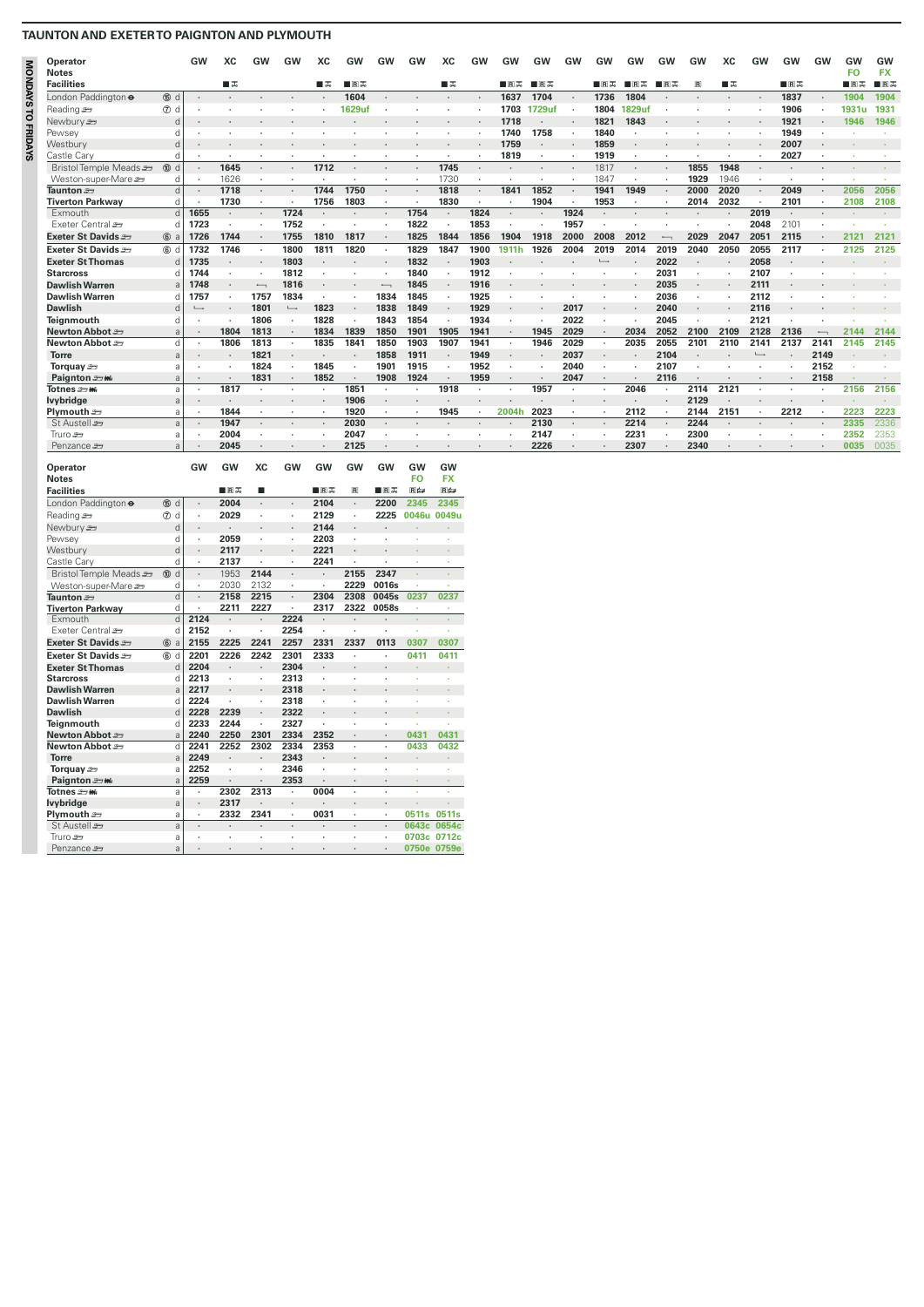**SATURDAYS**

**SATURDAYS** 

| Operator<br><b>Facilities</b>               |                                  | GW<br><b>Rice</b>     | GW                       | GW                        | GW                           | GW              | GW                 | GW<br>$\mathbf R$            | GW                   | GW<br>г            | GW                    | XC<br>п                  | GW                               | GW                   | GW<br>$\mathbb{R}$    | GW                  | GW                              | GW<br>$R\overline{A}$ | GW                               | GW                   | XC<br>∎∓                        | GW                    | GW                       | XC<br>∎ ऊ                    |
|---------------------------------------------|----------------------------------|-----------------------|--------------------------|---------------------------|------------------------------|-----------------|--------------------|------------------------------|----------------------|--------------------|-----------------------|--------------------------|----------------------------------|----------------------|-----------------------|---------------------|---------------------------------|-----------------------|----------------------------------|----------------------|---------------------------------|-----------------------|--------------------------|------------------------------|
| London Paddington $\bullet$                 | 15 d                             | 2345p                 |                          |                           |                              |                 |                    |                              |                      |                    |                       |                          |                                  |                      |                       |                     |                                 |                       |                                  |                      |                                 |                       |                          |                              |
| Reading                                     | 7 d                              | 0046                  | ٠                        |                           |                              |                 |                    |                              |                      |                    |                       |                          |                                  |                      |                       |                     |                                 |                       |                                  |                      |                                 |                       |                          |                              |
| Newbury se<br>Pewsey                        | d<br>d                           |                       |                          |                           |                              |                 |                    |                              |                      |                    |                       |                          |                                  |                      |                       |                     |                                 |                       |                                  |                      |                                 |                       |                          |                              |
| Westbury                                    | d                                |                       |                          |                           |                              |                 |                    |                              |                      |                    |                       |                          |                                  |                      |                       |                     |                                 |                       |                                  |                      |                                 |                       |                          |                              |
| Castle Cary<br>Bristol Temple Meads         | d<br><b>10</b><br>d              |                       |                          |                           |                              |                 |                    | 0526                         |                      |                    |                       | 0607                     |                                  |                      | 0642                  |                     |                                 | 0742                  |                                  | $\cdot$              | 0810                            |                       |                          | ٠<br>0845                    |
| Weston-super-Mare 2                         | d                                |                       | ٠                        |                           |                              |                 | $\cdot$            | 0550                         | ٠                    |                    | $\cdot$               | $\cdot$                  |                                  | $\cdot$              | 0702                  |                     | ٠                               |                       |                                  | $\cdot$              | 0758                            |                       | $\cdot$                  | $\cdot$                      |
| Taunton #                                   | d                                | 0237                  |                          |                           |                              |                 |                    | 0622                         |                      |                    |                       | 0714                     |                                  |                      | 0735                  |                     |                                 | 0816                  |                                  | $\cdot$              | 0843                            |                       |                          | 0919                         |
| <b>Tiverton Parkway</b><br>Exmouth          | d<br>d                           |                       | ٠                        |                           |                              |                 | ٠                  | 0636<br>0615                 | ٠<br>0615            |                    | ٠<br>0655             | 0726                     | $\cdot$                          | 0725                 | 0749                  | ٠<br>٠              | 0755                            | $\ddot{\phantom{0}}$  |                                  | ٠<br>0825            | 0855                            | ٠                     | $\cdot$<br>0855          | 0932                         |
| Exeter Central                              | d                                |                       | ٠                        |                           |                              |                 | ٠                  | 0644                         | 0644                 | $\cdot$            | 0726                  |                          | $\cdot$                          | 0754                 | ٠                     |                     | 0826                            |                       |                                  | 0854                 | $\blacksquare$                  |                       | 0923                     | $\cdot$                      |
| Exeter St Davids =                          | 6a                               | 0307                  |                          |                           |                              |                 |                    | 0651                         | 0647                 |                    | 0729                  | 0740                     | $\cdot$                          | 0757                 | 0804                  |                     | 0828                            | 0839                  |                                  | 0857                 | 0909                            |                       | 0926                     | 0947                         |
| Exeter St Davids<br><b>Exeter St Thomas</b> | 6 d<br>d                         | 0411                  | 0458<br>0501             | 0530                      | 0558<br>0601                 | 0628            | 0632<br>0635       | 0653<br>0656                 | 0710                 | 0725               | 0733<br>0736          | 0741                     | $\cdot$                          | 0800<br>0803         | 0808                  | ٠                   | 0835<br>0838                    | 0844                  | ٠                                | 0901                 | 0910                            | 0927                  | 0931<br>0934             | 0949                         |
| <b>Starcross</b>                            | d                                |                       | 0510                     | ٠                         | 0610                         | ٠               | 0644               | 0704                         | ٠                    |                    | 0745                  | ٠                        | ٠                                | 0812                 | $\cdot$               | ٠                   | 0847                            | $\cdot$               |                                  |                      |                                 |                       | 0943                     | ٠                            |
| Dawlish Warren<br><b>Dawlish Warren</b>     | a<br>d                           |                       | 0514<br>0515             | ٠                         | 0614<br>0615                 | $\cdot$         | 0648<br>0649       | 0708<br>0709                 | ٠                    |                    | 0749<br>0755          | ٠                        | $\overline{\phantom{0}}$<br>0755 | 0817<br>0822         | $\cdot$               | 0822                | 0851<br>0855                    | ٠                     | $\longleftarrow$<br>0855         | $\cdot$              |                                 |                       | 0947<br>0948             | ٠                            |
| Dawlish                                     | d                                |                       | 0519                     | 0543                      | 0619                         | 0641            | 0653               | 0713                         | 0723                 | 0737               | $\overline{a}$        |                          | 0759                             | $\longmapsto$        |                       | 0826                | $\longmapsto$                   |                       | 0900                             | 0914                 |                                 | 0940                  | 0952                     |                              |
| Teignmouth                                  | d                                |                       | 0524                     | 0548                      | 0624                         | 0646            | 0658               | 0718                         | 0728                 | 0742               | ٠                     |                          | 0804                             | $\cdot$              | $\cdot$               | 0831                | $\cdot$                         | $\cdot$               | 0905                             | 0919                 | $\cdot$                         | 0945                  | 0957                     | $\cdot$                      |
| <b>Newton Abbot</b><br>Newton Abbot ≅       | $\rm{a}$<br>d                    | 0431<br>0433          | 0531<br>0532             | 0555<br>0556              | 0631<br>0635                 | 0652<br>0654    | 0705<br>0706       | 0724<br>0725                 | 0736<br>0738         | 0749<br>0752       | $\cdot$               | 0800<br>0801             | 0811<br>0812                     | ٠                    | 0829<br>0831          | 0838<br>0839        | $\cdot$<br>$\cdot$              | 0903<br>0905          | 0912<br>0913                     | 0926<br>0927         | 0932<br>0933                    | 0951<br>0952          | 1004<br>1005             | 1008<br>1010                 |
| <b>Torre</b>                                | a                                |                       | 0540                     | 0604                      | 0643                         |                 | 0714               |                              | 0746                 |                    |                       |                          | 0820                             |                      |                       | 0847                |                                 |                       | 0921                             | 0935                 | $\cdot$                         |                       | 1013                     |                              |
| Torquay =<br>Paignton = W                   | a<br>a                           |                       | 0543<br>0551             | 0607<br>0616              | 0646<br>0654                 | ٠               | 0717<br>0726       | $\cdot$<br>$\cdot$           | 0749<br>0757         | $\cdot$            | $\cdot$               | ٠                        | 0823<br>0831                     | ٠<br>$\cdot$         |                       | 0850<br>0859        | ٠<br>$\cdot$                    |                       | 0924<br>0930                     | 0938<br>0945         | 0945<br>0954                    | $\cdot$               | 1016<br>1026             | $\epsilon$<br>$\epsilon$     |
| Totnes ാ‱                                   | a                                | $\cdot$               | $\cdot$                  | ٠                         | $\cdot$                      | 0707            | $\cdot$            | 0738                         |                      | 0802               | ٠                     | 0812                     | $\cdot$                          | ٠                    | 0843                  | ٠                   | ٠                               | $\cdot$               | $\cdot$                          | ٠                    | ٠                               | 1004                  | $\cdot$                  | 1021                         |
| lvybridge                                   | a                                |                       |                          |                           |                              | 0722            | $\cdot$            | 0753                         |                      | 0818               | $\cdot$               |                          |                                  |                      | 0859                  | ٠                   |                                 |                       |                                  |                      |                                 | 1020                  | $\cdot$                  | $\sim$                       |
| Plymouth s<br>St Austell s                  | a<br>$\mathsf{a}$                | 0511s<br>0643c        |                          |                           |                              | 0737<br>0837    | $\cdot$<br>$\cdot$ | 0808<br>0914                 | ÷,                   | 0834               | $\ddot{\phantom{a}}$  | 0839<br>0944             | $\cdot$<br>÷,                    |                      | 0913<br>1017          | ٠                   | $\ddot{\phantom{a}}$<br>$\cdot$ | 0940<br>1040          |                                  |                      |                                 | 1034<br>1144          | $\cdot$<br>$\cdot$       | 1048                         |
| Truro se                                    | a                                | 0703c                 | ٠                        | ٠                         | ×,                           | 0853            | $\cdot$            | 0930                         |                      |                    | ٠                     | 1000                     | $\cdot$                          |                      | 1033                  | ٠                   | ٠                               | 1057                  |                                  |                      | $\cdot$                         | 1200                  | $\cdot$                  |                              |
| Penzance s                                  | a                                | 0750e                 | ٠                        |                           |                              | 0932            | $\cdot$            | 1010                         |                      |                    |                       | 1040                     | $\epsilon$                       |                      | 1113                  | ٠                   |                                 | 1141                  |                                  |                      |                                 | 1240                  |                          |                              |
| Operator                                    |                                  | GW                    | GW                       | GW                        | GW                           | GW              | XC                 | GW                           | GW                   | GW                 | GW                    | GW                       | ХC                               | GW                   | GW                    | GW                  | GW                              | GW                    | GW                               | GW                   | GW                              | XC                    | GW                       | GW                           |
| <b>Facilities</b>                           |                                  |                       | ■B⊼                      |                           | $\mathbf R$                  |                 | ∎≂                 |                              | ∎R⊼<br>0836          | ■R‰                |                       |                          | ∎ਨ                               |                      | ■R‰<br>1003           |                     | ∎n≂                             |                       | ■R⊼                              |                      |                                 | ∎≂                    |                          |                              |
| London Paddington $\bullet$<br>Reading s    | (f5) d<br>O d                    |                       | 0803<br>0829             |                           |                              |                 |                    |                              | 0901                 | 0902<br>0928       |                       |                          |                                  |                      | 1029                  | $\blacksquare$<br>٠ | 1035<br>1101                    |                       | 1103<br>1129                     |                      |                                 |                       |                          |                              |
| Newbury some                                | d                                |                       |                          |                           |                              |                 |                    |                              | 0916                 |                    |                       |                          |                                  |                      |                       |                     | 1116                            |                       |                                  |                      |                                 |                       |                          |                              |
| Pewsey                                      | d                                |                       |                          |                           |                              |                 |                    |                              | 0935                 | $\cdot$            |                       |                          |                                  |                      |                       |                     | 1135                            |                       |                                  |                      |                                 |                       |                          |                              |
| Westbury<br>Castle Cary                     | d<br>d                           |                       |                          |                           |                              |                 | $\cdot$            | $\cdot$                      | 0954<br>1014         | 1025               |                       |                          | $\cdot$                          |                      |                       |                     | 1154<br>1214                    | $\ddot{\phantom{a}}$  |                                  |                      | $\ddot{\phantom{a}}$            |                       |                          |                              |
| Bristol Temple Meads                        | <b>10</b><br>d                   |                       |                          |                           | 0856                         |                 | 0945               |                              |                      |                    |                       |                          | 1045                             |                      |                       |                     | 1057                            |                       |                                  |                      |                                 | 1245                  |                          |                              |
| Weston-super-Mare 2<br>Taunton #            | d<br>d                           |                       | 0945                     | ÷,                        | 0923<br>0955                 | $\cdot$         | 1018               | $\cdot$                      | 1035                 | 1047               |                       |                          | 1024<br>1118                     | $\cdot$              | 1145                  |                     | 1126<br>1235                    |                       | 1245                             |                      |                                 | 1224<br>1318          |                          |                              |
| <b>Tiverton Parkway</b>                     | d                                |                       |                          | $\ddot{\phantom{0}}$      | 1009                         | ٠               | 1031               | $\cdot$                      | 1048                 |                    |                       | ٠                        | 1131                             | ٠                    | 1158                  | ٠                   | ٠                               | $\cdot$               | 1257                             | ٠                    | $\cdot$                         | 1331                  |                          | $\cdot$                      |
| Exmouth                                     | d                                | 0925<br>0954          | ٠<br>٠                   | ٠                         | $\cdot$                      | 0955<br>1022    | $\cdot$<br>$\cdot$ | 1024<br>1053                 | ٠                    | $\cdot$            | ٠                     | 1056<br>1122             | $\cdot$<br>$\cdot$               | 1124<br>1155         |                       | 1156<br>1223        | $\cdot$<br>$\cdot$              | 1224<br>1253          | ٠                                | $\cdot$              | 1257<br>1327                    | $\cdot$               |                          | 1324<br>1353                 |
| Exeter Central<br>Exeter St Davids          | d<br>6a                          | 0957                  | 1008                     | $\cdot$                   | 1023                         | 1025            | 1045               | 1056                         | 1103                 | 1110               |                       | 1125                     | 1145                             | 1157                 | 1212                  | 1226                | 1259                            | 1256                  | 1311                             | ٠<br>٠               | 1330                            | 1345                  | $\cdot$<br>$\cdot$       | 1356                         |
| Exeter St Davids                            | 6d                               | 1003                  | 1010                     | $\cdot$                   | 1026                         | 1030            | 1049               | 1101                         | $\cdot$              | 1113               | 1126                  | 1130                     | 1149                             | 1202                 | 1214                  | 1237                | $\cdot$                         | 1305                  | 1314                             | 1328                 | 1337                            | 1349                  | $\cdot$                  | 1405                         |
| <b>Exeter St Thomas</b><br><b>Starcross</b> | d<br>d                           |                       | ٠                        |                           | ×,                           | 1033<br>1042    |                    | ٠                            |                      |                    | ٠                     | 1133<br>1142             | $\cdot$                          |                      |                       | 1240<br>1249        | ٠                               |                       |                                  |                      | 1340<br>1349                    |                       |                          | $\ddot{\phantom{0}}$<br>٠    |
| Dawlish Warren                              | a                                | 1014                  |                          | $\overline{\phantom{0}}$  |                              | 1046            |                    |                              |                      |                    |                       | 1146                     |                                  |                      |                       | 1253                |                                 |                       |                                  | 1339                 | 1353                            |                       | $\overline{\phantom{0}}$ | 1416                         |
| <b>Dawlish Warren</b>                       | d                                | 1021                  | ٠                        | 1021                      | $\cdot$                      | 1047            |                    | $\cdot$                      |                      |                    |                       | 1147                     | $\cdot$                          | ٠                    |                       | 1259                | ٠                               | $\cdot$               |                                  | 1339                 | 1359                            | ٠                     | 1359                     | 1420                         |
| <b>Dawlish</b><br>Teignmouth                | d<br>d                           | $\longmapsto$         | ٠                        | 1025<br>1030              |                              | 1051<br>1056    | ٠                  | 1114<br>1119                 |                      |                    |                       | 1151<br>1156             |                                  | 1215<br>1220         |                       | 1304<br>1309        | ٠                               | 1318<br>1323          |                                  | 1343<br>1348         | $\longmapsto$<br>$\blacksquare$ |                       | 1404<br>1409             | $\longmapsto$<br>٠           |
| Newton Abbot =                              | $\mathsf{a}$                     |                       | 1029                     | 1037                      | 1046                         | 1103            | 1108               | 1126                         |                      | 1132               | 1146                  | 1203                     | 1208                             | 1227                 | 1233                  | 1316                |                                 | 1330                  | 1333                             | 1355                 |                                 | 1408                  | 1418                     |                              |
| <b>Newton Abbot</b>                         | d                                |                       | 1030                     | 1038                      | 1047                         | 1105            | 1109               | 1127<br>1135                 | $\cdot$              | 1134               | 1148                  | 1205<br>1213             | 1209                             | 1227                 | 1235                  | 1317<br>1325        | $\cdot$                         | 1330<br>1338          | 1334                             | 1356                 | $\cdot$                         | 1409                  | 1419<br>1427             | ٠                            |
| <b>Torre</b><br>Torquay $\equiv$            |                                  |                       |                          | 1046                      |                              | 1113            |                    |                              |                      |                    |                       |                          |                                  | 1235                 |                       |                     |                                 |                       |                                  |                      |                                 |                       | 1430                     |                              |
|                                             | a<br>a                           |                       | $\mathbf{r}$             | 1049                      |                              | 1116            |                    | 1138                         |                      |                    |                       | 1216                     |                                  | 1238                 |                       | 1328                |                                 | 1341                  |                                  |                      |                                 |                       |                          | $\cdot$                      |
| Paignton = Wi                               | a                                |                       |                          | 1057                      |                              | 1126            |                    | 1147                         |                      |                    |                       | 1226                     |                                  | 1247                 |                       | 1334                | $\cdot$                         | 1350                  |                                  |                      |                                 |                       | 1436                     |                              |
| Totnes <i>a</i> mi                          | a                                | $\cdot$               | 1041<br>٠                | ٠                         | 1100                         |                 | 1120               |                              |                      | 1144               | 1200                  |                          | 1220                             |                      | 1245                  | ٠                   |                                 |                       | 1345                             | 1408                 |                                 | 1421                  | $\cdot$                  | $\cdot$                      |
| lvybridge<br>Plymouth $\equiv$              | $\mathsf{a}$<br>a                |                       | 1109                     | $\cdot$                   | 1116<br>1130                 | ٠               | 1148               | ×,                           | $\cdot$              | 1213               | 1216<br>1230          | $\cdot$                  | 1247                             | $\cdot$              | 1313                  | ٠                   |                                 | $\cdot$               | 1413                             | 1423<br>1438         | ×,                              | 1448                  | $\cdot$                  | $\epsilon$                   |
| St Austell s                                | $\mathsf{a}$                     | $\cdot$               | 1212                     | $\cdot$                   | 1244                         |                 |                    | $\cdot$                      |                      | 1314               | 1344                  | $\overline{\phantom{a}}$ |                                  |                      | 1414                  |                     |                                 | ä,                    | 1514                             | 1544                 |                                 |                       |                          | $\blacksquare$               |
| Truro se<br>Penzance s                      | a<br>a                           |                       | 1229<br>1309             | ٠<br>$\ddot{\phantom{0}}$ | 1300<br>1340                 | ٠<br>$\cdot$    | $\cdot$            | $\cdot$<br>$\blacksquare$    | ٠                    | 1330<br>1410       | 1400<br>1440          | $\cdot$                  | $\cdot$<br>$\epsilon$            | ٠                    | 1431<br>1511          | ٠<br>×,             | ï<br>$\cdot$                    |                       | 1530<br>1610                     | 1600<br>1640         | $\cdot$<br>$\epsilon$           | ٠<br>$\cdot$          | $\cdot$                  | ٠<br>$\epsilon$              |
|                                             |                                  |                       |                          |                           |                              |                 |                    |                              |                      |                    |                       |                          |                                  |                      |                       |                     |                                 |                       |                                  |                      |                                 |                       |                          |                              |
| Operator<br><b>Facilities</b>               |                                  | GW<br>$R\overline{A}$ | GW                       | GW                        | XC<br>∎ਨ                     | GW              | GW<br><b>IR</b> ऊ  | GW<br>∎R⊼                    | GW<br>$\blacksquare$ | GW                 | GW                    | GW<br>∎R⊼                | GW                               | GW                   | GW                    | XC<br>∎ क्र         | GW                              | GW<br><b>B</b> R      | GW                               | GW<br><b>B</b> R     | GW                              | GW                    | XC<br>■ऊ                 | GW                           |
| London Paddington $\Theta$                  | 15 d                             | 1203                  | $\blacksquare$           |                           |                              |                 | 1236               | 1303                         |                      |                    |                       | 1403                     | ä,                               |                      |                       |                     | $\cdot$                         | 1436                  | $\cdot$                          | 1503                 |                                 |                       |                          | $\sim$                       |
| Reading s                                   | $\circledcirc$ d                 | 1229                  | ٠                        |                           |                              |                 | 1301               | 1329                         |                      |                    |                       | 1428                     | $\cdot$                          |                      |                       |                     | ٠                               | 1501                  | ٠                                | 1529                 |                                 |                       |                          | ٠                            |
| Newbury se<br>Pewsey                        | d<br>d                           |                       | ٠                        |                           |                              |                 | 1316<br>1335       | $\cdot$                      |                      |                    |                       |                          |                                  |                      |                       |                     |                                 | 1516<br>1535          | ٠                                | ٠                    |                                 |                       |                          | ٠                            |
| Westbury                                    | d                                |                       |                          |                           |                              |                 | 1354               |                              |                      |                    |                       |                          |                                  |                      |                       |                     |                                 | 1554                  |                                  |                      |                                 |                       |                          |                              |
| Castle Cary                                 | d                                | $\cdot$               | ٠                        | ٠                         | ٠                            | ٠               | 1414               | $\cdot$                      | ٠                    |                    | ٠                     | ٠                        |                                  |                      |                       | ٠                   | ٠                               | 1614                  |                                  | ٠                    | $\cdot$                         |                       | $\cdot$                  | $\sim$                       |
| Bristol Temple Meads<br>Weston-super-Mare   | <b>10</b><br>d<br>d              |                       | ٠                        | ٠                         | 1346<br>1324                 | ٠               | $\cdot$            | $\epsilon$<br>$\cdot$        | 1356<br>1426         | $\cdot$            | ٠                     |                          | $\cdot$                          | ٠                    | $\cdot$               | 1547<br>1529        | ٠                               | $\cdot$               | ٠                                | $\cdot$              | $\cdot$                         | $\cdot$               | 1645<br>1626             | $\blacksquare$<br>$\epsilon$ |
| Taunton #                                   | d                                | 1344                  | $\cdot$                  | $\cdot$                   | 1418                         | $\cdot$         | 1435               | 1449                         | 1457                 | $\cdot$            | $\cdot$               | 1547                     |                                  | ×.                   |                       | 1618                | $\cdot$                         | 1635                  | $\cdot$                          | 1645                 | $\epsilon$                      |                       | 1718                     | $\epsilon$                   |
| <b>Tiverton Parkway</b><br>Exmouth          | d                                |                       | ٠<br>$\cdot$             | ٠<br>1356                 | 1431<br>$\ddot{\phantom{0}}$ | $\cdot$<br>1424 | $\cdot$<br>$\cdot$ | 1502                         | 1511                 | $\cdot$<br>1457    | ٠<br>1525             | 1600                     | ٠                                | $\cdot$              | ٠<br>1555             | 1630<br>$\cdot$     | $\cdot$<br>$\ddot{\phantom{0}}$ | $\cdot$<br>ä,         | ٠<br>1627                        | 1658<br>٠            | $\blacksquare$<br>$\epsilon$    | ٠<br>1656             | 1731<br>$\cdot$          | $\sim$<br>$\blacksquare$     |
| Exeter Central                              | $\operatorname{\mathsf{d}}$<br>d | $\cdot$               | ٠                        | 1423                      | $\cdot$                      | 1453            | $\cdot$            | $\cdot$                      | ٠                    | 1524               | 1554                  | ٠                        | ٠                                |                      | 1624                  | ٠                   | ٠                               | $\cdot$               | 1657                             | $\cdot$              | $\cdot$                         | 1725                  | $\cdot$                  | ٠                            |
| Exeter St Davids                            | 6a                               | 1408                  | $\cdot$                  | 1426                      | 1445                         | 1456            | 1500               | 1516                         | 1526                 | 1527               | 1557                  | 1613                     | $\cdot$                          |                      | 1627                  | 1644                | $\blacksquare$                  | 1659                  | 1700                             | 1712                 | $\cdot$                         | 1728                  | 1745                     | $\sim$                       |
| Exeter St Davids<br><b>Exeter St Thomas</b> | 6d<br>d                          | 1409                  | $\cdot$                  | 1430<br>1433              | 1449                         | 1501            | $\cdot$            | 1517                         | 1528                 | 1531<br>1534       | 1606<br>1609          | 1615                     | $\cdot$                          | 1626                 | 1636<br>1639          | 1647                | $\cdot$                         | 1701                  | 1705<br>1708                     | 1714                 | $\cdot$                         | 1737<br>1740          | 1747                     | $\epsilon$                   |
| <b>Starcross</b>                            | d                                |                       | ٠                        | 1442                      | $\cdot$                      | ٠               | ٠                  | $\cdot$                      | $\cdot$              | 1543               | 1618                  | $\cdot$                  | $\cdot$                          | $\cdot$              | 1648                  | $\cdot$             | $\cdot$                         | $\cdot$               | 1717                             | $\cdot$              | $\cdot$                         | 1749                  | $\cdot$                  | $\epsilon$                   |
| <b>Dawlish Warren</b>                       | $\mathsf{a}$                     |                       | $\overline{\phantom{0}}$ | 1446                      |                              |                 |                    |                              |                      | 1547               | 1622                  |                          | $\overline{\phantom{m}}$         |                      | 1652                  |                     | $\overline{\phantom{a}}$        |                       | 1721                             | $\cdot$              | $\longleftarrow$                | 1753                  |                          | $\overline{\phantom{a}}$     |
| <b>Dawlish Warren</b><br><b>Dawlish</b>     | d<br>d                           |                       | 1420<br>1425             | 1447<br>1451              | $\cdot$                      | ٠<br>1514       |                    |                              | ٠                    | 1548<br>1552       | 1626<br>$\longmapsto$ | $\cdot$                  | 1626<br>1631                     | $\cdot$              | 1657<br>$\longmapsto$ | $\cdot$             | 1657<br>1701                    | $\cdot$               | 1726<br>$\overline{\phantom{a}}$ | $\cdot$              | 1726<br>1731                    | 1757<br>$\longmapsto$ | $\cdot$                  | 1757<br>1802                 |
| Teignmouth                                  | d                                |                       | 1430                     | 1456                      | $\cdot$                      | 1519            | $\cdot$            | ٠                            | ٠                    | 1557               | $\cdot$               |                          | 1636                             | ٠                    | ٠                     | ٠                   | 1706                            | $\cdot$               | ٠                                | ٠                    | 1736                            | $\cdot$               | $\cdot$                  | 1807                         |
| <b>Newton Abbot</b>                         | $\mathsf{a}$                     | 1428                  | 1437                     | 1503                      | 1508                         | 1526            | $\cdot$<br>$\cdot$ | 1536                         | 1550                 | 1604               | $\cdot$               | 1634                     | 1643                             | 1646                 | $\cdot$               | 1705                | 1713                            | 1720                  | $\cdot$                          | 1734                 | 1743                            | $\cdot$               | 1806                     | 1814                         |
| Newton Abbot 2<br><b>Torre</b>              | d<br>a                           | 1430                  | 1438<br>1446             | 1505<br>1513              | 1509<br>$\ddot{\phantom{0}}$ | 1527<br>1535    |                    | 1538                         | 1552                 | 1605<br>1613       | ٠                     | 1636                     | 1644<br>1652                     | 1648<br>$\cdot$      |                       | 1707                | 1714<br>1722                    | 1721                  |                                  | 1736<br>٠            | 1744<br>1752                    |                       | 1807                     | 1815<br>1823                 |
| Torquay $\equiv$                            | a                                | $\cdot$               | 1449                     | 1516                      | $\cdot$                      | 1538            | $\cdot$            | $\cdot$                      | ٠                    | 1616               | ٠                     | ٠                        | 1655                             | $\cdot$              | ٠                     | ٠                   | 1725                            | $\cdot$               |                                  | ٠                    | 1755                            | ٠                     | $\cdot$                  | 1826                         |
| Paignton = W<br>Totnes ാ‱                   | $\rm{a}$<br>a                    | 1440                  | 1457<br>$\cdot$          | 1526<br>$\cdot$           | $\cdot$<br>1521              | 1547<br>$\cdot$ | $\cdot$<br>$\cdot$ | $\ddot{\phantom{a}}$<br>1548 | 1604                 | 1624<br>$\cdot$    | $\cdot$<br>$\cdot$    | 1646                     | 1701<br>$\cdot$                  | 1700                 | $\cdot$               | 1718                | 1731<br>$\cdot$                 | $\cdot$<br>$\cdot$    | ٠                                | 1746                 | 1803<br>$\blacksquare$          | $\cdot$<br>$\cdot$    | $\cdot$<br>1819          | 1832<br>$\cdot$              |
| lvybridge                                   | $\rm{a}$                         |                       |                          |                           |                              |                 |                    |                              | 1620                 |                    |                       | $\cdot$                  |                                  | 1716                 |                       | ٠                   |                                 |                       |                                  |                      |                                 |                       | $\cdot$                  | $\sim$                       |
| Plymouth $\equiv$                           | a                                | 1508                  | ٠                        | ٠                         | 1548                         | ٠               | $\cdot$            | 1616                         | 1634                 | $\cdot$<br>$\cdot$ | ٠                     | 1714                     | $\cdot$<br>$\cdot$               | 1730                 | $\cdot$               | 1745<br>٠           | ٠<br>$\cdot$                    | 1757                  |                                  | 1814                 | $\cdot$<br>$\cdot$              |                       | 1846                     | $\epsilon$                   |
| St Austell s<br>Truro se<br>Penzance s      | $\rm{a}$<br>a<br>$\rm{a}$        | 1614<br>1630<br>1711  | $\cdot$<br>٠             | ٠                         | ٠                            |                 | ٠                  | 1714<br>1731<br>1814         | 1744<br>1800<br>1840 | $\cdot$            | $\cdot$<br>٠          | 1815<br>1832<br>1913     | $\cdot$                          | 1844<br>1900<br>1940 | ٠                     | ٠                   | ٠                               | ٠                     |                                  | 1915<br>1932<br>2012 | $\cdot$                         |                       | 1955<br>2012<br>2053     | $\sim$<br>$\cdot$<br>$\sim$  |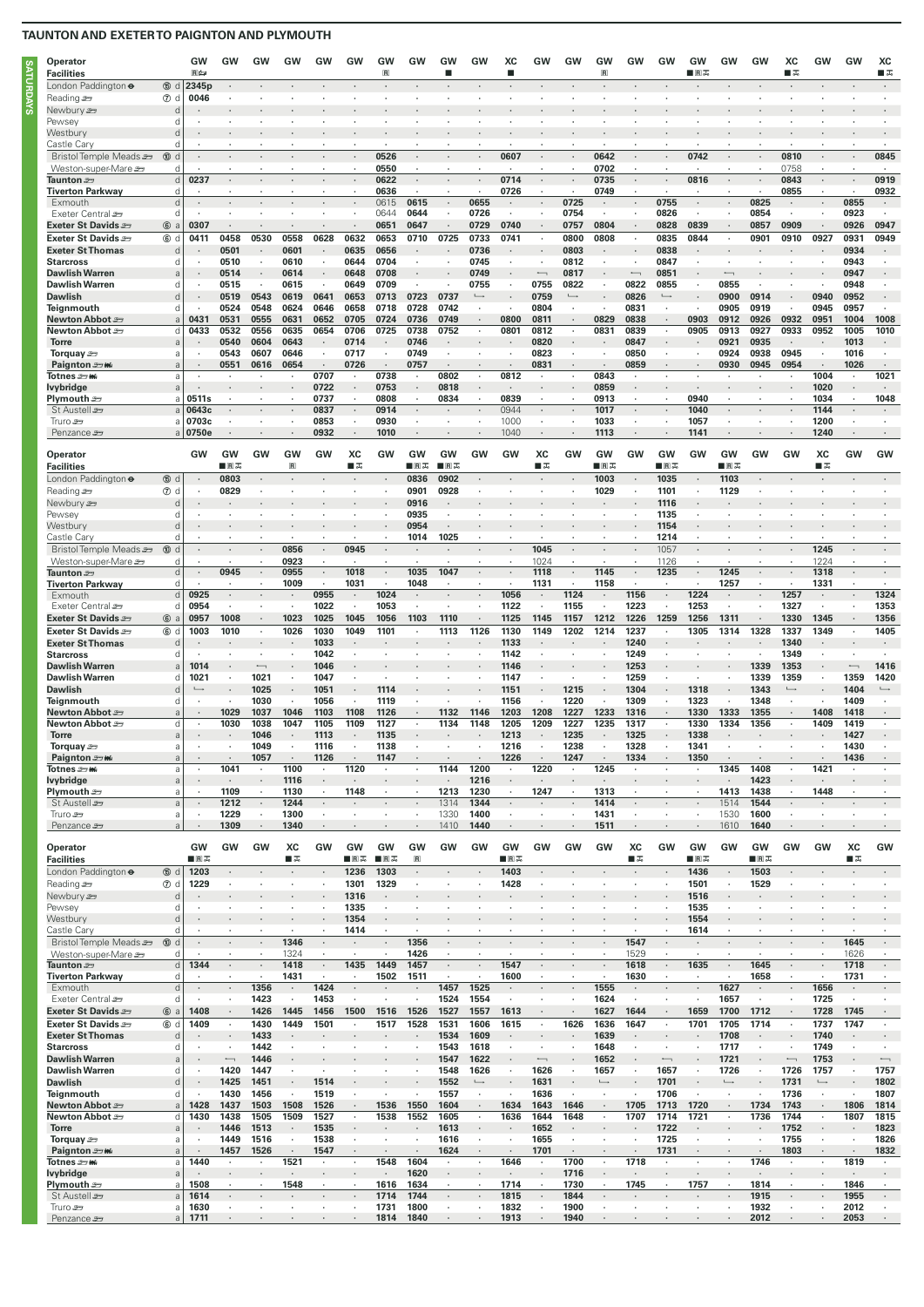| <b>Operator</b><br><b>Facilities</b> |                  | <b>GW</b> | GW                       | XC<br>■≖ | GW<br><b>IR</b> | GW                       | GW                       | XC<br>■天 | GW                       | GW<br>■R工 | GW                       | GW<br>∎R⊼ | GW                       | GW<br><b>IR</b> | GW   | GW<br>R                  | XC<br>∎≖ | GW<br>R | GW<br>■Rᠼ | GW             | GW<br>■Rѿ | ХC   | GW<br>R | GW<br>■ਸ਼ਿਲ |
|--------------------------------------|------------------|-----------|--------------------------|----------|-----------------|--------------------------|--------------------------|----------|--------------------------|-----------|--------------------------|-----------|--------------------------|-----------------|------|--------------------------|----------|---------|-----------|----------------|-----------|------|---------|-------------|
| London Paddington $\Theta$           | 15 d             |           |                          |          | 1603            |                          |                          |          |                          | 1636      |                          | 1703      |                          | 1803            |      |                          |          |         | 1903      | $\cdot$        | 2003      |      | $\cdot$ | 2030        |
| Reading $\equiv$                     | $\circledcirc$ d |           |                          |          | 1628            |                          |                          |          |                          | 1701      |                          | 1729      |                          | 1828            |      |                          |          |         | 1928      |                | 2028      |      |         | 2055        |
| Newbury se                           | $\Omega$         |           |                          |          |                 |                          |                          |          |                          | 1716      |                          |           |                          |                 |      |                          |          |         | 1943      | $\cdot$        | 2043      |      |         |             |
| Pewsey                               | O                |           |                          |          |                 |                          |                          |          |                          | 1735      |                          |           |                          |                 |      |                          |          |         | 2002      |                | 2102      |      |         |             |
| Westbury                             | $\Omega$         |           |                          |          |                 |                          |                          |          |                          | 1753      |                          |           |                          |                 |      |                          |          |         | 2021      |                | 2121      |      |         |             |
| Castle Carv                          | d                |           |                          |          |                 |                          |                          |          |                          | 1813      |                          |           |                          |                 |      |                          |          |         | 2041      | $\cdot$        | 2141      |      |         |             |
| Bristol Temple Meads                 | to d             |           | ٠                        | 1709     |                 |                          |                          | 1745     | ٠                        |           |                          |           |                          | 1810            |      | 1855                     | 1945     |         | 1955      | $\blacksquare$ | 2010      | 2145 | 2154    | 2208        |
| Weston-super-Mare s                  | d                |           |                          |          |                 |                          |                          | 1723     |                          |           |                          |           |                          | 1839            |      | 1930                     | $\cdot$  |         | 2026      | $\cdot$        | 2039      | 2141 | 2227    | 2235s       |
| Taunton <i>≅</i>                     | d                |           |                          | 1741     | 1747            |                          |                          | 1818     |                          | 1835      | $\ddot{\phantom{0}}$     | 1846      |                          | 1945            |      | 2001                     | 2017     |         | 2103      | $\cdot$        | 2203      | 2217 | 2258    | 2306        |
| <b>Tiverton Parkway</b>              | d                |           |                          | 1753     | 1759            |                          |                          | 1831     |                          | 1847      |                          | 1858      |                          | 1957            |      | 2015                     | 2030     |         | 2115      |                | 2215      | 2230 | 2312    | 2319        |
| Exmouth                              | d                |           | 1727                     |          |                 | $\bullet$                | 1756                     | $\cdot$  |                          | 1826      | 1826                     | $\cdot$   |                          | 1925            | 1925 |                          |          |         |           | 2058           | 2154      |      |         |             |
| Exeter Central                       | O                |           | 1758                     |          |                 |                          | 1825                     |          |                          | 1854      | 1854                     |           |                          | 1954            | 1954 |                          |          |         |           | 2128           | 2223      |      |         |             |
| Exeter St Davids                     | 6a               |           | 1801                     | 1809     | 1815            | ٠                        | 1828                     | 1845     |                          | 1901      | 1857                     | 1912      |                          | 2010            | 1957 | 2030                     | 2044     |         | 2129      | 2131           | 2229      | 2244 | 2329    | 2333        |
| Exeter St Davids                     | 6d               | 1800      | 1806                     | 1812     | 1820            |                          | 1837                     | 1847     |                          | 1903      | 1908                     | 1917      |                          | 2013            | 2016 | 2050                     | 2046     | 2050    | 2131      | 2136           | 2232      | 2249 |         |             |
| <b>Exeter St Thomas</b>              | d                | $\cdot$   | 1809                     |          |                 | $\bullet$                | 1840                     |          |                          |           | 1911                     |           |                          |                 | 2019 | $\overline{\phantom{a}}$ |          |         |           | 2139           |           |      |         |             |
| <b>Starcross</b>                     | d                |           | 1818                     |          |                 |                          | 1849                     |          |                          |           | 1920                     |           |                          | ٠               | 2028 |                          |          |         |           | 2148           |           |      |         |             |
| <b>Dawlish Warren</b>                | a                | 1811      | 1822                     |          |                 | $\overline{\phantom{0}}$ | 1853                     | $\cdot$  | $\overline{\phantom{0}}$ |           | 1924                     |           | $\overline{\phantom{0}}$ |                 | 2032 |                          |          |         |           | 2152           |           |      |         |             |
| <b>Dawlish Warren</b>                | O                | 1811      | 1832                     |          |                 | 1832                     | 1857                     |          | 1857                     |           | 1928                     |           | 1928                     |                 | 2033 |                          |          |         |           | 2156           |           |      |         |             |
| <b>Dawlish</b>                       | $\Omega$         | 1815      | $\overline{\phantom{a}}$ | 1828     |                 | 1837                     | $\overline{\phantom{a}}$ | $\cdot$  | 1902                     |           | $\overline{\phantom{a}}$ |           | 1933                     | $\cdot$         | 2037 |                          |          | 2103    |           | 2201           | 2244      |      |         |             |
| <b>Teignmouth</b>                    | O                | 1820      |                          | 1833     |                 | 1842                     |                          |          | 1907                     |           |                          |           | 1938                     |                 | 2042 |                          |          | 2108    |           | 2206           | 2249      |      |         |             |
| Newton Abbot                         | $\overline{a}$   | 1827      | $\cdot$                  | 1839     | 1844            | 1851                     |                          | 1905     | 1914                     | 1922      | $\cdot$                  | 1936      | 1945                     | 2032            | 2049 |                          | 2104     | 2114    | 2150      | 2213           | 2256      | 2307 | $\cdot$ |             |
| Newton Abbot =                       | d                | 1828      |                          | 1840     | 1846            | 1852                     |                          | 1907     | 1915                     | 1923      | $\cdot$                  | 1938      | 1946                     | 2033            | 2050 |                          | 2106     | 2116    | 2151      | 2214           | 2258      | 2309 | ٠       |             |
| <b>Torre</b>                         | $\overline{a}$   |           |                          |          |                 | 1900                     |                          |          | 1923                     | 1931      | $\cdot$                  |           | 1954                     | $\cdot$         | 2058 |                          |          |         |           | 2222           | 2310      |      |         |             |
| Torquay $\equiv$                     | a                |           |                          | 1849     |                 | 1903                     |                          |          | 1926                     | 1935      |                          |           | 1957                     |                 | 2101 |                          |          |         |           | 2225           | 2313      |      |         |             |
| Paignton = mi                        | a                |           |                          | 1856     |                 | 1909                     |                          |          | 1934                     | 1943      |                          |           | 2005                     |                 | 2110 |                          |          |         |           | 2233           | 2320      |      |         |             |
| Totnes ാ‱                            | a                | 1840      |                          |          | 1856            |                          |                          | 1918     |                          |           |                          | 1948      |                          | 2044            |      |                          | 2117     | 2128    | 2202      | $\cdot$        | 2308      | 2320 |         |             |
| lvybridge                            | a                | 1856      | ٠                        |          | 1911            |                          |                          |          |                          |           |                          |           |                          |                 |      |                          |          | 2144    |           |                |           |      |         |             |
| Plymouth $\equiv$                    | a                | 1910      |                          |          | 1926            |                          |                          | 1945     |                          |           |                          | 2016      |                          | 2111            |      |                          | 2144     | 2158    | 2230      | ٠              | 2336      | 2347 | ٠       |             |
| St Austell s                         | $\overline{a}$   | 2022      |                          |          |                 |                          |                          |          |                          |           | $\cdot$                  | 2123      |                          | 2214            |      |                          |          |         |           |                |           |      |         |             |
| Truro $\equiv$                       | a                | 2038      |                          |          |                 |                          |                          |          |                          |           |                          | 2140      |                          | 2230            |      |                          |          |         |           |                |           |      |         |             |
| Penzance s                           | a                | 2118      |                          |          |                 |                          |                          |          |                          |           |                          | 2218      |                          | 2314            |      |                          |          |         |           |                |           |      |         |             |

#### **Weekend timetables**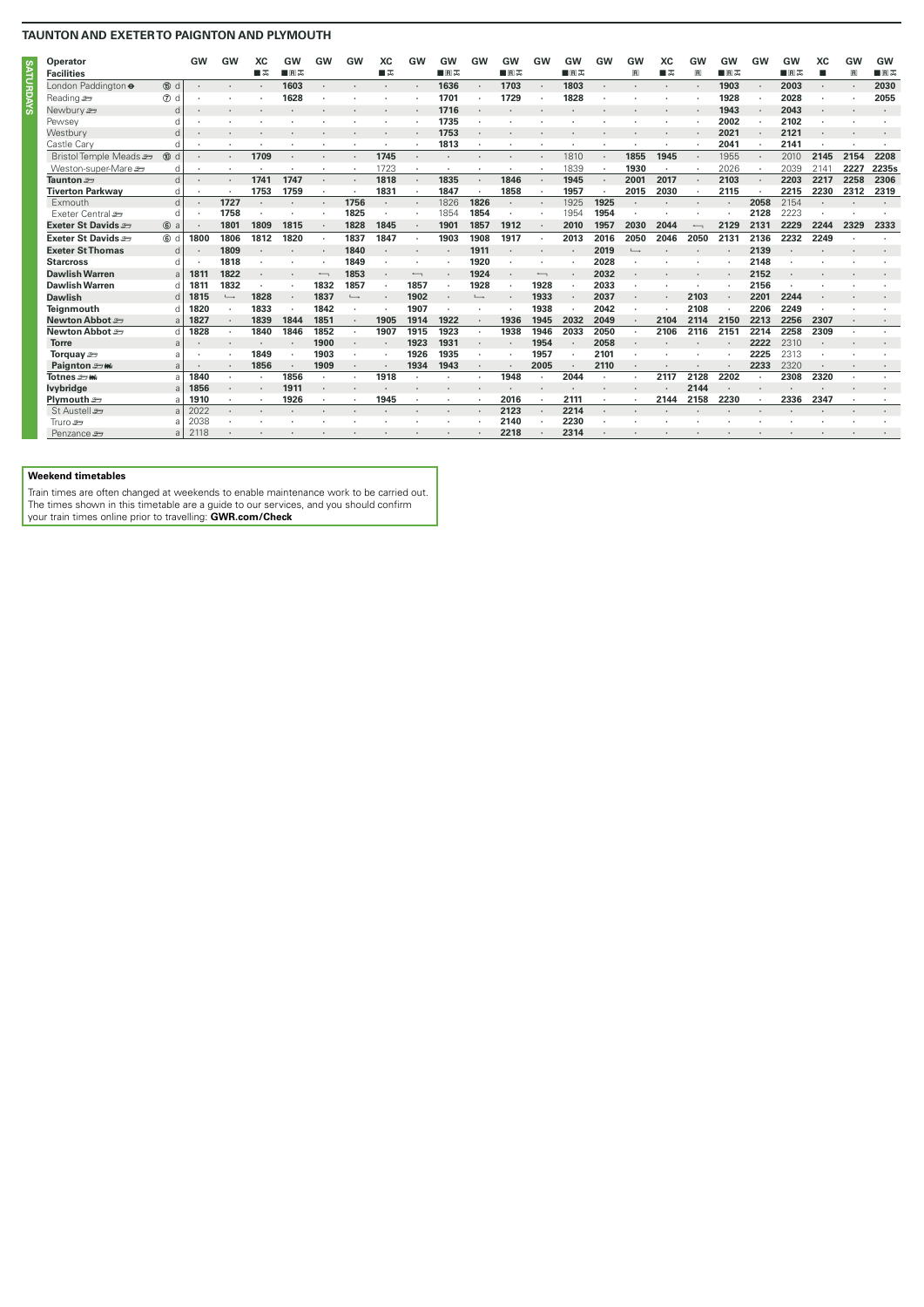**SUNDAYS**

**SWONDS** 

| Operator<br><b>Facilities</b>      |                                  | GW           | GW                       | XC<br>∎≂     | GW                       | GW<br>$\blacksquare$ | GW<br>■ਸ਼ਿਲ                     | GW         | GW<br>∎R⊼                | GW<br><b>B</b> ⊼     | GW      | GW                       | XC<br>∎ਨ     | GW<br>∎R⊼ | GW      | ХC<br>∎∓                 | GW<br>■Rᠼ    | GW<br>$R\overline{A}$ | GW                           | GW<br>∎R⊼ | GW           | XC<br>∎ਨ                 | GW                     | GW<br>∎R⊼                |
|------------------------------------|----------------------------------|--------------|--------------------------|--------------|--------------------------|----------------------|---------------------------------|------------|--------------------------|----------------------|---------|--------------------------|--------------|-----------|---------|--------------------------|--------------|-----------------------|------------------------------|-----------|--------------|--------------------------|------------------------|--------------------------|
| London Paddington $\bullet$        | 15 d                             |              |                          |              |                          |                      | 0757                            |            | 0800                     | 0851                 |         |                          |              | 1003      |         |                          | 1036         | 1103                  |                              | 1202      |              |                          |                        | 1237                     |
| Reading s                          | $\circledcirc$ d                 |              |                          |              |                          |                      | 0826                            |            | 0831                     | 0915                 |         |                          | ï            | 1027      |         | ×,                       | 1101         | 1127                  |                              | 1228      |              |                          |                        | 1301                     |
| Newbury se                         | d                                |              |                          |              |                          |                      | 0842                            |            |                          |                      |         |                          |              |           |         |                          | 1116         |                       |                              |           |              |                          |                        | 1316                     |
| Pewsey                             | d                                |              |                          |              |                          |                      | 0901                            |            |                          |                      |         |                          |              |           |         |                          | 1135         |                       |                              |           |              |                          |                        | 1335                     |
| Westbury                           | d                                |              |                          |              |                          |                      | 0920                            |            |                          | 1004                 |         |                          |              |           |         |                          | 1152         |                       |                              |           |              |                          |                        | 1353                     |
| Castle Cary                        | d                                |              |                          |              |                          |                      | 0939                            |            | ٠                        | 1025                 |         |                          |              |           |         |                          | 1213         | $\cdot$               |                              |           |              |                          |                        | 1413                     |
| Bristol Temple Meads               | ⑩<br>d                           |              |                          | 0844         |                          |                      |                                 |            | 0952                     |                      |         |                          | 1055         |           |         | 1159                     |              |                       |                              |           |              | 1345                     |                        |                          |
| Weston-super-Mare                  | d                                |              |                          |              |                          |                      |                                 |            |                          |                      |         | $\cdot$                  | 1030         |           |         | 1132                     |              |                       |                              | 1225      |              | 1324                     |                        |                          |
| Taunton <i>≅</i>                   | d                                |              |                          | 0915         |                          |                      | 0959                            |            | 1027                     | 1043                 |         |                          | 1126         | 1141      |         | 1231                     | 1234         | 1241                  | $\cdot$                      | 1341      |              | 1418                     | $\blacksquare$         | 1434                     |
| <b>Tiverton Parkway</b>            | d                                |              | 0855                     | 0927         |                          |                      | 1012                            | 0955       |                          |                      |         | 1057                     | 1138         | 1153      | 1157    | 1243                     |              | 1254                  | 1257                         | 1354      | 1357         | 1431                     |                        |                          |
| Exmouth<br>Exeter Central          | $\operatorname{\mathsf{d}}$<br>d |              | 0923                     |              |                          |                      | $\cdot$<br>$\ddot{\phantom{a}}$ | 1024       | $\cdot$<br>÷.            |                      |         | 1124                     | $\cdot$      | ٠         | 1224    | ÷.                       |              |                       | 1324                         |           | 1424         |                          |                        | $\cdot$                  |
| Exeter St Davids                   | 6a                               |              | 0927                     | 0941         |                          |                      | 1028                            | 1028       | 1052                     | 1109                 |         | 1127                     | 1152         | 1209      | 1227    | 1258                     | 1303         | 1310                  | 1327                         | 1410      | 1427         | 1445                     |                        | 1500                     |
| Exeter St Davids                   | 6d                               | 0838         | 0931                     | 0942         | $\cdot$                  | 0951                 | 1028                            | 1033       | 1054                     | 1110                 | 1121    | 1130                     | 1153         | 1210      | 1230    | 1259                     | $\cdot$      | 1311                  | 1330                         | 1411      | 1430         | 1447                     | 1458                   |                          |
| <b>Exeter St Thomas</b>            | d                                | 0840         | 0933                     |              |                          |                      |                                 | 1036       |                          |                      |         | 1132                     |              |           | 1232    |                          |              |                       | 1332                         |           | 1432         |                          |                        |                          |
| <b>Starcross</b>                   | d                                | 0849         | 0942                     |              |                          |                      |                                 | 1044       | $\cdot$                  |                      |         | 1140                     | ï            | ×,        | 1240    | $\cdot$                  |              |                       | 1340                         |           | 1440         |                          |                        |                          |
| <b>Dawlish Warren</b>              | a                                | 0853         | 0946                     |              | $\overline{\phantom{0}}$ |                      |                                 | 1049       |                          |                      |         | 1145                     |              |           | 1245    |                          |              |                       | 1345                         |           | 1445         |                          |                        |                          |
| <b>Dawlish Warren</b>              | d                                | 0900         | 0952                     | ÷.           | 0952                     |                      | ï                               | 1057       | $\cdot$                  |                      |         | 1145                     | ł.           | ä,        | 1245    |                          |              |                       | 1345                         | $\cdot$   | 1445         |                          |                        |                          |
| <b>Dawlish</b>                     | d                                | 0904         | $\overline{\phantom{a}}$ |              | 0956                     | 1003                 |                                 | 1059       | 1106                     |                      |         | 1149                     |              |           | 1249    |                          |              |                       | 1349                         |           | 1449         |                          |                        |                          |
| Teignmouth                         | d                                | 0909         | ٠                        | $\cdot$      | 1001                     | 1007                 | $\cdot$                         | 1104       | 1111                     | $\cdot$              |         | 1154                     |              |           | 1254    | $\cdot$                  |              |                       | 1354                         |           | 1454         |                          |                        |                          |
| Newton Abbot                       | $\overline{a}$                   | 0916         | $\cdot$                  | 1001         | 1010                     | 1016                 | 1048                            | 1111       | 1118                     | 1130                 | 1141    | 1203                     | 1212         | 1230      | 1302    | 1318                     |              | 1331                  | 1402                         | 1432      | 1502         | 1506                     | 1518                   |                          |
| Newton Abbot $\equiv$              | d                                | 0916         | $\ddot{\phantom{a}}$     | 1002         | 1010                     | 1016                 | 1049                            | 1112       | 1119                     | 1130                 | 1142    | 1203                     | 1213         | 1231      | 1303    | 1319                     |              | 1331                  | 1403                         | 1433      | 1503         | 1507                     | 1519                   |                          |
| <b>Torre</b>                       | a                                | 0923         |                          |              | 1019                     |                      |                                 | 1120       |                          |                      |         | 1211                     |              |           | 1311    |                          |              |                       | 1411                         |           | 1511         |                          |                        |                          |
| Torquay s                          | a                                | 0927         |                          |              | 1022                     |                      |                                 | 1123       |                          |                      |         | 1214                     |              |           | 1314    | ×,                       |              |                       | 1414                         |           | 1514         |                          | ä,                     |                          |
| Paignton = Mi                      | $\overline{a}$                   | 0934         | $\ddot{\phantom{a}}$     | 1013         | 1031                     |                      | 1102                            | 1132       | $\cdot$                  | 1142                 | 1153    | 1220<br>$\cdot$          | 1224         | 1242      | 1320    |                          | $\cdot$      |                       | 1420<br>$\ddot{\phantom{a}}$ |           | 1520         | 1518                     |                        | $\cdot$                  |
| Totnes <i>a</i> ∋mi<br>lvybridge   | a<br>a                           |              |                          |              |                          | 1027<br>1042         |                                 |            |                          |                      | 1207    |                          |              |           | $\cdot$ | 1331                     |              | 1343                  |                              | 1444      |              |                          | 1530<br>1544           |                          |
| Plymouth $\equiv$                  | a                                |              |                          | 1040         |                          | 1057                 | 1130                            |            | 1154                     | 1210                 | 1225    | $\cdot$                  | 1251         | 1311      |         | 1358                     |              | 1411                  | $\cdot$                      | 1511      |              | 1546                     | 1601                   |                          |
| St Austell s                       | $\rm{a}$                         |              | $\cdot$                  |              | $\epsilon$               | 1156                 | 1229                            | $\epsilon$ |                          | 1316                 |         | $\cdot$                  |              | 1407      | $\cdot$ |                          |              | 1527                  | $\epsilon$                   | 1608      | $\cdot$      |                          | ٠                      | $\mathbf{r}$             |
| Truro se                           | a                                |              |                          |              |                          | 1213                 | 1246                            |            | $\cdot$                  | 1333                 |         | $\cdot$                  |              | 1424      |         |                          | $\cdot$      | 1543                  | $\cdot$                      | 1625      |              |                          | $\cdot$                |                          |
| Penzance s                         | a                                |              |                          |              |                          | 1253                 | 1329                            |            |                          | 1415                 |         |                          |              | 1503      |         |                          |              | 1628                  |                              | 1706      |              |                          |                        |                          |
|                                    |                                  |              |                          |              |                          |                      |                                 |            |                          |                      |         |                          |              |           |         |                          |              |                       |                              |           |              |                          |                        |                          |
| Operator                           |                                  | GW           | GW                       | GW           | GW                       | XC                   | GW                              | GW         | GW                       | XC                   | GW      | GW                       | GW           | GW        | XC      | GW                       | GW           | GW                    | GW                           | GW        | GW           | GW                       | XC                     | GW                       |
| <b>Facilities</b>                  |                                  | <b>IR</b>    |                          | ∎ਸ਼ਿ⊼        |                          | ■≖                   |                                 | ■R┻        | ■RIJ                     | ∎ਨ                   |         |                          | ∎R⊼          |           | ∎≖      | ∎RД                      | 日ま           | ■RIJ                  | ∎R⊼                          |           | ∎R⊼          |                          | ∎ਨ                     |                          |
| London Paddington $\Theta$         | (6) d                            | 1303         |                          | 1403         |                          |                      |                                 | 1437       | 1503                     |                      |         |                          | 1603         |           |         | 1630                     | 1637         | 1703                  |                              |           | 1803         |                          |                        |                          |
| Reading s                          | $\circledcirc$ d                 | 1327         | ٠                        | 1427         |                          | ٠                    |                                 | 1501       | 1527                     | $\cdot$              |         |                          | 1627         |           | $\cdot$ | 1654                     | 1701         | 1727                  | $\cdot$                      |           | 1827         |                          |                        |                          |
| Newbury &                          | d                                |              |                          |              |                          |                      |                                 | 1516       |                          |                      |         |                          |              |           |         |                          | 1716         |                       |                              |           |              |                          |                        |                          |
| Pewsey                             | d                                |              |                          |              |                          |                      |                                 | 1535       | $\cdot$                  |                      |         |                          |              |           |         |                          | 1735         |                       |                              |           |              |                          |                        |                          |
| Westbury                           | d                                |              |                          |              |                          |                      |                                 | 1553       |                          |                      |         |                          |              |           |         |                          | 1752         |                       |                              |           |              |                          |                        |                          |
| Castle Carv                        | Ч                                |              |                          |              |                          |                      |                                 | 1613       |                          |                      |         |                          |              |           |         |                          | 1813         |                       |                              |           |              |                          |                        |                          |
| Bristol Temple Meads               | <b>10</b><br>d                   |              |                          | 1349         |                          | 1545                 |                                 |            | $\cdot$                  | 1614                 |         |                          | $\cdot$      |           | 1745    | 1810                     |              |                       | 1810                         | $\cdot$   |              |                          | 1945                   |                          |
| Weston-super-Mare =                | d                                |              |                          | 1423         |                          | 1524                 | $\cdot$                         |            |                          |                      |         |                          | 1628         |           | 1723    | $\overline{\phantom{0}}$ |              | $\cdot$               | 1839                         | $\cdot$   | 1823         | $\cdot$                  | 1926                   |                          |
| Taunton <i>≅</i>                   | $\mathsf{d}$                     | 1441         | $\cdot$                  | 1541         |                          | 1617                 | $\cdot$                         | 1634       | 1640                     | 1648                 | $\cdot$ |                          | 1741         | $\cdot$   | 1819    | $\blacksquare$           | 1834         | 1841                  | 1901                         | $\cdot$   | 1940         | $\cdot$                  | 2017                   | ×.                       |
| <b>Tiverton Parkway</b><br>Exmouth | d<br>d                           | 1453         | 1457                     | 1553<br>٠    | 1557                     | 1629                 |                                 |            | 1654                     | 1702                 | 1657    | $\cdot$                  | 1753         | 1757      | 1831    |                          |              | 1853                  | $\cdot$                      | 1857      | 1953         | 1956                     | 2030<br>$\blacksquare$ |                          |
| Exeter Central                     | d                                |              | 1524                     | $\cdot$      | 1623                     | $\cdot$              |                                 |            | $\cdot$                  |                      | 1724    |                          | $\cdot$      | 1824      |         | $\cdot$                  |              |                       | $\cdot$                      | 1924      |              | 2025                     | $\ddot{\phantom{a}}$   |                          |
| Exeter St Davids                   | 6a                               | 1509         | 1527                     | 1609         | 1626                     | 1644                 |                                 | 1701       | 1710                     | 1716                 | 1727    |                          | 1809         | 1827      | 1845    |                          | 1857         | 1909                  | 1924                         | 1927      | 2009         | 2028                     | 2044                   |                          |
| Exeter St Davids                   | 6d                               | 1510         | 1530                     | 1610         | 1629                     | 1645                 | 1658                            |            | 1710                     | 1718                 | 1729    | 1758                     | 1810         | 1830      | 1848    | ×,                       | 1901         | 1910                  | 1926                         | 1930      | 2009         | 2039                     | 2046                   |                          |
| <b>Exeter St Thomas</b>            | d                                |              | 1532                     | $\cdot$      | 1631                     |                      |                                 |            |                          |                      | 1732    |                          |              | 1832      |         |                          |              |                       |                              | 1932      |              | 2041                     |                        |                          |
| <b>Starcross</b>                   | d                                |              | 1540                     | $\cdot$      | 1640                     |                      |                                 |            |                          |                      | 1740    |                          |              | 1840      |         |                          |              |                       |                              | 1941      |              | 2050                     |                        |                          |
| <b>Dawlish Warren</b>              | a                                |              | 1545                     |              | 1644                     |                      |                                 |            |                          |                      | 1745    |                          |              | 1845      |         |                          |              |                       |                              | 1945      |              | 2051                     |                        | $\overline{\phantom{0}}$ |
| <b>Dawlish Warren</b>              | d                                |              | 1545                     | $\cdot$      | 1645                     |                      |                                 |            |                          |                      | 1745    |                          |              | 1845      |         |                          |              |                       |                              | 1946      |              | 2057                     | ×,                     | 2057                     |
| <b>Dawlish</b>                     | d                                |              | 1549                     |              | 1649                     |                      |                                 |            |                          | 1730                 | 1749    |                          |              | 1849      |         |                          |              |                       |                              | 1950      |              | $\overline{\phantom{a}}$ |                        | 2101                     |
| <b>Teignmouth</b>                  | d                                |              | 1554                     | $\lambda$    | 1654                     | ÷.                   |                                 |            | $\overline{\phantom{a}}$ | 1735                 | 1754    | $\overline{\phantom{a}}$ |              | 1854      |         |                          |              |                       |                              | 1955      |              | $\cdot$                  | ÷.                     | 2106                     |
| Newton Abbot =                     | a                                | 1531         | 1602                     | 1631         | 1701                     | 1704                 | 1718                            |            | 1731                     | 1741                 | 1802    | 1818                     | 1831         | 1902      | 1906    | $\cdot$                  | 1919         | 1931                  | 1945                         | 2002      | 2029         | $\cdot$                  | 2108                   | 2116                     |
| Newton Abbot $\equiv$              | d                                | 1533         | 1603                     | 1633         | 1703                     | 1705                 | 1719                            |            | 1733                     | 1742                 | 1803    | 1819                     | 1833         | 1903      | 1908    | ×.                       | 1919         | 1932                  | 1946                         | 2002      | 2030         | $\ddot{\phantom{a}}$     | 2109                   | 2117                     |
| <b>Torre</b>                       | a                                |              | 1611                     |              | 1711                     |                      |                                 |            |                          | $\ddot{\phantom{a}}$ | 1811    |                          |              | 1911      |         |                          |              |                       |                              | 2010      |              |                          |                        | 2124                     |
| Torquay =                          | a                                |              | 1614                     |              | 1714                     |                      |                                 |            |                          | 1751                 | 1814    |                          |              | 1914      |         |                          |              |                       |                              | 2013      |              |                          |                        | 2128                     |
| Paignton = mi                      | a<br>a                           | 1540         | 1622<br>٠                | 1642         | 1720                     | 1717                 | 1730                            |            | 1740                     | 1758                 | 1820    | 1830                     | 1840         | 1920      | 1919    | ٠                        |              | 1940                  | 1957                         | 2020      | 2041         | $\cdot$                  |                        | 2134                     |
| Totnes ാ‱<br>lvybridge             | a                                |              |                          |              |                          |                      | 1744                            |            |                          |                      |         | 1844                     | $\cdot$      |           |         |                          | 1930<br>1947 |                       | $\cdot$                      |           |              |                          | 2120                   |                          |
| Plymouth $\equiv$                  | a                                | 1613         |                          | 1711         |                          | 1744                 | 1801                            |            | 1813                     |                      |         | 1901                     | 1911         |           | 1946    | ×,                       | 2002         | 2011                  | 2024                         |           | 2110         |                          | 2148                   |                          |
| St Austell s                       | a                                | 1718         | $\cdot$                  | 1810         |                          |                      |                                 |            | 1920                     | $\ddot{\phantom{0}}$ |         |                          | 2010         |           |         | $\cdot$                  |              | 2111                  |                              |           | 2209         | $\cdot$                  |                        |                          |
| Truro se<br>Penzance               | a<br>a                           | 1734<br>1813 | $\lambda$                | 1827<br>1909 |                          | ÷.                   |                                 |            | 1936<br>2016             |                      |         |                          | 2027<br>2108 |           |         |                          |              | 2128<br>2209          | $\lambda$                    |           | 2226<br>2307 |                          |                        |                          |

| Operator                   |                  | GW                   | GW          | GW                   | GW                   | XC                       | GW                   | GW                   |
|----------------------------|------------------|----------------------|-------------|----------------------|----------------------|--------------------------|----------------------|----------------------|
| <b>Facilities</b>          |                  | ■ਸ਼ਿਲ                | <b>IR</b> T |                      | $R\overline{A}$      | ■                        | <b>IR</b> क्र        | 国向                   |
| London Paddington $\Theta$ | <b>15 d</b>      | 1835                 | 1903        |                      | 2002                 | ٠                        | 2103                 | 2350                 |
| Reading s                  | $\circledR$<br>d | 1900                 | 1927        |                      | 2027                 |                          | 2127                 | 0051                 |
| Newbury s                  | $\mathsf{d}$     | 1915                 |             | $\cdot$              | 2042                 | $\cdot$                  | $\cdot$              | $\cdot$              |
| Pewsey                     | d                | 1934                 | ï           | $\ddot{\phantom{0}}$ | 2101                 | $\overline{\phantom{a}}$ |                      | ä,                   |
| Westbury                   | d                | 1951                 | ٠           | $\ddot{\phantom{0}}$ | 2121                 | ٠                        | $\cdot$              | $\cdot$              |
| Castle Cary                | d                | 2011                 | ٠           | ï                    | 2141                 |                          |                      | $\cdot$              |
| Bristol Temple Meads       | <b>10</b><br>d   |                      |             |                      | 2055                 | 2145                     | $\cdot$              | $\blacksquare$       |
| Weston-super-Mare          | d                | ٠                    |             | ٠                    | 2127                 |                          |                      | $\cdot$              |
| Taunton se                 | d                | 2033                 | 2044        |                      | 2205                 | 2217                     | 2239s                |                      |
| <b>Tiverton Parkway</b>    | d                |                      | 2056        | ï                    | 2214                 | 2230                     | 2255s                | ٠                    |
| Exmouth                    | d                |                      |             | 2056                 | 2127                 | $\cdot$                  | ٠                    | $\cdot$              |
| Fxeter Central             | d                |                      | ï           | 2125                 | 2155                 |                          |                      | ï                    |
| Exeter St Davids           | $6$<br>a         | 2056                 | 2112        | 2129                 | 2230                 | 2244                     | 2310                 | 0323                 |
| Exeter St Davids           | $6$<br>d         | 2057                 | 2113        | 2133                 | 2231                 | 2246                     |                      | 0436                 |
| <b>Exeter St Thomas</b>    | d                | $\cdot$              |             | $\cdot$              | $\cdot$              | $\cdot$                  |                      | $\cdot$              |
| <b>Starcross</b>           | d                | ï                    |             |                      |                      |                          |                      |                      |
| <b>Dawlish Warren</b>      | a                | $\ddot{\phantom{0}}$ | ٠           | $\cdot$              | $\blacksquare$       |                          |                      | $\blacksquare$       |
| <b>Dawlish Warren</b>      | d                |                      |             | ï                    |                      |                          |                      | $\ddot{\phantom{0}}$ |
| <b>Dawlish</b>             | d                | 2112                 |             | 2146                 |                      | $\cdot$                  | $\cdot$              | $\cdot$              |
| Teignmouth                 | d                | 2117                 | í,          | 2151                 |                      |                          |                      |                      |
| Newton Abbot               | a                | 2122                 | 2133        | 2158                 | 2251                 | 2304                     |                      | 0456                 |
| Newton Abbot $\equiv$      | d                | 2123                 | 2133        | 2200                 | 2254                 | 2306                     | ٠                    | 0457                 |
| <b>Torre</b>               | a                |                      | $\cdot$     | 2207                 | $\ddot{\phantom{0}}$ | $\cdot$                  | $\cdot$              | $\cdot$              |
| Torquay s                  | a                |                      |             | 2211                 |                      |                          |                      |                      |
| Paignton = Mi              | a                |                      |             | 2217                 | ×                    |                          | $\ddot{\phantom{0}}$ | $\blacksquare$       |
| Totnes <i>a</i> ≡ ₩        | a                | 2134                 | 2145        |                      | 2305                 | 2317                     | ٠                    | ٠                    |
| lvybridge                  | a                | 2150                 | l,          |                      | l,                   |                          |                      | $\cdot$              |
| Plymouth <b>s</b>          | a                | 2205                 | 2213        |                      | 2335                 | 2344                     |                      | 0536s                |
| St Austell                 | a                |                      |             | $\ddot{\phantom{0}}$ | ٠                    | ï                        |                      | 0742c                |
| Truro æ                    | a                |                      | ٠           |                      | Ĭ.                   |                          | ٠                    | 0801c                |
| Penzance s                 | a                | $\ddot{\phantom{0}}$ |             | $\ddot{\phantom{0}}$ | $\cdot$              |                          |                      | 0849e                |

**Weekend timetables**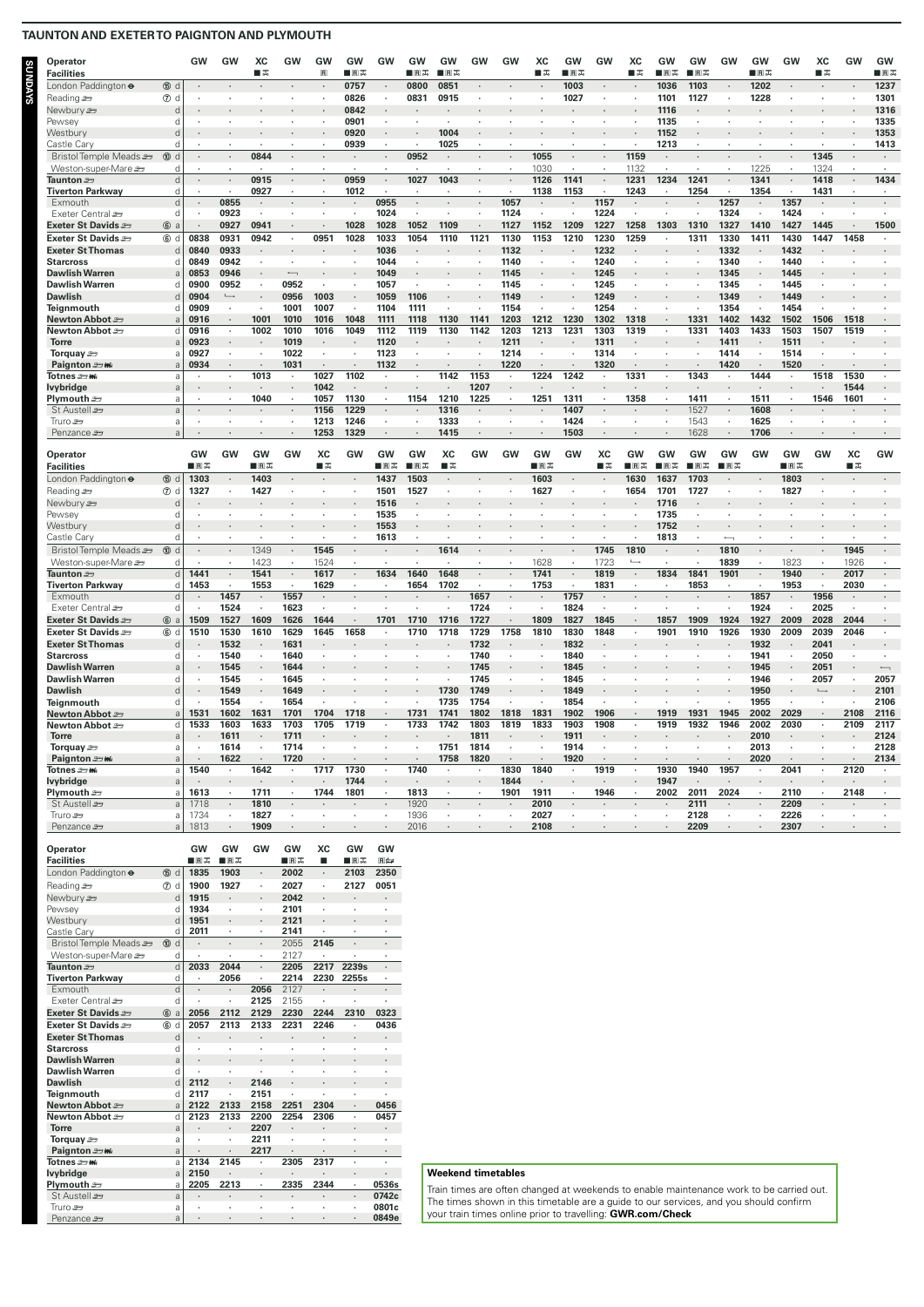|                   | Operator                                                 |                               | GW                         | GW                     | GW                   | GW                    | GW                       | XC                    | G٧                       | GW                        | GW                       | GW           | GW           | GW                        | GW                       | XC                   | GW              | GW              | GW                        | GW                      | GW                   | XC                          | GW                       | GW              | GW                   |
|-------------------|----------------------------------------------------------|-------------------------------|----------------------------|------------------------|----------------------|-----------------------|--------------------------|-----------------------|--------------------------|---------------------------|--------------------------|--------------|--------------|---------------------------|--------------------------|----------------------|-----------------|-----------------|---------------------------|-------------------------|----------------------|-----------------------------|--------------------------|-----------------|----------------------|
| MONDAYSTO FRIDAYS | <b>Notes</b><br><b>Facilities</b>                        |                               | <b>MX</b>                  | МO<br>Rice             | <b>MX</b>            | <b>MX</b><br><b>R</b> | ■Rѿ                      | ■≖                    | $\mathbf{R}$             | ■R‰                       |                          | ■RIJ         | ll R⊶        |                           |                          | ∎⊶                   |                 | ■Вᠼ             | <b>IR</b> ⊶               |                         |                      | ∎ਨ                          |                          |                 |                      |
|                   | Penzance s                                               | d                             |                            | 2115p                  | $\sim$               | 2145p                 |                          |                       |                          |                           |                          |              |              |                           |                          |                      |                 | 0458            |                           |                         |                      |                             |                          | 0540            |                      |
|                   | Truro $\equiv$                                           | d                             | ×                          | 2201pu                 | $\epsilon$           | <b>2229pu</b>         |                          |                       |                          |                           |                          |              |              |                           |                          |                      |                 | 0532            |                           |                         |                      | ٠                           |                          | 0619            |                      |
|                   | St Austell s                                             | d                             |                            | <b>2219pu</b>          |                      | <b>2247pu</b>         |                          |                       |                          |                           |                          |              |              |                           |                          |                      |                 | 0548            |                           |                         |                      |                             |                          | 0635            |                      |
|                   | Plymouth $\equiv$<br><b>lvybridge</b>                    | d<br>d                        | ×                          | 2320pu                 | ×                    | 2354pu                | 0451                     | 0525                  |                          | 0534<br>0548              | $\cdot$                  | 0549         |              |                           |                          | 0627                 |                 | 0652            | ٠                         |                         |                      | 0727                        |                          | 0745<br>0801    | $\cdot$              |
|                   | Totnes <i>≊</i> ∋ww                                      | d                             |                            | 2348p                  | $\sim$               | 0022                  |                          | 0551                  | $\mathbf{r}$             | 0602                      | $\cdot$                  |              |              | $\lambda$                 |                          | 0653                 |                 |                 | $\lambda$                 |                         |                      | 0753                        | $\cdot$                  | 0815            | $\cdot$              |
|                   | Paignton = Wi                                            | d                             | 2320p                      |                        | 0001                 |                       |                          |                       |                          |                           | 0604                     |              |              |                           | 0639                     |                      |                 |                 | 0713                      | 0722                    | 0739                 |                             |                          |                 | 0815                 |
|                   | Torquay $\equiv$<br><b>Torre</b>                         | d<br>d                        | 2325 <sub>p</sub><br>2328p |                        | 0006<br>0009         |                       |                          |                       |                          | $\cdot$                   | 0609<br>0612             |              |              |                           | 0644<br>0647             | $\cdot$              |                 |                 | 0719<br>0722              | 0727<br>0730            | 0744<br>0747         | $\cdot$                     |                          | ٠               | 0820<br>0823         |
|                   | Newton Abbot <i>s</i> ∋                                  | a                             | 2336 <sub>p</sub>          | 2359p                  | 0017                 | 0034                  | 0525                     | 0602                  |                          | 0613                      | 0620                     | 0623         |              |                           | 0655                     | 0704                 | ٠               | 0726            | 0729                      | 0738                    | 0755                 | 0804                        |                          | 0826            | 0831                 |
|                   | Newton Abbot =                                           | d                             | 2337 <sub>p</sub>          | 0001                   | 0018                 | 0036                  | 0527                     | 0603                  |                          | 0615                      | 0634                     | 0625         |              | 0634                      | 0656                     | 0706                 |                 | 0728            | 0733                      | 0739                    | 0756                 | 0806                        |                          | 0827            | 0832                 |
|                   | Teignmouth                                               | d                             | 2344 <sub>p</sub>          |                        | 0025                 |                       |                          |                       |                          | 0622                      | $\overline{\phantom{0}}$ |              | ٠            | 0641                      | 0703                     |                      |                 |                 | 0740                      | 0746                    | 0803                 | $\cdot$                     | $\cdot$                  | 0834            | 0839<br>0844         |
|                   | <b>Dawlish</b><br><b>Dawlish Warren</b>                  | d<br>a                        | 2349p<br>2353 <sub>p</sub> |                        | 0030                 |                       |                          |                       |                          | 0627                      |                          |              |              | 0646<br>0650              | 0708<br>0712             |                      |                 |                 | 0745                      | 0751<br>0755            | 0808<br>0812         |                             | $\overline{\phantom{0}}$ | 0839            | 0848                 |
|                   | <b>Dawlish Warren</b>                                    | $\mathcal{C}$                 | 2353p                      |                        |                      |                       |                          |                       |                          |                           |                          |              |              | 0650                      | 0718                     |                      | 0718            |                 |                           | 0756                    | 0819                 |                             | 0819                     |                 | 0848                 |
|                   | <b>Starcross</b>                                         | $\mathcal{C}$                 | 2358p                      |                        |                      |                       |                          |                       |                          |                           |                          |              |              | 0655                      | $\overline{\phantom{a}}$ |                      | 0723            |                 |                           | 0800                    |                      | ٠                           | 0824                     |                 | 0853                 |
|                   | <b>Exeter St Thomas</b><br>Exeter St Davids              | d<br>6a                       | 0007<br>0011               | 0023                   | 0042<br>0047         | 0100                  | 0545                     | 0622                  |                          | 0638                      | ×.                       | 0643         |              | 0704<br>0708              |                          | 0725                 | 0732<br>0737    | 0746            | 0756                      | 0809<br>0813            | $\cdot$              | 0825                        | 0834<br>0840             | 0852            | 0902<br>0906         |
|                   | Exeter St Davids                                         | 6d                            |                            | 0059                   |                      | 0101                  | 0547                     | 0625                  | 0633                     | 0651                      | ٠                        | 0646         | 0651         | 0716                      |                          | 0727                 | 0744            | 0749            | 0803                      | 0816                    | $\blacksquare$       | 0827                        | 0844                     |                 | 0916                 |
|                   | Exeter Central                                           | a                             | ×                          |                        | ×                    |                       | 0611                     | ٠                     |                          | 0651                      | ٠                        |              |              | 0719                      |                          | ٠                    | 0747            | ٠               | ٠                         | 0819                    | ٠                    | $\cdot$                     | 0847                     | ٠               | 0919                 |
|                   | Exmouth                                                  | a                             |                            |                        |                      |                       | 0640                     |                       |                          | 0720                      | ٠                        |              |              | 0749                      |                          | $\ddot{\phantom{0}}$ | 0819            | $\cdot$         |                           | 0849                    | $\ddot{\phantom{0}}$ |                             | 0919                     | ٠               | 0949                 |
|                   | <b>Tiverton Parkway</b><br>Taunton #                     | d<br>a                        |                            |                        | ×<br>$\alpha$        | 0135                  | 0602<br>0613             | 0638<br>0650          | 0648<br>0701             | $\overline{a}$<br>$\cdot$ | ٠<br>٠                   | 0708         | 0705<br>0717 | ٠<br>$\blacksquare$       |                          | 0741<br>0752         | $\cdot$         | $\cdot$<br>0811 | 0818<br>0830              | $\cdot$                 | ٠                    | 0841<br>0852                | $\cdot$                  |                 | $\cdot$              |
|                   | Weston-super-Mare                                        | a                             |                            |                        | ×                    |                       | 0706                     | 0723                  | 0732                     |                           | ٠                        | 0750         | 0750         | $\cdot$                   |                          | $\cdot$              | $\cdot$         | 0846            | $\cdot$                   |                         | ٠                    | 0947                        | $\cdot$                  |                 |                      |
|                   | Bristol Temple Meads                                     | $10 a$                        |                            | $\sim$                 | $\sim$               | ×                     |                          | 0723                  | 0814                     | $\cdot$                   | $\sim$                   | 0825         | 0825         | $\blacksquare$            |                          | 0827                 | $\cdot$         | 0921            | $\blacksquare$            | $\cdot$                 | $\cdot$              | 0924                        | $\cdot$                  | ٠               |                      |
|                   | Castle Carv                                              | a                             |                            |                        |                      | ¥                     | 0634                     | ٠                     |                          |                           | ٠                        |              | 0738         | ٠                         |                          |                      | ٠               | $\cdot$         | 0851                      |                         | ٠                    |                             |                          |                 |                      |
|                   | Westbury<br>Pewsey                                       | a<br>a                        | ×.                         |                        | ×.                   | ×                     | 0700<br>0717             | $\cdot$               | ٠                        |                           | ٠                        | $\cdot$      | 0758<br>0816 | $\cdot$                   |                          |                      |                 | $\cdot$         | 0911<br>0929              |                         |                      |                             |                          |                 |                      |
|                   | Newbury s                                                | a                             |                            |                        |                      |                       | 0744                     |                       |                          |                           |                          |              | 0836         |                           |                          |                      |                 |                 |                           |                         |                      |                             |                          |                 |                      |
|                   | Reading                                                  | $\circledcirc$ a              | ×.                         | 0405s                  | $\sim$               | 0354s                 | 0801                     | $\cdot$               |                          |                           |                          | 0828         | 0853         | ٠                         |                          |                      |                 | 0930            | 1000                      |                         |                      |                             |                          |                 |                      |
|                   | London Paddington $\bullet$<br><b>Train continues to</b> | $15 a$                        |                            | 0504                   |                      | 0503                  | 0835                     | NCL                   | CDF                      |                           |                          | 0859         | 0919         |                           |                          | <b>EDB</b>           |                 | 0959            | 1029                      |                         |                      | <b>NCL</b>                  |                          |                 |                      |
|                   |                                                          |                               |                            |                        |                      |                       |                          |                       |                          |                           |                          |              |              |                           |                          |                      |                 |                 |                           |                         |                      |                             |                          |                 |                      |
|                   | Operator<br><b>Facilities</b>                            |                               | GW<br><b>IR</b>            | GW                     | GW<br>■Вᠼ            | GW                    | GW<br>$\mathbf{R}$       | GW                    | GW<br>■R⊼                | XC<br>∎ क्र               | GW                       | XC<br>■≖     | GW           | GW<br>■Bᠼ                 | GW                       | GW<br>■Вᠼ            | GW              | GW              | GW<br>ਸਸ਼                 | XC<br>∎ म               | GW                   | GW                          | GW<br>∎R⊼                | XC<br>∎ਨ        | GW<br>■R‰            |
|                   | Penzance s                                               | d                             | 0604                       |                        |                      |                       | 0640                     | $\epsilon$            | 0710                     |                           |                          |              |              | 0815                      |                          |                      |                 |                 | 0913                      | 0931                    |                      |                             | 1015                     |                 |                      |
|                   | Truro s                                                  | $\mathsf{C}$                  | 0639                       |                        |                      |                       | 0719                     | ٠                     | 0749                     | $\cdot$                   |                          |              |              | 0854                      |                          |                      |                 |                 | 0954                      | 1007                    | ٠                    |                             | 1054                     |                 |                      |
|                   | St Austell s                                             | d<br>d                        | 0655<br>0812               | $\cdot$                | 0835                 |                       | 0735<br>0847             | $\cdot$<br>$\cdot$    | 0805<br>0915             | 0927                      | $\cdot$                  |              |              | 0910<br>1013              |                          |                      |                 | $\cdot$         | 1010<br>1116              | 1024<br>1127            |                      | ٠                           | 1110<br>1216             | 1227            |                      |
|                   | Plymouth =<br>lvybridge                                  | $\mathsf{C}$                  |                            |                        | 0849                 |                       |                          |                       |                          |                           |                          |              |              |                           |                          |                      |                 |                 |                           |                         |                      |                             |                          |                 |                      |
|                   | Totnes <i>≌</i> ∋ww                                      | $\mathcal{C}$                 | 0839                       | $\cdot$                | 0903                 | $\cdot$               | 0913                     | $\cdot$               | 0942                     | 0953                      | ٠                        | $\cdot$      | ٠            | 1039                      |                          | $\cdot$              |                 |                 | 1142                      | 1153                    |                      | $\cdot$                     | 1242                     | 1253            | $\cdot$              |
|                   | Paignton <del></del> ₩<br>Torquay $\equiv$               | $\mathsf{C}$<br>C             | $\cdot$<br>٠               | 0853<br>0858           | $\cdot$              |                       |                          | 0917<br>0922          | ٠                        |                           | 0950<br>0956             | 1014<br>1020 | ٠            | $\cdot$<br>$\cdot$        | 1039<br>1044             | 1052<br>1059         | ٠<br>٠          | 1120<br>1125    | $\ddot{\phantom{a}}$<br>٠ | $\cdot$                 | 1154<br>1159         | 1220<br>1225                |                          |                 |                      |
|                   | <b>Torre</b>                                             | $\overline{C}$                |                            | 0901                   |                      |                       |                          | 0925                  |                          |                           | 0959                     |              |              | ٠                         | 1047                     | 1102                 |                 | 1128            |                           |                         | 1202                 | 1228                        |                          |                 |                      |
|                   | Newton Abbot                                             | a                             | 0850                       | 0909                   | 0914                 | $\cdot$               | 0925                     | 0933                  | 0953                     | 1004                      | 1007                     | 1028         | ٠            | 1050                      | 1056                     | 1110                 | $\cdot$         | 1136            | 1153                      | 1205                    | 1210                 | 1236                        | 1253                     | 1305            |                      |
|                   | Newton Abbot =<br>Teignmouth                             | $\mathcal{C}$<br>d            | 0851                       | 0910<br>0917           | 0916<br>0923         |                       | 0926                     | 0934<br>0941          | 0954                     | 1006                      | 1009<br>1016             | 1029<br>1036 | 1040<br>1047 | 1052                      | 1057<br>1104             | 1112<br>1119         | ٠               | 1137<br>1144    | 1155                      | 1206                    | 1211<br>1218         | 1237<br>1244                | 1255                     | 1306            |                      |
|                   | <b>Dawlish</b>                                           | $\mathcal{C}$                 |                            | 0922                   | 0928                 |                       |                          | 0946                  |                          |                           | 1022                     | 1041         | 1052         |                           | 1109                     | 1124                 |                 | 1149            |                           |                         | 1223                 | 1249                        |                          |                 |                      |
|                   | <b>Dawlish Warren</b>                                    | a                             | ٠                          | 0926                   | $\cdot$              |                       |                          | 0950                  |                          |                           | 1026                     |              |              | ٠                         | 1113                     | ٠                    |                 |                 |                           |                         | 1227                 |                             |                          |                 |                      |
|                   | <b>Dawlish Warren</b><br><b>Starcross</b>                | $\mathcal{C}$<br>$\epsilon$   |                            | 0932<br>$\overline{a}$ | $\cdot$              | 0932                  |                          | 0950<br>0954          |                          |                           | 1027<br>1031             |              |              |                           | 1129<br>$\overline{a}$   | ٠                    | 1129<br>1133    |                 |                           |                         | 1228<br>1232         |                             |                          |                 |                      |
|                   | <b>Exeter St Thomas</b>                                  | $\mathsf{C}$                  |                            |                        |                      |                       |                          | 1003                  |                          |                           | 1040                     |              |              |                           |                          |                      | 1142            |                 |                           |                         | 1241                 |                             |                          |                 |                      |
|                   | Exeter St Davids =                                       | 6a                            | 0909                       | $\cdot$                | 0939                 | 0947                  | 0951                     | 1008                  | 1012                     | 1025                      | 1047                     | 1053         | 1106         | 1110                      |                          | 1136                 | 1147            | 1203            | 1213                      | 1225                    | 1246                 | 1305                        | 1313                     | 1325            |                      |
|                   | Exeter St Davids =                                       | 6d                            | 0912                       |                        | 0941                 | 0951                  | 0953                     | 1015                  | 1015                     | 1027                      | 1050                     | 1054         | 1115         | 1115                      |                          | 1138                 | 1151            | 1215            | 1215                      | 1227                    | 1250                 | 1312                        | 1315                     | 1327            | 1340                 |
|                   | Exeter Central<br>Exmouth                                | a<br>a                        | 0919<br>0949               | ٠                      |                      | 0954<br>1017          |                          | 1018<br>1047          |                          |                           | 1053<br>1117             |              | 1118<br>1147 |                           |                          |                      | 1154<br>1217    | 1218<br>1247    |                           |                         | 1253<br>1317         | 1315<br>1347                |                          |                 |                      |
|                   | <b>Tiverton Parkway</b>                                  |                               | 0926                       |                        |                      |                       |                          |                       | 1029                     | 1041                      |                          | 1108         |              | 1130                      |                          |                      |                 |                 | 1230                      | 1241                    |                      |                             | 1990                     | 1241            |                      |
|                   | Taunton #                                                | a                             | 0938                       |                        | 1003                 |                       | 1018                     |                       | 1041                     | 1052                      |                          | 1120         |              | 1141                      |                          | 1200                 |                 |                 | 1241                      | 1253                    |                      |                             | 1341                     | 1353            | 1402                 |
|                   | Weston-super-Mare<br>Bristol Temple Meads                | a<br>$① a$                    | ٠                          |                        | $\cdot$<br>$\bullet$ |                       | 1048<br>1117             | $\sim$                |                          | 1138<br>1124              | ×,<br>٠                  | 1155         |              | ٠                         |                          | 1246<br>1317         |                 |                 | ٠                         | 1337<br>1326            | ٠                    |                             |                          | ٠<br>1426       |                      |
|                   | Castle Cary                                              | a                             |                            |                        | 1024                 |                       |                          | ٠                     | $\ddot{\phantom{0}}$     |                           | ٠                        |              | ٠            | ٠                         |                          | 1220                 |                 |                 | ٠                         |                         | ٠                    |                             |                          |                 | 1423                 |
|                   | Westbury                                                 | $\ddot{a}$                    |                            |                        | 1044                 |                       |                          |                       |                          |                           |                          |              |              |                           |                          | 1247                 |                 |                 |                           |                         |                      |                             |                          |                 | 1448                 |
|                   | Pewsey                                                   | a                             | ٠                          | ٠                      | 1101<br>1121         | ٠                     |                          |                       |                          |                           |                          |              |              | ٠<br>$\ddot{\phantom{0}}$ |                          | 1306<br>1326         | ٠               |                 |                           |                         |                      |                             |                          |                 | 1508<br>1529         |
|                   | Newbury s<br>Reading                                     | a<br>$\circledcirc$ a         | 1057                       | ٠                      | 1138                 |                       |                          |                       | 1158                     |                           |                          |              |              | 1259                      |                          | 1342                 | $\cdot$         |                 | 1402                      |                         |                      |                             | 1459                     | ٠               | 1547                 |
|                   | London Paddington $\bullet$                              | $15 a$                        | 1129                       | $\blacksquare$         | 1204                 | $\cdot$               |                          | $\blacksquare$        | 1229                     | $\cdot$                   |                          |              |              | 1329                      |                          | 1407                 | $\cdot$         |                 | 1427                      |                         |                      |                             | 1529                     | $\blacksquare$  | 1614                 |
|                   | <b>Train continues to</b>                                |                               |                            |                        |                      |                       | <b>CDF</b>               |                       |                          | <b>ABD</b>                |                          |              |              |                           |                          |                      |                 |                 |                           | <b>NCL</b>              |                      |                             |                          | <b>EDB</b>      |                      |
|                   | Operator                                                 |                               | GW                         | GW                     | <b>GW</b>            | GW                    | GW                       | GW                    | GW                       | GW                        | XC                       | GW           | GW           | GW                        | GW                       | GW                   | XC              | GW              | GW                        | GW                      | GW                   | XC                          | GW                       | GW              | GW                   |
|                   | <b>Facilities</b><br>Penzance s                          | d                             | $\cdot$                    | $\blacksquare$<br>1050 | $\cdot$              | ∎n≂                   |                          | ■⊞ᠼ                   | $\cdot$                  | $R\overline{A}$<br>1215   | ■ऊ                       | ■R‰          |              | $\blacksquare$<br>1250    |                          | ∎R⊼<br>1315          | ∎≂              |                 |                           | $R\overline{A}$<br>1415 | $\cdot$              | ∎ ऊ<br>$\ddot{\phantom{a}}$ |                          | ■Bऊ             | R                    |
|                   | Truro s                                                  | d                             | ٠                          | 1129                   | $\cdot$              |                       |                          |                       | $\cdot$                  | 1254                      | ٠                        | ٠            |              | 1329                      | $\cdot$                  | 1354                 |                 |                 |                           | 1454                    |                      | ٠                           |                          | ٠               | ٠                    |
|                   | St Austell s                                             | d                             | $\cdot$                    | 1146                   | $\epsilon$           |                       |                          |                       | $\cdot$                  | 1310                      | $\cdot$                  |              |              | 1346                      | $\cdot$                  | 1410                 |                 |                 |                           | 1510                    | $\cdot$              |                             |                          |                 | ٠                    |
|                   | Plymouth $\equiv$<br>lvybridge                           | d<br>d                        | $\cdot$                    | 1250<br>1305           | $\cdot$<br>$\cdot$   | 1314<br>$\cdot$       |                          | $\cdot$               |                          | 1415                      | 1427<br>$\cdot$          | $\cdot$      | ٠            | 1448<br>1503              | $\cdot$                  | 1514<br>٠            | 1527<br>٠       | $\cdot$         | ×                         | 1614                    | $\cdot$              | 1627<br>٠                   | $\cdot$                  | 1650<br>1704    | $\cdot$              |
|                   | Totnes <i>≌</i> ∋mw                                      | d                             | $\cdot$                    | 1319                   | $\cdot$              | 1340                  | $\overline{\phantom{a}}$ | $\cdot$               | $\cdot$                  | 1442                      | 1453                     | $\cdot$      | $\cdot$      | 1516                      | $\cdot$                  | 1540                 | 1553            | $\cdot$         | $\ddot{\phantom{a}}$      | 1641                    | $\cdot$              | 1653                        | $\cdot$                  | 1718            | $\cdot$              |
|                   | Paignton = Mi                                            | d                             | 1255                       |                        | 1319                 |                       | 1355                     | 1412                  | 1420                     |                           |                          |              | 1452         | $\cdot$                   | 1524                     | $\blacksquare$       | $\cdot$         | 1553            | 1612                      |                         | 1640                 | $\cdot$                     |                          |                 |                      |
|                   | Torquay $\equiv$<br><b>Torre</b>                         | $\mathsf{C}$<br>$\mathcal{C}$ | 1300<br>1303               | $\cdot$<br>$\cdot$     | 1324<br>1327         | $\cdot$<br>$\cdot$    | 1400<br>1403             | 1418                  | 1425<br>1428             | $\cdot$                   | $\blacksquare$<br>٠      | ٠            | 1458<br>1501 | $\cdot$<br>$\cdot$        | 1529<br>1532             | ٠<br>٠               | ٠<br>$\cdot$    | 1558<br>1601    | 1617<br>1620              | $\sim$<br>$\cdot$       | 1645<br>1648         | $\cdot$<br>$\cdot$          | $\cdot$                  | ٠               | $\cdot$              |
|                   | Newton Abbot ப                                           | a                             | 1311                       | 1331                   | 1336                 | 1351                  | 1411                     | 1426                  | 1436                     | 1453                      | 1504                     | ٠            | 1511         | 1528                      | 1540                     | 1551                 | 1605            | 1609            | 1628                      | 1652                    | 1656                 | 1704                        | $\cdot$                  | 1729            | $\cdot$              |
|                   | <b>Newton Abbot</b>                                      | d                             | 1312                       | 1332                   | 1338                 | 1353                  | 1412                     | 1428                  | 1437                     | 1454                      | 1506                     |              | 1512         | 1529                      | 1541                     | 1553                 | 1606            | 1610            | 1629                      | 1653                    | 1657                 | 1706                        |                          | 1731            |                      |
|                   | Teignmouth<br>Dawlish                                    | d<br>$\overline{C}$           | 1319<br>1324               | ٠                      | 1345<br>1350         | ٠                     | 1419<br>1424             | 1435<br>1440          | 1444<br>1449             | $\cdot$                   | ٠                        |              | 1519<br>1524 | $\cdot$<br>$\cdot$        | 1548<br>1553             | ٠                    | ٠               | 1617<br>1622    | 1636<br>1641              | $\sim$                  | 1704<br>1709         | ٠                           | ٠                        | ٠               | ٠                    |
|                   | <b>Dawlish Warren</b>                                    | a                             | 1328                       | $\cdot$                | $\cdot$              | ٠                     | 1428                     | $\sim$                | ٠                        |                           |                          |              | 1528         | ٠                         | $\cdot$                  | ٠                    |                 | 1626            | 1645                      | $\cdot$                 | 1713                 | ٠                           | $\overline{\phantom{0}}$ |                 |                      |
|                   | <b>Dawlish Warren</b>                                    | $\overline{C}$                | 1329                       |                        |                      |                       | 1429                     |                       |                          |                           |                          |              | 1529         |                           |                          |                      |                 | 1626            | 1645                      |                         | 1720                 |                             | 1720                     |                 |                      |
|                   | <b>Starcross</b><br><b>Exeter St Thomas</b>              | $\mathsf{C}$<br>$\mathsf{C}$  | 1333<br>1342               | ٠<br>$\cdot$           |                      |                       | 1433<br>1442             | $\epsilon$<br>$\cdot$ |                          |                           |                          |              | 1533<br>1542 | ٠<br>$\cdot$              |                          |                      |                 | 1631<br>1640    | 1650<br>1659              |                         | $\longmapsto$        | ٠<br>$\cdot$                | 1725<br>1734             | $\cdot$         |                      |
|                   | Exeter St Davids                                         | 6a                            | 1347                       | 1353                   | 1405                 | 1411                  | 1447                     | 1451                  | 1505                     | 1513                      | 1525                     |              | 1547         | 1550                      | 1607                     | 1611                 | 1625            | 1644            | 1704                      | 1711                    | ٠                    | 1725                        | 1738                     | 1749            | $\cdot$              |
|                   | Exeter St Davids                                         | 6d                            | 1350                       | 1354                   | 1415                 | 1415                  | 1450                     | 1453                  | 1515                     | 1515                      | 1527                     | 1538         | 1550         | $\cdot$                   | 1615                     | 1614                 | 1627            | 1647            | 1715                      | 1715                    |                      | 1727                        | 1741                     | 1752            | 1758                 |
|                   | Exeter Central                                           | a                             | 1353                       | $\cdot$                | 1418                 | ٠                     | 1453                     | $\cdot$               | 1518                     | $\cdot$                   | ٠                        | $\cdot$      | 1553         | $\epsilon$                | 1618                     | $\cdot$              | $\cdot$         | 1650            | 1718                      | $\cdot$                 | ٠                    | $\cdot$                     | 1744                     | ٠               | $\ddot{\phantom{a}}$ |
|                   | Exmouth<br><b>Tiverton Parkway</b>                       | $\ddot{a}$<br>d               | 1417<br>٠                  | $\cdot$<br>$\cdot$     | 1447<br>$\cdot$      | $\cdot$<br>1429       | 1517<br>$\cdot$          | $\cdot$<br>1508       | 1547<br>$\cdot$          | 1530                      | $\cdot$<br>1541          | ٠            | 1617<br>٠    | $\cdot$<br>$\cdot$        | 1647<br>$\cdot$          | ٠<br>1628            | $\cdot$<br>1641 | 1719<br>$\cdot$ | 1749<br>٠                 | $\cdot$<br>1729         | ٠<br>×,              | $\cdot$<br>1741             | 1819<br>$\cdot$          | $\cdot$<br>1806 | $\cdot$<br>1813      |
|                   | Taunton <i>s</i> ⊟                                       | a                             |                            | 1420                   |                      | 1441                  |                          | 1519                  | $\overline{\phantom{a}}$ | 1541                      | 1552                     | 1600         |              |                           |                          | 1640                 | 1653            |                 |                           | 1741                    | $\blacksquare$       | 1752                        | $\cdot$                  | 1818            | 1824                 |
|                   | Weston-super-Mare                                        | a                             | ٠                          | 1449                   | $\cdot$              | 1544                  | $\cdot$                  | ٠                     |                          | $\cdot$                   | ٠                        | 1638         | ٠            | $\cdot$                   | $\cdot$                  | ٠                    | 1738            | $\cdot$         | ٠                         | $\sim$                  | ٠                    | 1838                        | $\cdot$                  | ٠               | 1940                 |
|                   | Bristol Temple Meads                                     | ①a                            | ٠                          | 1518<br>$\cdot$        | $\cdot$              | 1617                  |                          | $\cdot$               |                          |                           | 1624                     | 1717<br>1622 |              |                           |                          |                      | 1728<br>$\cdot$ |                 |                           |                         |                      | 1825<br>$\cdot$             | $\cdot$                  |                 | 1857<br>$\cdot$      |
|                   |                                                          |                               |                            |                        |                      |                       |                          |                       |                          |                           |                          |              |              |                           |                          |                      |                 |                 |                           |                         |                      |                             |                          | 1839            |                      |
|                   | Castle Cary<br>Westbury                                  | a<br>a                        |                            |                        |                      |                       |                          | 1557                  |                          |                           |                          | 1644         |              |                           |                          |                      |                 |                 |                           |                         |                      |                             |                          | 1859            |                      |
|                   | Pewsey                                                   | a                             | ٠                          |                        |                      | ٠                     |                          | ٠                     | ٠                        | $\cdot$                   | ٠                        | 1702         | ٠            |                           |                          | ٠                    |                 |                 |                           |                         |                      |                             | $\cdot$                  | 1916            | ٠                    |
|                   | <del>د</del> € Newbury                                   | $\ddot{c}$                    |                            |                        |                      |                       |                          |                       |                          |                           |                          | 1722         |              |                           |                          |                      |                 |                 |                           |                         |                      |                             |                          | 1935            |                      |
|                   | Reading<br>London Paddington $\Theta$                    | $\circledcirc$ a<br>$5$ a     |                            |                        |                      | 1557<br>1629          |                          | 1643<br>1709          | ٠                        | 1659<br>1729              | ٠<br>$\bullet$           | 1739<br>1809 |              |                           |                          | 1757<br>1824         |                 |                 |                           | 1857<br>1924            |                      |                             |                          | 1955<br>2022    | $\cdot$              |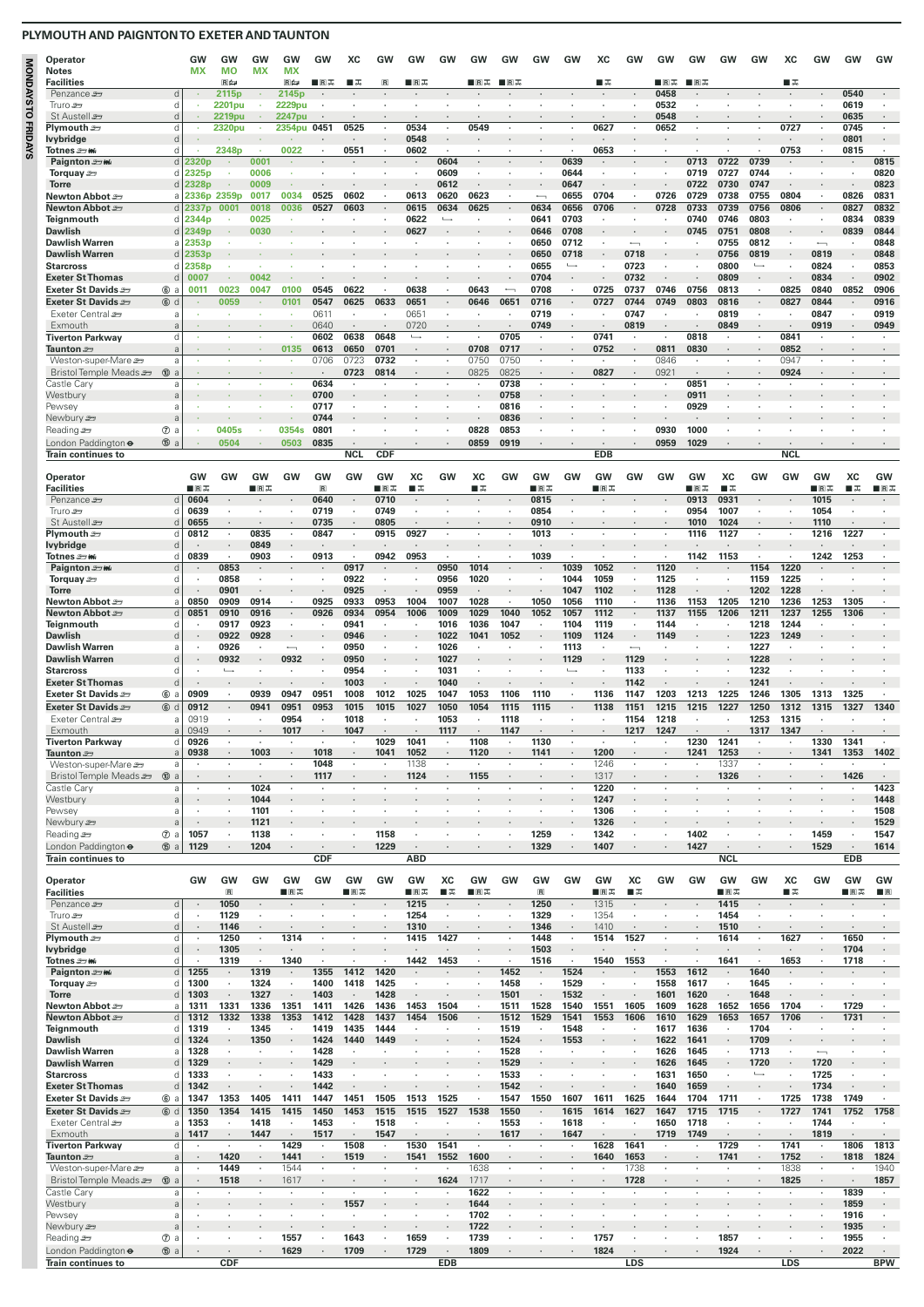| Operator                            |                  | GW   | GW   | GW           | GW   | GW   | xс         | GW   | GW      | GW           | GW                | GW      | GW   | <b>GW</b> | GW        | xс         | GW                       | GW                      | GW      | GW           | GW   | GW          | GW        | GW   |
|-------------------------------------|------------------|------|------|--------------|------|------|------------|------|---------|--------------|-------------------|---------|------|-----------|-----------|------------|--------------------------|-------------------------|---------|--------------|------|-------------|-----------|------|
| <b>Facilities</b>                   |                  |      |      | $\mathbf{R}$ |      | ■Rᠼ  | ∎≖         | ■RIJ |         | $\mathbf{B}$ | ■Rエ               |         |      |           | ■Rᠼ       | п          |                          | $\overline{\mathbf{R}}$ |         | $\mathbf{R}$ |      | $\mathbf R$ |           |      |
| <b>MONDAYS</b><br>Penzance s        | $\mathsf{d}$     |      |      | 1550         |      | 1615 |            |      |         | 1650         |                   |         |      |           | 1744      |            |                          |                         | 1815    | $\cdot$      |      | 1915        | $\bullet$ |      |
| Truro $\equiv$                      | C                |      |      | 1629         |      | 1654 |            |      |         | 1729         |                   |         |      |           | 1825      |            |                          |                         | 1854    |              |      | 1954        |           |      |
| St Austell s                        |                  |      |      | 1646         |      | 1710 |            |      |         | 1746         |                   |         |      |           | 1843      |            |                          |                         | 1910    |              |      | 2010        |           |      |
| $\overline{d}$<br>Plymouth $\equiv$ | d                |      |      | 1750         |      | 1815 | 1827       |      |         | 1845         | 1857h             |         |      |           | 1948      |            |                          |                         | 2020    |              |      | 2132        |           |      |
| <b>FRIDAYS</b><br>lvybridge         | d                |      |      | 1805         |      |      |            |      | $\cdot$ | 1900         |                   |         |      |           | $\bullet$ |            |                          |                         | 2035    |              |      | 2147        | $\cdot$   |      |
| Totnes = Mi                         | <sub>d</sub>     |      |      | 1819         |      | 1842 | 1853       |      |         | 1914         |                   |         |      |           | 2015      |            |                          |                         | 2048    | $\cdot$      |      | 2200        | ٠         |      |
| Paignton = Mi                       | $\mathsf{d}$     | 1719 | 1739 | $\cdot$      | 1823 |      |            |      | 1852    |              |                   | 1920    | 1950 | 2003      | $\cdot$   | 2020       |                          |                         |         |              | 2112 | 2136        | 2220      | 2320 |
| Torquay $\mathcal{F}$               | C                | 1724 | 1744 |              | 1828 |      |            |      | 1857    |              |                   | 1925    | 1955 | 2008      |           | 2026       |                          |                         |         |              | 2117 | 2142        | 2225      | 2325 |
| <b>Torre</b>                        |                  | 1727 | 1747 | $\cdot$      | 1831 |      |            |      | 1900    |              |                   | 1928    | 1958 | 2011      | ٠         |            |                          |                         |         |              | 2120 | 2145        | 2228      | 2328 |
| Newton Abbot                        | a                | 1735 | 1755 | 1831         | 1840 | 1853 | 1904       |      | 1909    | 1925         | 1931 <sub>h</sub> | 1937    | 2006 | 2019      | 2026      | 2034       | $\overline{\phantom{0}}$ |                         | 2100    |              | 2129 | 2212        | 2237      | 2336 |
| Newton Abbot =                      | $\mathsf{d}$     | 1736 | 1756 | 1832         | 1842 | 1854 | 1906       |      | 1909    | 1926         | 1933h             | 1938    | 2007 | 2039      | 2027      | 2035       | 2039                     |                         | 2102    | $\cdot$      | 2135 | 2214        | 2237      | 2337 |
| Teignmouth                          |                  | 1743 | 1803 | 1839         | 1849 |      |            |      | 1916    |              |                   | 1945    | 2014 |           |           |            | 2046                     |                         | 2109    |              | 2142 | 2221        | 2244      | 2344 |
| <b>Dawlish</b>                      |                  | 1748 | 1808 | 1844         | 1854 |      |            |      | 1921    |              |                   | 1950    | 2019 |           |           |            | 2051                     |                         | 2114    | $\cdot$      | 2147 | 2226        | 2249      | 2349 |
| Dawlish Warren                      |                  | 1752 | 1812 | 1848         |      |      |            |      | 1925    |              |                   |         | 2023 |           |           |            | 2055                     |                         | 2117    |              | 2151 | 2229        | 2253      | 2353 |
| <b>Dawlish Warren</b>               | d                | 1752 | 1818 | 1848         |      |      |            |      | 1926    |              |                   |         | 2023 |           |           |            | 2055                     |                         | 2118    | $\cdot$      | 2151 | 2230        | 2254      | 2353 |
| <b>Starcross</b>                    |                  | 1757 | 1822 |              |      |      |            |      | 1930    |              |                   |         | 2028 |           |           |            | 2100                     |                         |         |              | 2156 | 2234        | 2258      | 2358 |
| <b>Exeter St Thomas</b>             | n                | 1806 | 1832 |              |      |      |            |      | 1939    |              |                   |         | 2037 |           |           |            | 2109                     |                         |         | $\cdot$      | 2205 | 2242        | 2309      | 0007 |
| Exeter St Davids                    | 6a               | 1810 | 1837 | 1904         | 1909 | 1913 | 1925       |      | 1943    | 1947         | 9521              | 2005    | 2041 |           | 2045      | 2054       | 2113                     |                         | 2129    |              | 2209 | 2247        | 2314      | 0011 |
| Exeter St Davids                    | 6d               | 1817 | 1846 |              |      | 1916 | 1927       | 1939 |         | 1948         | 1955              |         |      |           | 2048      | 2056       |                          | 2111                    |         | 2151         |      |             |           |      |
| Fxeter Central                      | $\overline{a}$   | 1820 | 1849 |              | 1941 |      |            |      |         |              |                   | 2040    |      |           |           | 2142       |                          |                         |         |              | 2243 |             |           |      |
| Exmouth                             | $\mathcal{A}$    | 1851 | 1919 | $\cdot$      | 2015 |      |            |      |         |              |                   | 2110    |      |           |           | 2215       | $\cdot$                  |                         |         |              | 2314 |             |           |      |
| <b>Tiverton Parkway</b>             | d                |      |      |              |      | 1930 | 1941       | 1953 |         |              | 2008              |         |      |           | 2103      | 2109       |                          | 2126                    |         | 2207         |      |             |           |      |
| Taunton so                          | $\mathcal{A}$    |      |      |              |      | 1942 | 1952       | 2005 | $\cdot$ | 2014         | 2021              | $\cdot$ |      |           | 2115      | 2121       | $\cdot$                  | 2139                    | $\cdot$ | 2220         |      |             |           |      |
| Weston-super-Mare s                 | a                |      |      |              |      |      |            | 2026 | $\cdot$ | 2043         |                   |         |      |           |           | 2156       | $\cdot$                  | 2203                    |         | 2243         |      |             |           |      |
| Bristol Temple Meads                | ①a               |      |      |              |      |      | 2024       | 2045 | $\cdot$ | 2125         |                   |         |      |           | 2150      | 2153       | $\cdot$                  | 2232                    |         | 2305         |      |             |           |      |
| Castle Cary                         | a                |      |      |              |      |      |            |      |         |              | 2042              |         |      |           |           |            |                          |                         |         |              |      |             |           |      |
| Westbury                            | $\overline{a}$   |      |      |              |      |      |            |      |         |              | 2102              |         |      |           |           |            |                          |                         |         |              |      |             |           |      |
| Pewsey                              | a                |      |      |              |      |      |            |      |         |              | 2120              |         |      |           |           |            |                          |                         |         |              |      |             |           |      |
| Newbury se                          | a                |      |      |              |      |      |            |      |         |              | 2140              |         |      |           |           |            |                          |                         |         |              |      |             |           |      |
| Reading s                           | $\circledcirc$ a |      |      |              |      | 2058 |            |      |         |              | 2159              |         |      |           | 2310      |            |                          |                         |         |              |      |             |           |      |
| London Paddington $\Theta$          | $15 a$           |      |      |              |      | 2129 |            |      |         |              | 2226              |         |      |           | 2356      |            |                          |                         |         |              |      |             |           |      |
| <b>Train continues to</b>           |                  |      |      |              |      |      | <b>BHM</b> |      |         | <b>CDF</b>   |                   |         |      |           |           | <b>BHM</b> |                          |                         |         |              |      |             |           |      |

|                            |                |              | GW                   | GW                   | GW           | GW             |
|----------------------------|----------------|--------------|----------------------|----------------------|--------------|----------------|
| Operator<br><b>Notes</b>   |                |              |                      | <b>TSM</b>           | <b>FX</b>    | F <sub>O</sub> |
| <b>Facilities</b>          |                |              |                      |                      |              |                |
|                            |                | $\mathsf{d}$ |                      |                      | Rica<br>2145 | Rica<br>2145   |
| Penzance so                |                |              | 2015i                | $\ddot{\phantom{0}}$ |              |                |
| Truro se                   |                | d            | 2054i                |                      | 2229u        | 2229u          |
| St Austell                 |                | d            | 2110i                |                      | 2247u        | 2247u          |
| Plymouth $\equiv$          |                | $\mathsf{d}$ | 2315                 |                      | 2354u 2354u  |                |
| lvybridge                  |                | $\mathsf{d}$ | 2330                 | ٠                    |              |                |
| Totnes anno                |                | d            | 2344                 |                      | 0022         | 0022           |
| Paignton = Mi              |                | d            |                      | 0001                 |              |                |
| Torquay s                  |                | d            |                      | 0006                 |              |                |
| <b>Torre</b>               |                | d            | $\ddot{\phantom{0}}$ | 0009                 |              |                |
| Newton Abbot .             |                | a            | 2356                 | 0017                 | 0034         | 0034           |
| Newton Abbot               |                | d            | 2357                 | 0018                 | 0036         | 0036           |
| Teignmouth                 |                | d            |                      | 0025                 |              |                |
| <b>Dawlish</b>             |                | d            | $\ddot{\phantom{0}}$ | 0030                 |              |                |
| Dawlish Warren             |                | ă            |                      |                      |              |                |
| <b>Dawlish Warren</b>      |                | d            | $\ddot{\phantom{0}}$ |                      |              |                |
| <b>Starcross</b>           |                | d            |                      |                      |              |                |
| <b>Exeter St Thomas</b>    |                | $\mathsf{d}$ |                      | 0042                 |              |                |
| Exeter St Davids           | $^{\circ}$     | ă            | 0020                 | 0047                 | 0100         | 0058           |
| Exeter St Davids           | $6$            | d            |                      | ٠                    | 0101         | 0106           |
| Fxeter Central             |                | ă            |                      |                      |              |                |
| Exmouth                    |                | a            | ٠                    | ٠                    |              |                |
| <b>Tiverton Parkway</b>    |                | d            |                      |                      |              |                |
| Taunton <i>a</i> ∋         |                | a            | $\ddot{\phantom{0}}$ |                      | 0135         | 0140           |
| Weston-super-Mare          |                | ă            |                      | í,                   | í            | ï              |
| Bristol Temple Meads       | <b>10</b>      | a            | $\ddot{\phantom{0}}$ | ٠                    |              |                |
| Castle Carv                |                | ă            |                      |                      |              | ł.             |
| Westbury                   |                | a            | $\ddot{\phantom{0}}$ |                      |              |                |
| Pewsey                     |                | a            |                      |                      |              |                |
| Newbury s                  |                | a            | ٠                    |                      |              |                |
| Reading s                  | ന              | ă            |                      |                      | 0354s        | 0400s          |
| London Paddington $\Theta$ | $^{\circledR}$ | a            |                      |                      | 0503         | 0507           |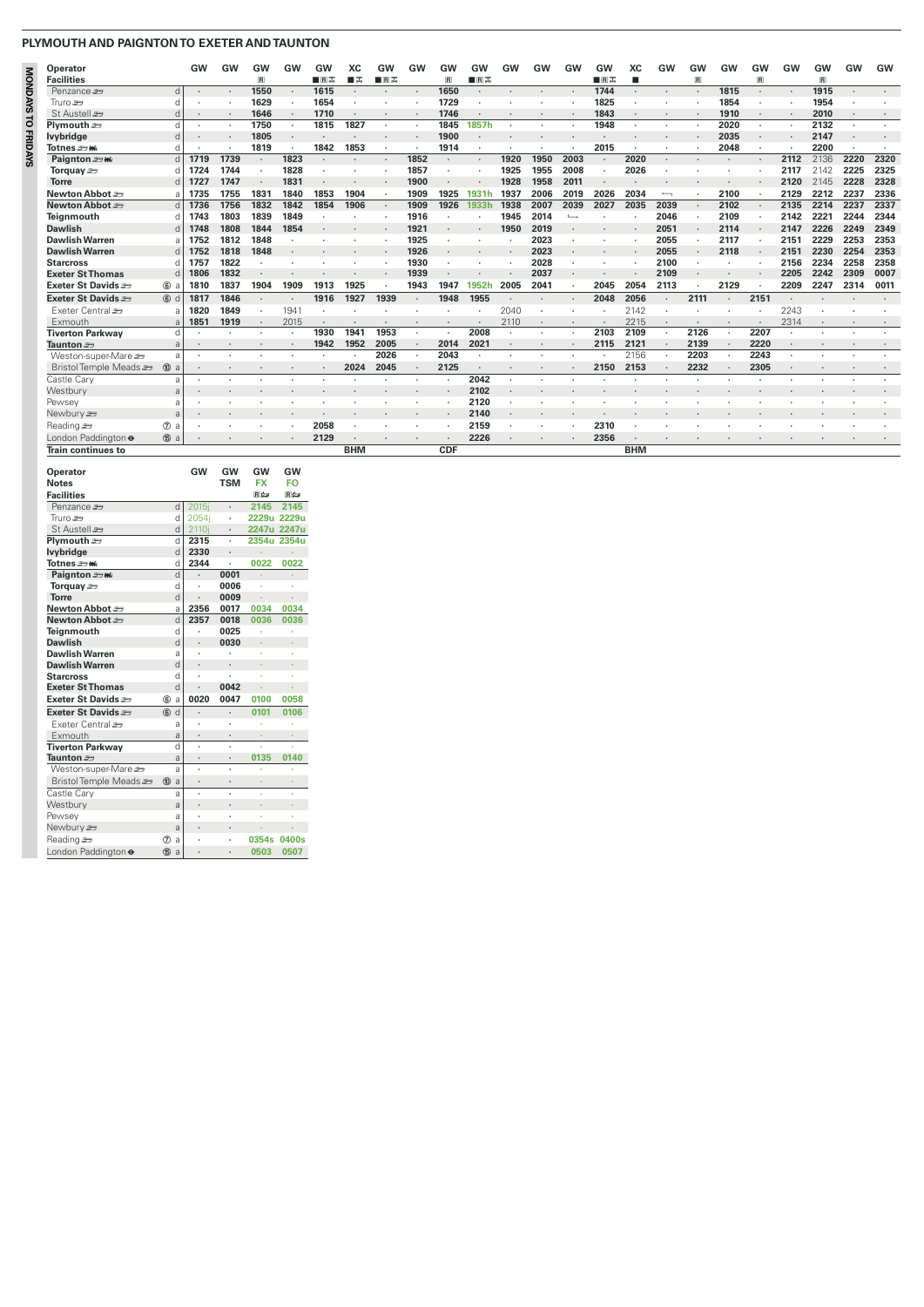**SALORDAYS** 

| Operator                                                  |                  | GW             | GW                   | GW                   | GW           | XC         | GW                       | GW      | GW             | GW                       | XC         | GW                   | GW         | GW                   | GW        | XC         | GW         | GW             |
|-----------------------------------------------------------|------------------|----------------|----------------------|----------------------|--------------|------------|--------------------------|---------|----------------|--------------------------|------------|----------------------|------------|----------------------|-----------|------------|------------|----------------|
| <b>Facilities</b>                                         |                  |                |                      | 国向                   | $\mathbf{R}$ | ∎ क्र      |                          | ■R 天    |                |                          | ∎R ⊶       |                      | ∎⊞∓        | <b>BA</b>            |           | ■R‰        |            |                |
| Penzance s                                                | d                | $\blacksquare$ | $\cdot$              | 2145p                |              |            |                          |         |                |                          |            |                      |            |                      |           |            | $\cdot$    | 0540           |
| Truro se                                                  | d                |                |                      | 2229pu               |              | $\cdot$    |                          |         |                |                          | ٠          |                      |            |                      |           |            |            | 0619           |
|                                                           |                  |                |                      | 2247pu               |              |            |                          |         |                |                          |            |                      |            |                      |           |            |            | 0635           |
| St Austell s                                              | d                |                |                      |                      |              |            |                          |         |                |                          |            |                      |            |                      |           |            |            |                |
| Plymouth $\equiv$                                         | d                |                |                      | 2354pu               |              | 0527       |                          | 0552    |                |                          | 0625       |                      | 0652       |                      |           | 0725       |            | 0746           |
| lvybridge                                                 | d                |                |                      |                      |              |            |                          |         |                |                          |            |                      |            |                      |           |            |            | 0801           |
| Totnes <i>≌</i> ∋ww                                       | d                |                |                      | 0022                 |              | 0553       |                          | 0619    | $\cdot$        |                          | 0651       | ٠                    | 0719       |                      |           | 0751       |            | 0814           |
| Paignton = Wi                                             |                  | $d$ 2320p      | 0001                 |                      |              |            | 0610                     |         |                | 0637                     |            |                      |            |                      | 0720      |            | 0750       |                |
| Torquay $\equiv$                                          | d                | 2325p          | 0006                 |                      |              | $\cdot$    | 0615                     | $\cdot$ |                | 0642                     | $\cdot$    |                      | $\cdot$    |                      | 0725      | $\cdot$    | 0755       | $\cdot$        |
|                                                           |                  |                |                      |                      |              |            |                          |         |                |                          |            |                      |            |                      |           |            |            |                |
| <b>Torre</b>                                              | d                | 2328p          | 0009                 |                      |              |            | 0618                     |         |                | 0645                     |            |                      |            |                      | 0728      |            | 0758       | $\cdot$        |
| Newton Abbot #                                            | a                | 2336p          | 0017                 | 0034                 |              | 0604       | 0626                     | 0630    |                | 0653                     | 0702       |                      | 0730       |                      | 0736      | 0802       | 0806       | 0826           |
| Newton Abbot =                                            | d                | 2337p          | 0018                 | 0036                 |              | 0606       | 0635                     | 0631    | 0635           | 0655                     | 0703       |                      | 0731       |                      | 0738      | 0803       | 0807       | 0827           |
| <b>Teignmouth</b>                                         |                  | 2344p          | 0025                 | $\mathbf{r}$         |              |            | $\overline{\phantom{a}}$ |         | 0642           | 0702                     | $\cdot$    |                      | ٠          |                      | 0745      | $\cdot$    | 0814       | 0834           |
|                                                           | d                |                |                      |                      |              |            |                          |         |                |                          |            |                      |            |                      |           |            |            |                |
| Dawlish                                                   | d                | 2349p          | 0030                 |                      |              |            |                          |         | 0647           | 0707                     |            |                      |            |                      | 0750      |            | 0819       | 0839           |
| Dawlish Warren                                            | a                | 2353p          |                      |                      |              |            |                          |         | 0651           | 0711                     |            |                      |            |                      | 0754      | $\cdot$    | 0823       | $\cdot$        |
| <b>Dawlish Warren</b>                                     | d                | 2353p          |                      |                      |              |            |                          |         | 0652           | 0715                     |            | 0715                 |            |                      | 0754      |            | 0823       |                |
|                                                           |                  |                |                      |                      |              |            |                          |         | 0656           | $\overline{\phantom{a}}$ |            | 0720                 |            |                      | 0759      | $\cdot$    | 0828       | ٠              |
| <b>Starcross</b>                                          | d                | 2358p          |                      |                      |              |            |                          |         |                |                          |            |                      |            |                      |           |            |            |                |
| <b>Exeter St Thomas</b>                                   | d                | 0007           | 0042                 |                      |              |            |                          |         | 0705           |                          |            | 0729                 |            |                      | 0808      |            | 0837       | $\blacksquare$ |
| Exeter St Davids                                          | 6a               | 0011           | 0047                 | 0058                 |              | 0625       |                          | 0650    | 0709           | $\cdot$                  | 0722       | 0737                 | 0750       |                      | 0812      | 0822       | 0841       | 0852           |
| Exeter St Davids                                          | 6d               |                |                      | 0106                 | 0545         | 0627       |                          | 0656    | 0718           |                          | 0726       | 0744                 | 0754       | 0804                 | 0818      | 0827       | 0845       |                |
|                                                           |                  |                |                      |                      |              |            |                          |         |                |                          |            |                      |            |                      |           |            |            |                |
| Exeter Central                                            | a                |                |                      |                      |              | 0651       | $\cdot$                  |         | 0721           | $\cdot$                  |            | 0747                 | $\cdot$    |                      | 0821      | $\cdot$    | 0848       | ٠              |
| Exmouth                                                   | a                |                |                      |                      |              | 0721       |                          |         | 0751           |                          |            | 0819                 |            |                      | 0851      |            | 0920       | $\cdot$        |
| <b>Tiverton Parkway</b>                                   | d                |                |                      |                      | 0600         | 0641       |                          | 0711    |                |                          | 0740       | ٠                    | 0808       | 0819                 | $\cdot$   | 0841       |            | ٠              |
| Taunton <i>s</i> ⊟                                        | a                |                |                      | 0140                 | 0613         | 0652       |                          | 0722    |                |                          | 0752       |                      | 0820       | 0830                 |           | 0852       |            |                |
|                                                           |                  |                |                      |                      |              |            |                          |         |                |                          |            |                      |            |                      |           |            |            |                |
| Weston-super-Mare                                         | a                |                | $\ddot{\phantom{a}}$ | $\ddot{\phantom{a}}$ | 0645         | 0725       | $\cdot$                  | 0807    | $\cdot$        |                          | $\cdot$    | $\cdot$              |            | $\ddot{\phantom{a}}$ | $\cdot$   | 0946       |            | $\lambda$      |
| Bristol Temple Meads                                      | $10 a$           |                |                      |                      | 0721         | 0724       |                          |         |                |                          | 0824       |                      |            |                      |           | 0924       |            |                |
| Castle Cary                                               | a                |                |                      |                      |              |            |                          | 0747    |                |                          |            |                      | 0841       |                      |           |            |            |                |
|                                                           |                  |                |                      |                      |              |            |                          | 0808    |                |                          |            |                      |            | 0908                 |           |            |            |                |
| Westbury                                                  | a                |                |                      |                      |              |            |                          |         |                |                          |            |                      |            |                      |           |            |            |                |
| Pewsey                                                    | a                |                |                      |                      |              |            |                          | 0826    |                |                          |            |                      | $\cdot$    | 0927                 |           |            |            |                |
| <del>دھ</del> Newbury                                     | a                |                |                      |                      |              |            |                          | 0847    |                |                          |            |                      |            |                      |           |            |            |                |
| Reading s                                                 | $\circledcirc$ a |                |                      | 0400s                |              |            |                          | 0903    |                |                          |            |                      | 0941       | 1000                 |           |            |            |                |
|                                                           |                  |                |                      |                      |              |            |                          |         |                |                          |            |                      |            |                      |           |            |            |                |
| London Paddington $\Theta$                                | ⑮ a              |                |                      | 0507                 |              |            |                          | 0930    |                |                          |            |                      | 1007       | 1029                 |           |            |            |                |
| <b>Train continues to</b>                                 |                  |                |                      |                      | <b>CDF</b>   | <b>NCL</b> |                          |         |                |                          | <b>EDB</b> |                      |            |                      |           | <b>NCL</b> |            |                |
|                                                           |                  |                |                      |                      |              |            |                          |         |                |                          |            |                      |            |                      |           |            |            |                |
| Operator                                                  |                  | GW             | XC                   | GW                   | XC           | GW         | GW                       | GW      | GW             | GW                       | GW         | GW                   | XC         | GW                   | GW        | GW         | ХC         | GW             |
| <b>Facilities</b>                                         |                  | ■国美            | ∎ѫ                   |                      | ∎≖           |            | ∎R⊼                      | ■B基     |                |                          |            | ∎R⊼                  | ∎ѫ         |                      |           | ∎R क्र     | ∎ѫ         | ■В品            |
|                                                           |                  |                |                      |                      |              |            |                          |         |                |                          |            |                      |            |                      |           |            |            |                |
| Penzance s                                                | d                | 0708           |                      |                      |              |            | 0815                     |         |                | 0850                     |            | 0915                 |            |                      |           | 1015       |            |                |
| Truro se                                                  | $\epsilon$       | 0751           | ٠                    |                      |              |            | 0855                     |         |                | 0929                     | $\cdot$    | 0955                 |            |                      |           | 1055       |            |                |
| St Austell s                                              | d                | 0808           |                      |                      |              |            | 0911                     |         |                | 0945                     |            | 1011                 |            |                      |           | 1111       |            |                |
| Plymouth $\equiv$                                         | $\mathcal{C}$    | 0915           | 0927                 |                      |              |            | 1014                     |         |                | 1050                     |            | 1114                 | 1127       |                      |           | 1215       | 1227       |                |
|                                                           |                  |                |                      |                      |              |            |                          |         |                |                          |            |                      |            |                      |           |            |            |                |
| lvybridge                                                 | d                |                |                      |                      |              |            |                          |         |                | 1105                     |            |                      |            |                      |           |            |            |                |
| Totnes <i>≌</i> ∋mw                                       | d                | 0942           | 0953                 |                      |              | $\cdot$    | 1041                     |         | $\cdot$        | 1118                     | $\cdot$    | 1141                 | 1153       |                      |           | 1242       | 1253       |                |
| Paignton = Wi                                             | d                |                |                      | 0950                 | 1010         | 1020       |                          |         | 1055           |                          | 1120       |                      |            | 1154                 | 1220      |            |            |                |
| Torquay =                                                 | d                |                | ٠                    | 0956                 | 1016         | 1025       | ٠                        |         | 1100           | ٠                        | 1125       |                      | ٠          | 1159                 | 1225      |            |            |                |
|                                                           |                  |                |                      | 0959                 |              | 1028       |                          |         | 1103           |                          | 1128       |                      |            | 1202                 | 1228      |            |            |                |
| <b>Torre</b>                                              | d                |                |                      |                      |              |            | $\blacksquare$           |         |                |                          |            |                      |            |                      |           |            |            |                |
| Newton Abbot =                                            | a                | 0953           | 1004                 | 1010                 | 1024         | 1036       | 1052                     |         | 1111           | 1130                     | 1136       | 1152                 | 1204       | 1210                 | 1236      | 1253       | 1305       |                |
| Newton Abbot <i>s</i>                                     | d                | 0954           | 1006                 | 1012                 | 1026         | 1038       | 1054                     |         | 1113           | 1131                     | 1138       | 1154                 | 1206       | 1212                 | 1238      | 1254       | 1306       |                |
| Teignmouth                                                | d                |                | ٠                    | 1019                 | 1033         | 1045       | $\cdot$                  |         | 1120           |                          | 1145       |                      | $\cdot$    | 1219                 | 1245      |            |            |                |
| <b>Dawlish</b>                                            | d                |                |                      | 1024                 | 1039         | 1050       |                          |         | 1125           |                          | 1150       |                      |            | 1224                 | 1250      |            |            |                |
|                                                           |                  |                |                      |                      |              |            |                          |         |                |                          |            |                      |            |                      |           |            |            |                |
| <b>Dawlish Warren</b>                                     | a                |                |                      | 1028                 |              | 1054       | ٠                        |         | 1129           | ×,                       | 1154       |                      |            | 1228                 | 1254      |            |            |                |
| Dawlish Warren                                            | d                |                |                      | 1028                 |              | 1054       |                          |         | 1129           |                          | 1154       |                      |            | 1228                 | 1254      |            |            |                |
| <b>Starcross</b>                                          | C                |                | ٠                    | 1033                 |              | $\cdot$    | ٠                        |         | 1134           | $\cdot$                  |            |                      | $\cdot$    | 1233                 | $\cdot$   |            |            |                |
|                                                           | d                |                |                      | 1042                 |              |            |                          |         | 1143           |                          |            |                      |            | 1242                 |           |            |            |                |
|                                                           |                  |                |                      |                      | 1050         |            |                          |         |                |                          | 1207       | 1213                 |            |                      |           |            |            |                |
| <b>Exeter St Thomas</b>                                   |                  |                |                      |                      |              |            |                          |         |                | 1154                     |            |                      | 1225       | 1246                 | 1309      | 1313       | 1325       | $\cdot$        |
| Exeter St Davids                                          | 6a               | 1013           | 1025                 | 1046                 |              | 1108       | 1113                     |         | 1147           |                          |            |                      |            |                      |           |            |            |                |
| Exeter St Davids                                          | 6d               | 1015           | 1027                 | 1052                 | 1053         | 1117       | 1115                     | 1143    | 1152           |                          | 1217       | 1215                 | 1227       | 1252                 | 1317      | 1315       | 1327       | 1343           |
|                                                           |                  |                |                      |                      |              |            |                          |         |                |                          |            |                      |            |                      |           |            |            |                |
| Exeter Central                                            | a                |                | ٠                    | 1055                 | $\cdot$      | 1120       |                          |         | 1155           | $\blacksquare$           | 1220       |                      | $\cdot$    | 1255                 | 1320      |            |            |                |
| Exmouth                                                   | a                |                |                      | 1120                 |              | 1150       |                          |         | 1220           |                          | 1250       |                      |            | 1320                 | 1350      |            |            |                |
| <b>Tiverton Parkway</b>                                   | d                | 1030           | 1041                 | $\cdot$              | 1106         | $\cdot$    | 1130                     |         |                |                          |            | 1230                 | 1241       | $\blacksquare$       |           | 1330       | 1341       |                |
| Taunton =                                                 | a                | 1041           | 1052                 |                      | 1118         |            | 1141                     | 1205    |                |                          |            | 1241                 | 1252       |                      |           | 1341       | 1353       | 1405           |
|                                                           |                  |                |                      |                      |              |            |                          |         |                |                          |            |                      |            |                      |           |            |            |                |
| Weston-super-Mare                                         | a                |                | 1134                 |                      |              |            |                          | 1246    |                |                          |            |                      | 1338       |                      |           |            |            |                |
| Bristol Temple Meads                                      | ①a               | $\cdot$        | 1125                 | $\cdot$              | 1151         | $\cdot$    | ٠                        | 1316    |                | $\ddot{\phantom{0}}$     | ٠          |                      | 1324       | $\epsilon$           |           | $\cdot$    | 1426       | ٠              |
| Castle Cary                                               | a                | ٠              | $\cdot$              | ¥                    |              |            | ×,                       | 1227    | $\cdot$        | ٠                        | ٠          |                      | ٠          |                      |           |            | ٠          | 1427           |
|                                                           |                  |                |                      |                      |              |            |                          |         |                |                          |            |                      |            |                      |           |            |            |                |
| Westbury                                                  | a                |                |                      |                      |              |            | ٠                        | 1248    | $\cdot$        | ٠                        |            |                      |            |                      |           |            |            | 1447           |
| Pewsey                                                    | a                |                |                      |                      |              |            |                          | 1306    |                |                          |            |                      |            |                      |           |            |            | 1505           |
| Newbury s                                                 | a                |                |                      |                      |              |            |                          | 1326    |                |                          |            |                      |            |                      |           |            |            | 1525           |
| Reading                                                   | $\circledcirc$ a | 1200           | ٠                    |                      |              |            | 1300                     | 1343    | $\cdot$        | ٠                        |            | 1359                 | ٠          |                      |           | 1500       | $\cdot$    | 1542           |
|                                                           | ⑮ a              | 1229           |                      |                      |              |            | 1329                     | 1409    |                |                          |            | 1429                 |            |                      |           | 1529       |            | 1609           |
| London Paddington $\bullet$                               |                  |                |                      |                      |              |            |                          |         |                |                          |            |                      |            |                      |           |            |            |                |
| Train continues to                                        |                  |                | <b>ABD</b>           |                      |              |            |                          |         |                |                          |            |                      | <b>NCL</b> |                      |           |            | <b>EDB</b> |                |
|                                                           |                  |                |                      |                      |              |            |                          |         |                |                          |            |                      |            |                      |           |            |            |                |
| Operator                                                  |                  | GW             | XC                   | GW                   | GW           | GW         | GW                       | GW      | XC             | GW                       | GW         | GW                   | GW         | ХC                   | <b>GW</b> | GW         | GW         | GW             |
| <b>Facilities</b>                                         |                  | ■R‰            | ∎ ऊ                  | ■R‰                  |              |            |                          | ∎R⊼     | ∎ѫ             |                          |            |                      | ∎Bऊ        | ∎ ऊ                  |           | ■R‰        |            |                |
|                                                           |                  |                | $\cdot$              | $\cdot$              |              |            | $\cdot$                  |         | $\cdot$        |                          |            | $\cdot$              |            | ÷,                   |           |            | ÷,         | $\cdot$        |
| Penzance s                                                | d                | 1215           |                      |                      |              | 1250       |                          | 1315    |                | $\cdot$                  | 1350       |                      | 1415       |                      |           | 1450       |            |                |
| Truro s                                                   | d                | 1255           | $\cdot$              | $\cdot$              |              | 1329       | ٠                        | 1354    | $\cdot$        | ٠                        | 1429       | ٠                    | 1455       | $\cdot$              |           | 1529       | $\cdot$    | ٠              |
| St Austell s                                              | d                | 1311           | $\cdot$              | ä,                   |              | 1346       | $\overline{\phantom{a}}$ | 1410    | $\blacksquare$ | ×.                       | 1445       | $\ddot{\phantom{a}}$ | 1511       | $\epsilon$           |           | 1546       | $\cdot$    | $\cdot$        |
| Plymouth æ                                                | d                | 1415           | 1427                 | $\epsilon$           | $\cdot$      | 1448       | $\cdot$                  | 1515    | 1526           | ٠                        | 1548       | $\cdot$              | 1615       | 1627                 | $\cdot$   | 1650       | $\cdot$    |                |
|                                                           |                  |                |                      |                      |              | 1503       | ٠                        |         | $\cdot$        | $\blacksquare$           |            |                      | $\cdot$    |                      |           |            |            |                |
| lvybridge                                                 | d                |                |                      |                      |              |            |                          |         |                |                          | 1603       |                      |            |                      |           | 1704       |            |                |
| Totnes <i>≌</i> ∋ww                                       | d                | 1442           | 1453                 | ¥                    |              | 1517       |                          | 1542    | 1552           | ×.                       | 1616       | ٠                    | 1642       | 1653                 | ٠         | 1719       |            | ٠              |
| Paignton = mi                                             | d                |                |                      | ÷,                   | 1455         | $\cdot$    | 1520                     | $\cdot$ |                | 1552                     | ٠          | 1618                 | $\cdot$    |                      | 1652      | $\cdot$    | 1718       | 1750           |
| Torquay $\equiv$                                          | d                |                | ٠                    | ×,                   | 1500         | $\cdot$    | 1525                     | $\cdot$ | $\cdot$        | 1557                     | $\cdot$    | 1623                 | $\cdot$    | ٠                    | 1657      | $\cdot$    | 1723       | 1755           |
| <b>Torre</b>                                              | d                |                |                      |                      | 1503         | $\cdot$    | 1528                     | $\cdot$ |                | 1600                     | $\cdot$    | 1626                 |            |                      | 1700      | $\cdot$    | 1726       | 1758           |
|                                                           |                  |                |                      | $\epsilon$           |              |            |                          |         |                |                          |            |                      |            |                      |           |            |            |                |
| Newton Abbot $\equiv$                                     | a                | 1453           | 1504                 |                      | 1511         | 1529       | 1536                     | 1553    | 1604           | 1610                     | 1628       | 1634                 | 1653       | 1705                 | 1708      | 1730       | 1734       | 1806           |
| Newton Abbot =                                            | d                | 1454           | 1506                 | $\cdot$              | 1513         | 1531       | 1538                     | 1554    | 1605           | 1611                     | 1629       | 1635                 | 1654       | 1706                 | 1710      | 1731       | 1736       | 1809           |
| Teignmouth                                                | d                |                | ٠                    | ¥                    | 1520         | $\epsilon$ | 1545                     |         | $\cdot$        | 1618                     |            | 1642                 | ٠          |                      | 1717      | ٠          | 1743       | 1816           |
| <b>Dawlish</b>                                            | d                |                |                      |                      | 1525         |            | 1550                     |         |                | 1623                     |            | 1647                 |            |                      | 1722      |            | 1748       | 1821           |
|                                                           |                  | ٠              |                      | ï                    |              | $\epsilon$ | ٠                        |         |                |                          | $\cdot$    |                      | $\cdot$    |                      |           | $\cdot$    |            |                |
| <b>Dawlish Warren</b>                                     | a                |                |                      |                      | 1529         |            |                          |         |                | 1627                     |            | 1651                 |            |                      | 1726      |            | 1752       | 1825           |
|                                                           | d                |                |                      |                      | 1529         |            |                          |         |                | 1627                     |            | 1651                 |            |                      | 1726      |            | 1752       | 1825           |
| <b>Dawlish Warren</b><br><b>Starcross</b>                 | d                | ٠              | ٠                    | ٠                    | 1534         | $\epsilon$ | ٠                        |         |                | 1632                     | $\cdot$    | 1656                 | ٠          |                      | 1731      | $\cdot$    | 1757       | 1830           |
| <b>Exeter St Thomas</b>                                   | d                |                | $\cdot$              |                      | 1543         | $\cdot$    | $\blacksquare$           |         |                | 1641                     | $\cdot$    | 1705                 | $\cdot$    |                      | 1740      | $\cdot$    | 1806       | 1839           |
|                                                           |                  |                |                      | $\cdot$              |              |            |                          |         |                |                          |            |                      |            |                      |           |            |            |                |
| Exeter St Davids                                          | 6a               | 1513           | 1525                 |                      | 1547         | 1553       | 1604                     | 1613    | 1625           | 1645                     | 1651       | 1709                 | 1713       | 1725                 | 1745      | 1750       | 1810       | 1844           |
| Exeter St Davids                                          | 6d               | 1515           | 1527                 | 1543                 | 1551         |            | 1617                     | 1615    | 1626           | 1649                     |            | 1716                 | 1715       | 1727                 | 1749      | 1755       | 1816       | 1848           |
|                                                           |                  |                | ٠                    | $\cdot$              |              | $\epsilon$ |                          | $\cdot$ | $\cdot$        |                          | $\cdot$    |                      | ٠          |                      |           | $\cdot$    | 1819       |                |
| Exeter Central                                            | a                |                |                      |                      | 1554         |            | 1620                     |         |                | 1652                     |            | 1719                 |            |                      | 1752      |            |            | 1851           |
| Exmouth                                                   | a                |                |                      |                      | 1620         | $\cdot$    | 1652                     | $\cdot$ |                | 1722                     | $\cdot$    | 1752                 |            |                      | 1822      | $\cdot$    | 1850       | 1921           |
|                                                           | d                | 1530           | 1541                 | $\cdot$              | $\cdot$      | $\cdot$    | ٠                        | 1630    | 1640           | ٠                        | $\cdot$    | ٠                    | 1729       | 1741                 | $\cdot$   | 1810       | $\cdot$    | $\cdot$        |
|                                                           | a                | 1541           | 1552                 | 1605                 |              |            | $\cdot$                  | 1641    | 1652           | $\cdot$                  |            |                      | 1741       | 1753                 | $\cdot$   | 1821       | $\cdot$    |                |
|                                                           | a                | ٠              | ٠                    | 1646                 | $\cdot$      | $\cdot$    | ٠                        | $\cdot$ | 1746           | $\cdot$                  | $\cdot$    | ٠                    | ٠          | 1847                 | $\cdot$   | 1938       | $\cdot$    | ٠              |
| <b>Tiverton Parkway</b><br>Taunton #<br>Weston-super-Mare |                  | $\cdot$        |                      |                      |              |            | $\cdot$                  |         |                | ×.                       |            |                      | $\cdot$    |                      | $\cdot$   | $\cdot$    | $\cdot$    |                |
| Bristol Temple Meads                                      | $10 a$           |                | 1624                 | 1719                 |              |            |                          |         | 1726           |                          |            |                      |            | 1826                 |           |            |            |                |
| Castle Cary                                               | a                | ٠              | $\cdot$              | 1627                 | $\cdot$      | $\cdot$    | ٠                        | ٠       | $\cdot$        | ٠                        |            |                      |            |                      | $\cdot$   | 1842       |            | ٠              |
| Westbury                                                  | a                |                |                      | 1647                 |              |            |                          |         |                |                          |            |                      |            |                      |           | 1903       |            |                |
| Pewsey                                                    | a                |                | ٠                    | 1705                 |              |            |                          |         |                |                          |            |                      |            |                      |           | 1922       | $\cdot$    |                |
|                                                           | a                |                |                      | 1725                 |              |            |                          |         |                |                          |            |                      |            |                      |           | 1943       |            |                |
| Newbury s<br>Reading                                      | $\circledcirc$ a | 1659           | $\cdot$              | 1742                 |              | $\cdot$    | ٠                        | 1800    |                |                          |            |                      | 1900       | $\cdot$              |           | 2000       | $\cdot$    |                |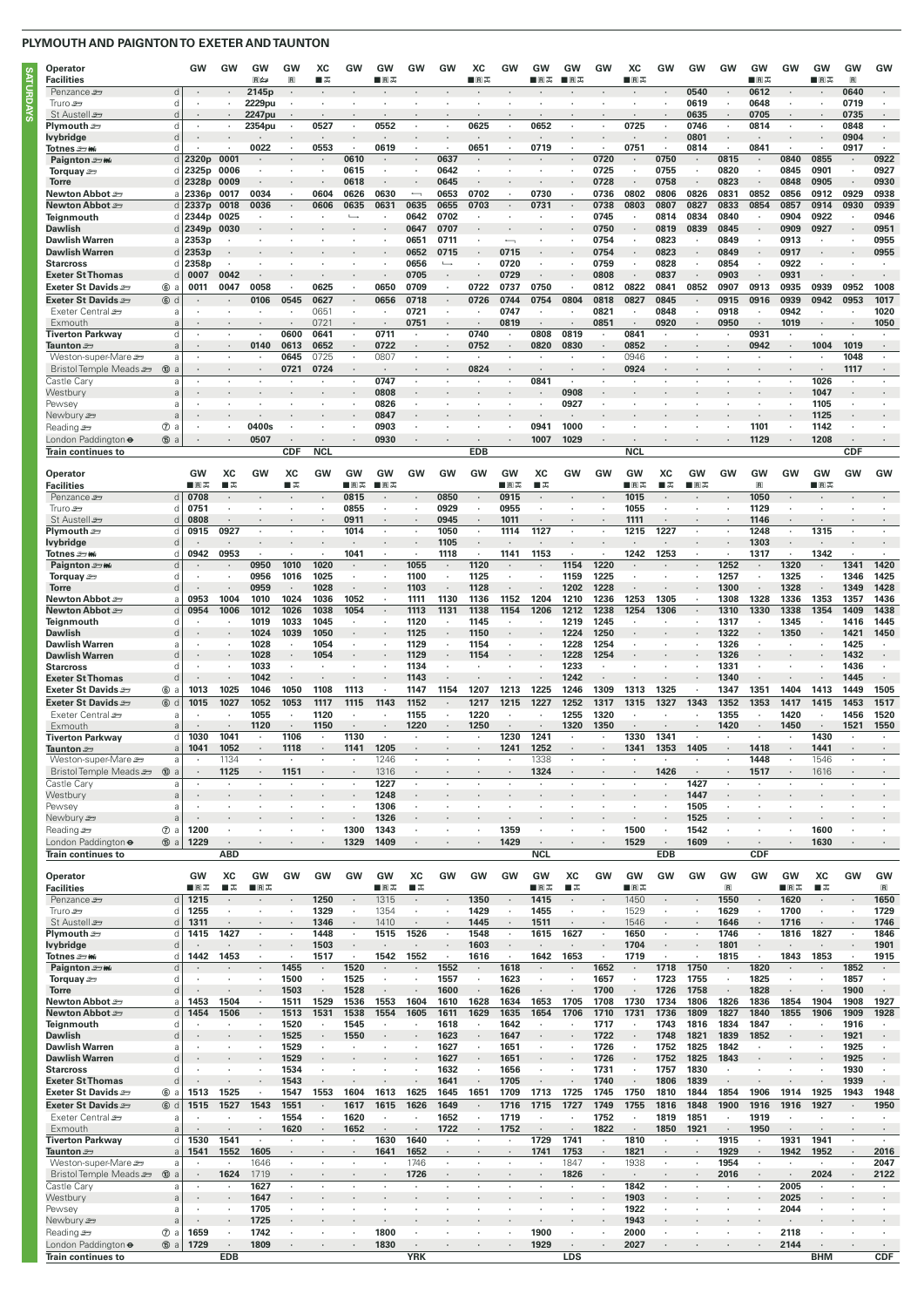| SYFURDAYS | Operator<br><b>Facilities</b> |                  | GW                   | GW                   | GW<br>■日本            | GW                              | GW                   | GW                   | GW                   | GW      |
|-----------|-------------------------------|------------------|----------------------|----------------------|----------------------|---------------------------------|----------------------|----------------------|----------------------|---------|
|           | Penzance s                    | d                |                      | $\cdot$              | 1750                 | ä,                              | 1815                 | ä,                   | 1927                 |         |
|           | Truro $\equiv$                | d                | ï                    | ï                    | 1832                 | ï                               | 1854                 | ä,                   | 2006                 |         |
|           | St Austell s                  | d                | $\ddot{\phantom{0}}$ | $\cdot$              | 1848                 |                                 | 1910                 |                      | 2022                 |         |
|           | Plymouth s                    | $\overline{d}$   |                      |                      | 1952                 | $\cdot$                         | 2020                 |                      | 2147                 | ï       |
|           | lvybridge                     | d                |                      | $\cdot$              |                      | $\centering \label{eq:reduced}$ | 2035                 | $\cdot$              | 2202                 |         |
|           | Totnes.⊞ww                    | d                | ï                    | ٠                    | 2019                 | í,                              | 2048                 | $\ddot{\phantom{0}}$ | 2216                 | ï       |
|           | Paignton = mi                 | d                | 1920                 | 1938                 | 2008                 | 2020                            |                      | 2120                 | l,                   | 2325    |
|           | Torquay stra                  | d                | 1925                 | 1943                 | 2014                 | 2025                            | ï                    | 2125                 | ï                    | 2330    |
|           | <b>Torre</b>                  | d                | 1928                 | 1946                 | ٠                    | 2028                            |                      | 2128                 |                      | 2333    |
|           | Newton Abbot ≅                | a                | 1936                 | 1954                 | 2030                 | 2038                            | 2101                 | 2136                 | 2228                 | 2341    |
|           | Newton Abbot                  | $\mathsf{d}$     | 1939                 | 1955                 | 2032                 | 2039                            | 2102                 | 2137                 | 2228                 | 2342    |
|           | Teignmouth                    | d                | 1946                 | 2002                 | ٠                    | 2046                            | 2109                 | 2144                 | 2235                 | 2349    |
|           | <b>Dawlish</b>                | $\mathsf{d}$     | 1951                 | 2007                 | $\cdot$              | 2051                            | 2114                 | 2149                 | 2240                 | 2354    |
|           | <b>Dawlish Warren</b>         | a                | 1955                 | 2011                 | $\ddot{\phantom{0}}$ | 2055                            | ï                    | 2153                 | 2244                 | 2358    |
|           | <b>Dawlish Warren</b>         | $\mathsf{d}$     | 1955                 | 2011                 |                      | 2055                            |                      | 2153                 | 2245                 | 2358    |
|           | <b>Starcross</b>              | d                | ï                    | 2016                 |                      | 2059                            | ٠                    | 2158                 | 2249                 | 0002    |
|           | <b>Exeter St Thomas</b>       | d                |                      | 2025                 |                      | 2108                            |                      | 2207                 | 2258                 | 0011    |
|           | Exeter St Davids              | $^{\circ}$<br>a  | 2008                 | 2029                 | 2051                 | 2113                            | 2128                 | 2211                 | 2304                 | 0016    |
|           | Exeter St Davids              | 6d               | 2017                 | $\ddot{\phantom{0}}$ | 2052                 | 2117                            | $\ddot{\phantom{0}}$ | 2217                 | $\ddot{\phantom{0}}$ |         |
|           | Fxeter Central                | a                | 2020                 |                      |                      | 2120                            |                      | 2220                 | 2316                 | ï       |
|           | Exmouth                       | a                | 2050                 | ٠                    |                      | 2150                            | ٠                    | 2250                 | 2346                 | ٠       |
|           | <b>Tiverton Parkway</b>       | d                | ï                    |                      | 2107                 |                                 | $\ddot{\phantom{0}}$ |                      |                      |         |
|           | Taunton <i>≅</i>              | a                | $\cdot$              | $\ddot{\phantom{a}}$ | 2118                 | $\cdot$                         | $\ddot{\phantom{a}}$ | $\cdot$              | $\cdot$              | $\cdot$ |
|           | Weston-super-Mare             | a                | ï                    |                      | 2153                 | ï                               |                      |                      | $\cdot$              | ï       |
|           | Bristol Temple Meads          | <b>10</b><br>a   |                      |                      | 2150                 | $\cdot$                         | ٠                    |                      | $\blacksquare$       |         |
|           | Castle Cary                   | a                | ï                    | ٠                    |                      | $\cdot$                         |                      |                      | ï                    | ٠       |
|           | Westbury                      | a                | ٠                    | $\cdot$              | ٠                    | $\cdot$                         | $\cdot$              |                      | $\blacksquare$       |         |
|           | Pewsey                        | a                |                      |                      |                      | ï                               |                      |                      |                      |         |
|           | Newbury s                     | $\overline{a}$   | $\cdot$              | $\cdot$              | $\ddot{\phantom{0}}$ | $\cdot$                         |                      | ٠                    | $\cdot$              | $\cdot$ |
|           | Reading                       | a<br>$\circled7$ |                      | ٠                    | 2310                 | ï                               | ٠                    |                      | $\cdot$              |         |
|           | London Paddington $\Theta$    | $⑤$<br>a         | ï                    | ٠                    | 2342                 | $\ddot{\phantom{0}}$            | ٠                    |                      | ٠                    |         |

#### **Weekend timetables**